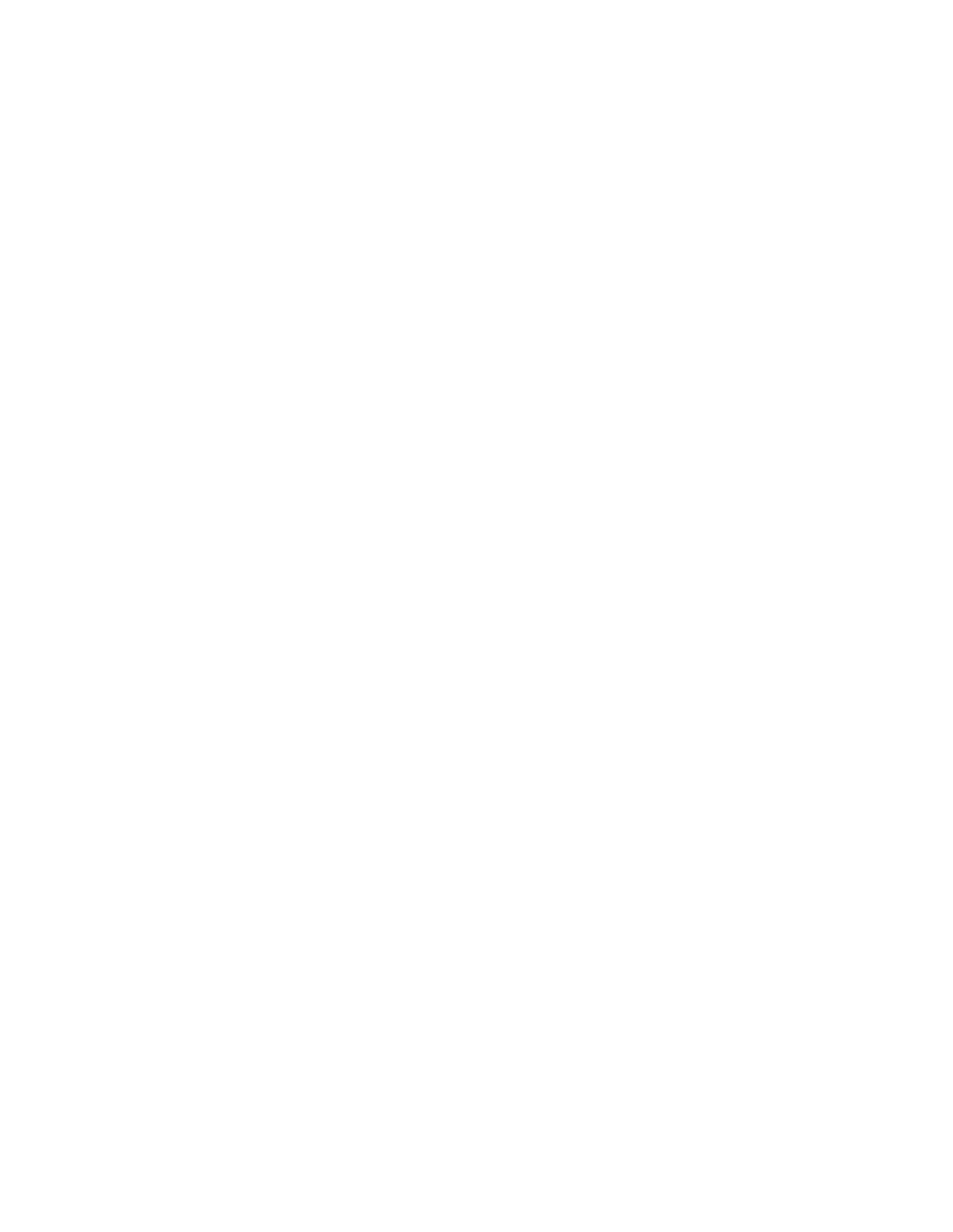### BEING THE BEAUTIFUL FOOL

A Thesis Presented to The Faculty of the Department of English Western Kentucky University Bowling Green, Kentucky

In Partial Fulfillment Of the Requirements for the Degree Master of Arts

> By Ashley Gore

August 2013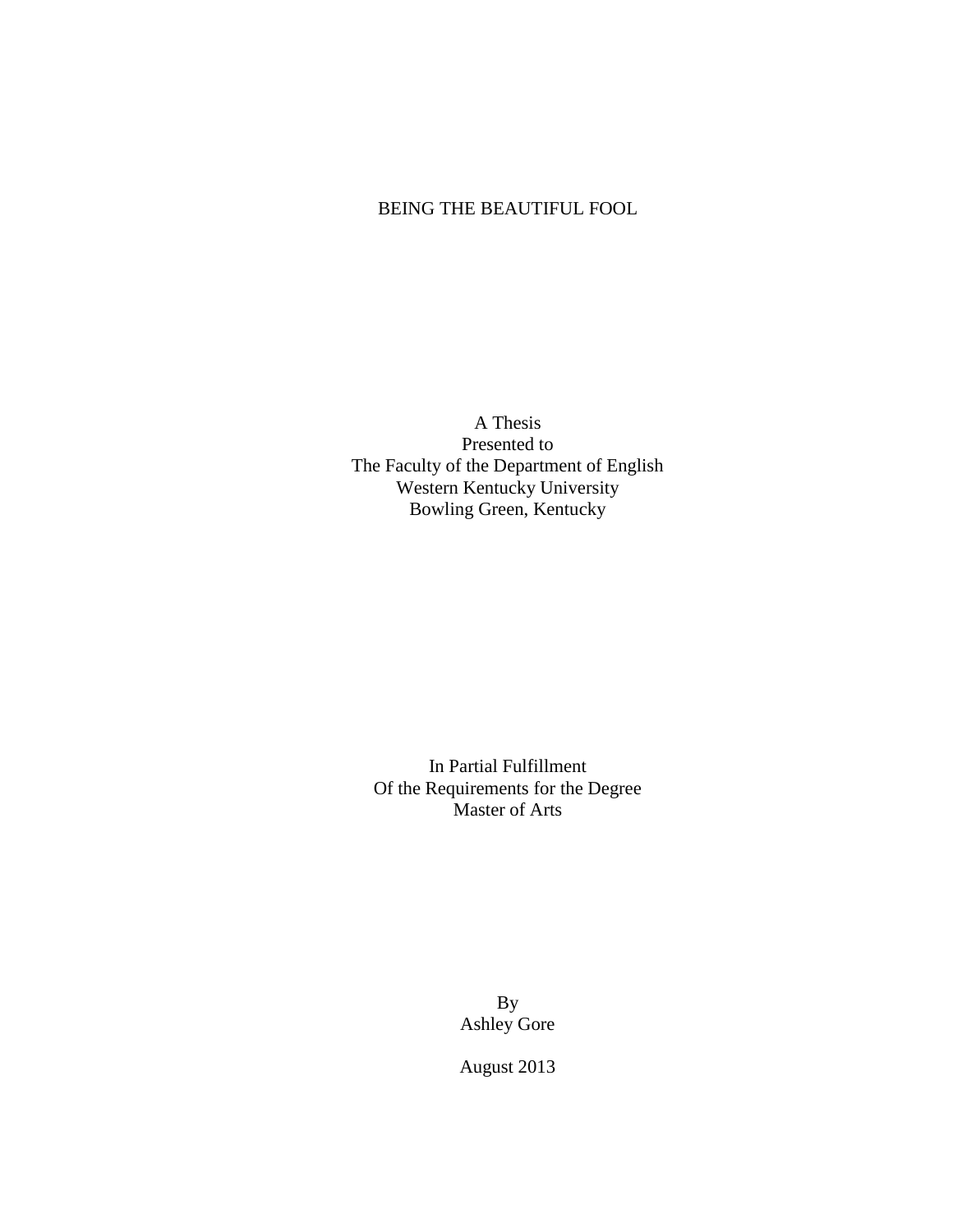$\begin{array}{c} \mathcal{C} \\ \mathcal{O} \end{array}$ Date Recommended David Bell, Director of Thesis<br>Kellig Reames Kelly Reames Fom C, Hunley

:/} Dean, Graduate Studies and Research Date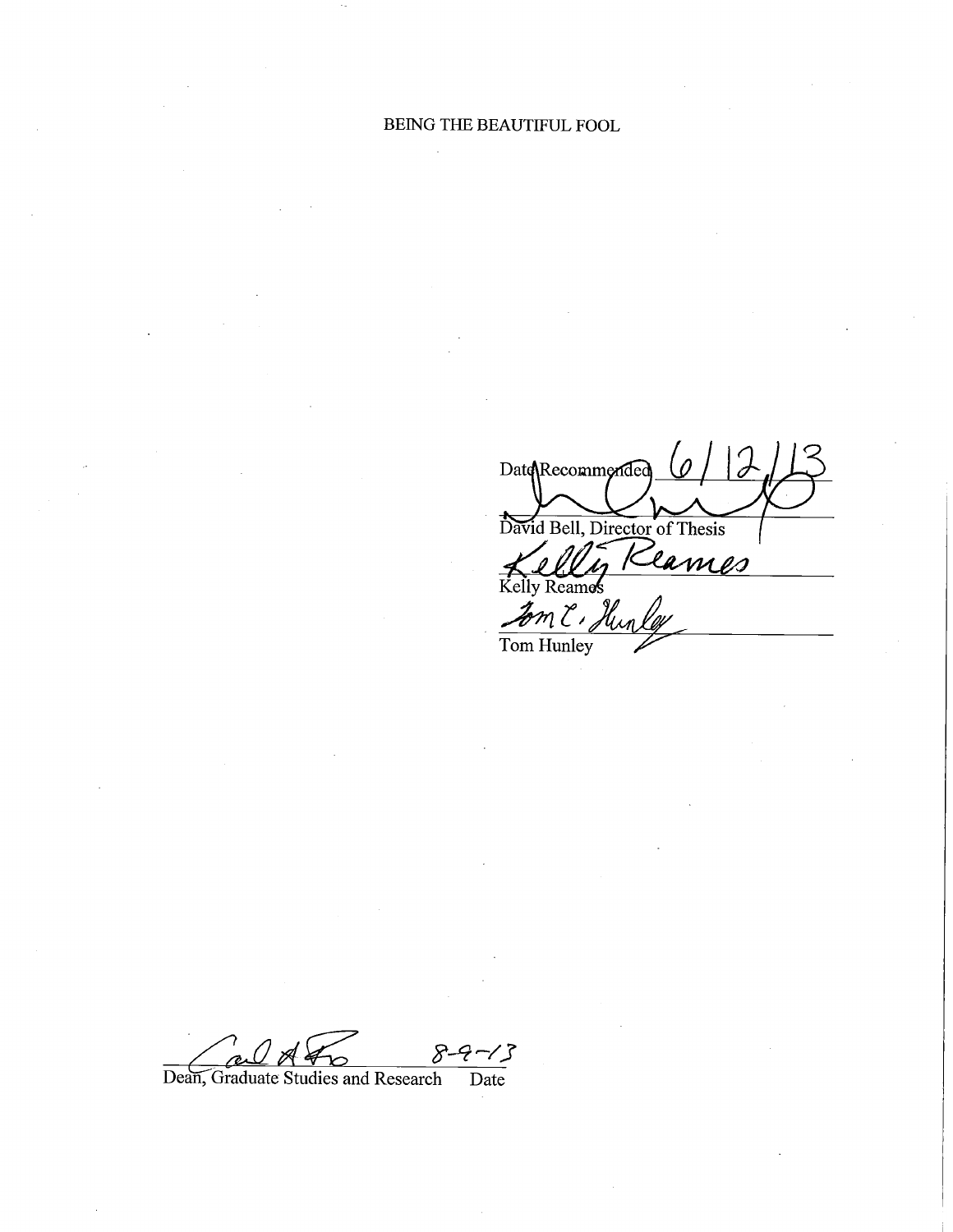I dedicate this thesis to my parents, John Walter Gore III and Peggy Littlejohn, who support and believe I can achieve anything. Also, I also dedicate this work to my friends Hunter Williams, Mindy Yarberry, Kristen Fields, and Oliva Lee who inspired and helped me throughout the writing process.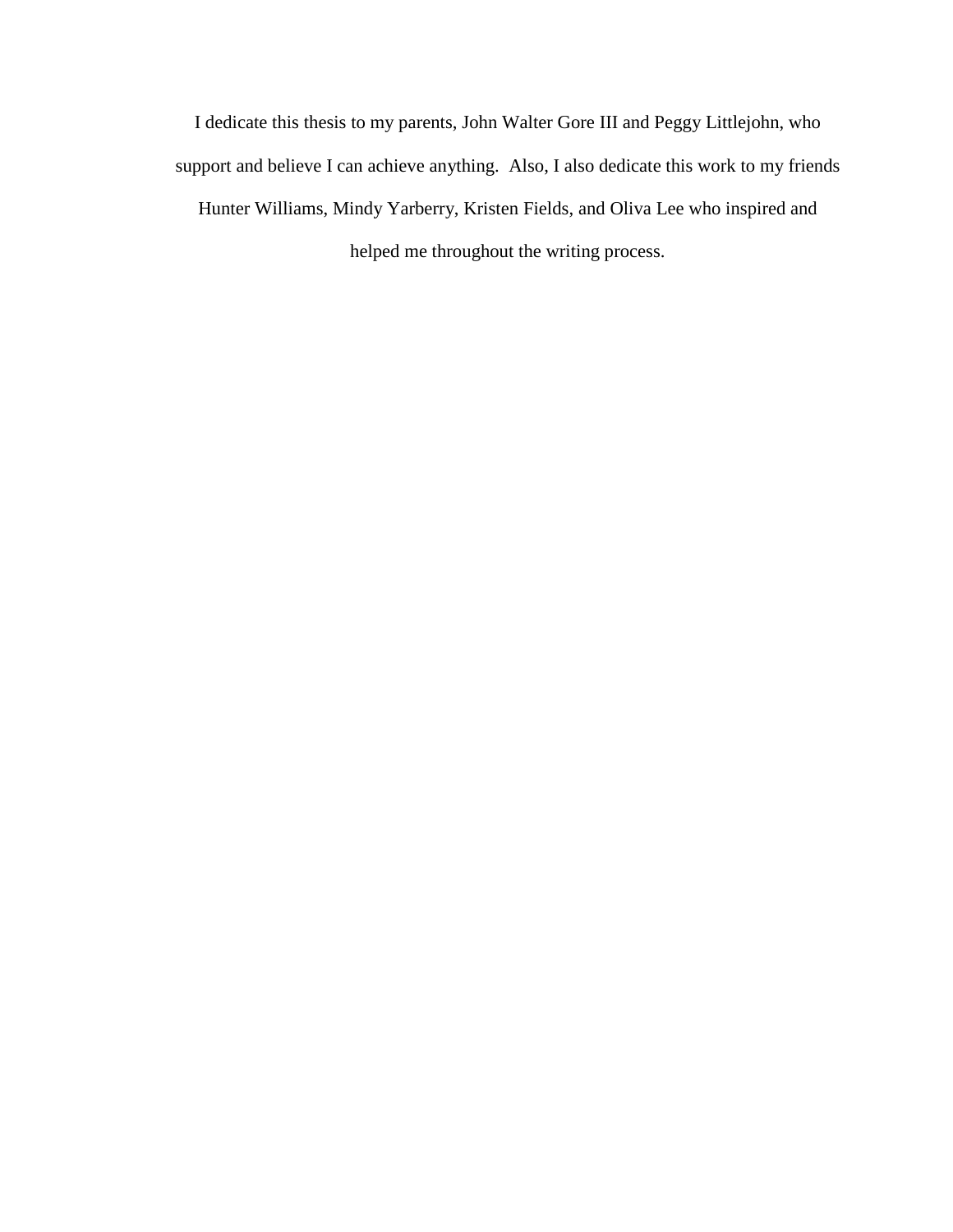### ACKNOWLEDGMENTS

I have had the privledge to have worked with the English Department at Western Kentucky University for my undergraduate and now graduate studies. Without the education and inspiration from James Flynn, Kelly Reames, John Hagamon, Tom Hunley, Wes Berry, and many others, I would not be the English schlor or writer that I am today. A special thanks goes to David Bell for taking on the task of thesis advisor and being a mentor to me.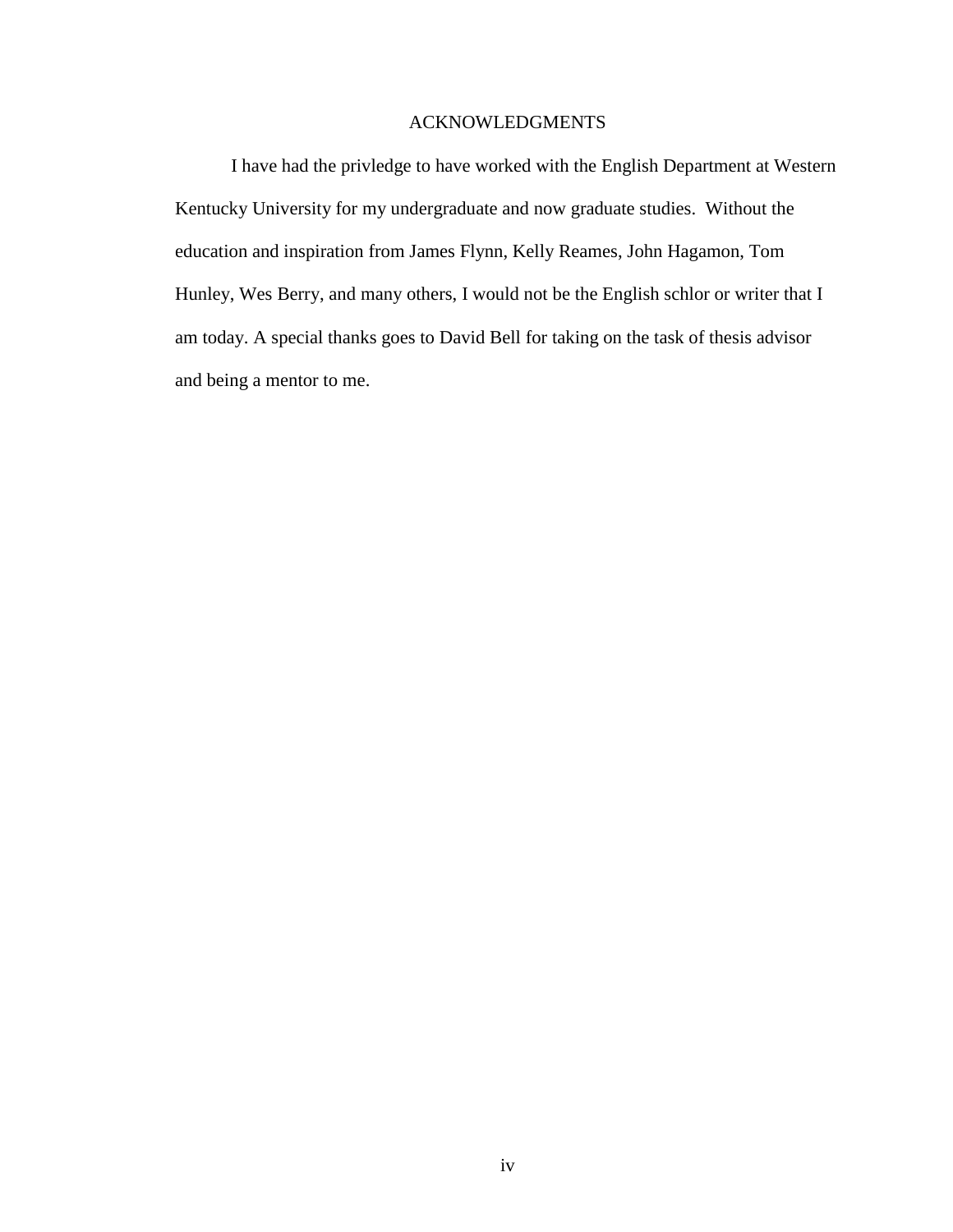## **CONTENTS**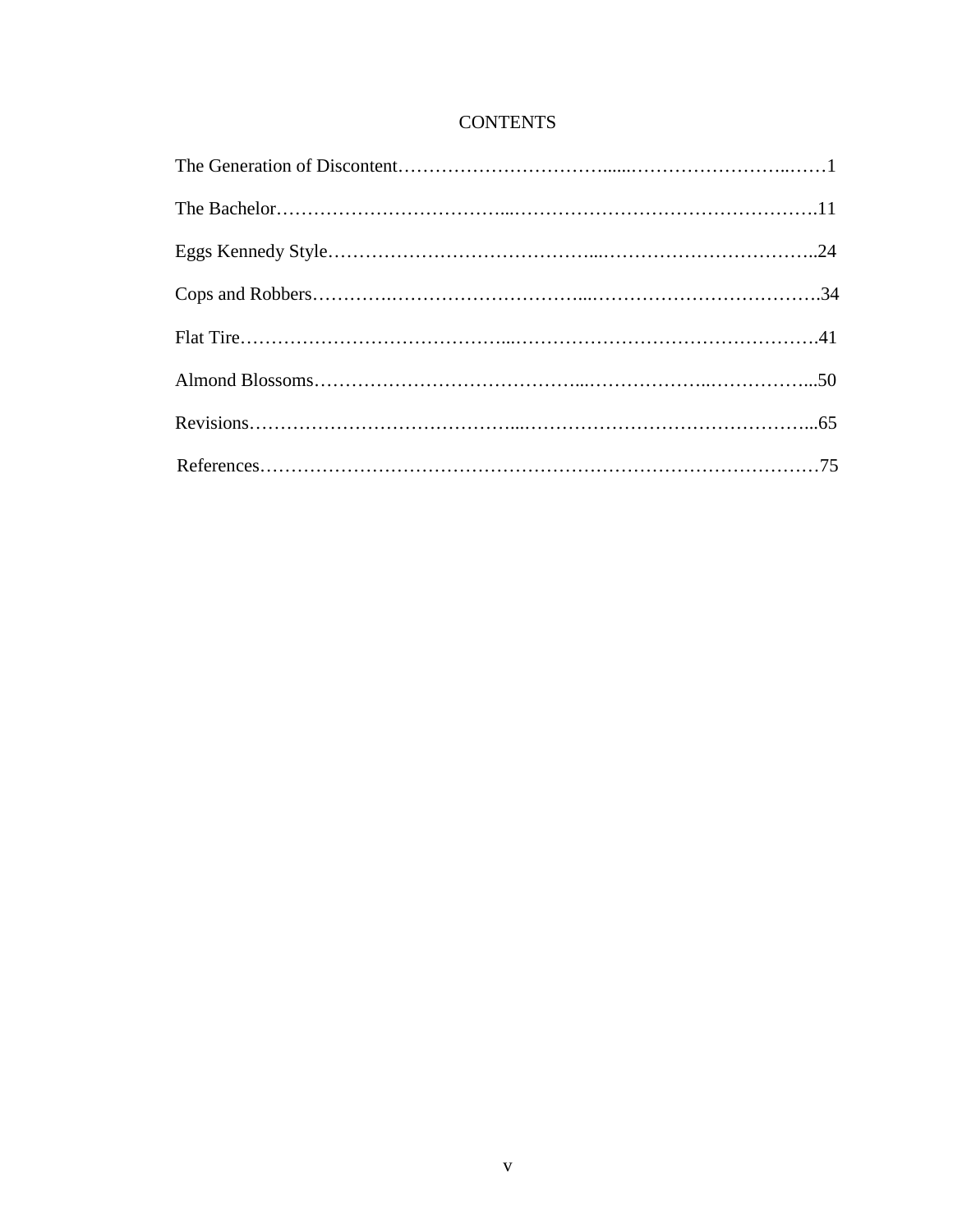### BEING THE BEAUTIFUL FOOL

| Ashley Gore                                       | August 2013 | 75 Pages                    |
|---------------------------------------------------|-------------|-----------------------------|
| Directed by: David Bell, Kelly Reames, Tom Hunley |             |                             |
| Department of English                             |             | Western Kentucky University |

Ernest Hemingway wrote to F. Scott Fitzgerald that "The good parts of a book may be only something a writer is lucky enough to overhear or it may be the wreck of his whole damn life — and one is as good as the other" (305). With that, I created a collection of short stories that analyzes my generation of women's struggles.

Framing the thesis are two stories involving three women, Lindsey, Jenny, and Sarah, "The Generation of Discontent" and "Revisions," with the characters attempting to sort through love, success, and happiness in society. The piece "The Bachelor" has Amanda torn between her currently successful life and the glamour and sometimes infamy of being on ABC's reality show *The Bachelor*. In "Eggs Kennedy Style," the fine line between delusion and dreams becomes defined in both Nan and Kelley of being one of America's royal Kennedy family. "Cops and Robbers" shows the inner turmoil of women who do not aspire to be mothers and feel guilty for their aspirations as well as the resulting resentment when they have to give up their dreams.

The ideas of taking your loved one for granted and life goals become the driving aspect of "Flat Tire" where story picks up in the middle of major fight between Nicole and Tommy stemming from him dropping the garter the night before at their friend's wedding. "Almond Blossoms" between a flashback to Amsterdam with Sam's Dutch fling Andric and present time suburban Ohio with her finance Kevin showing the conflict of being single compared to being settled.

vi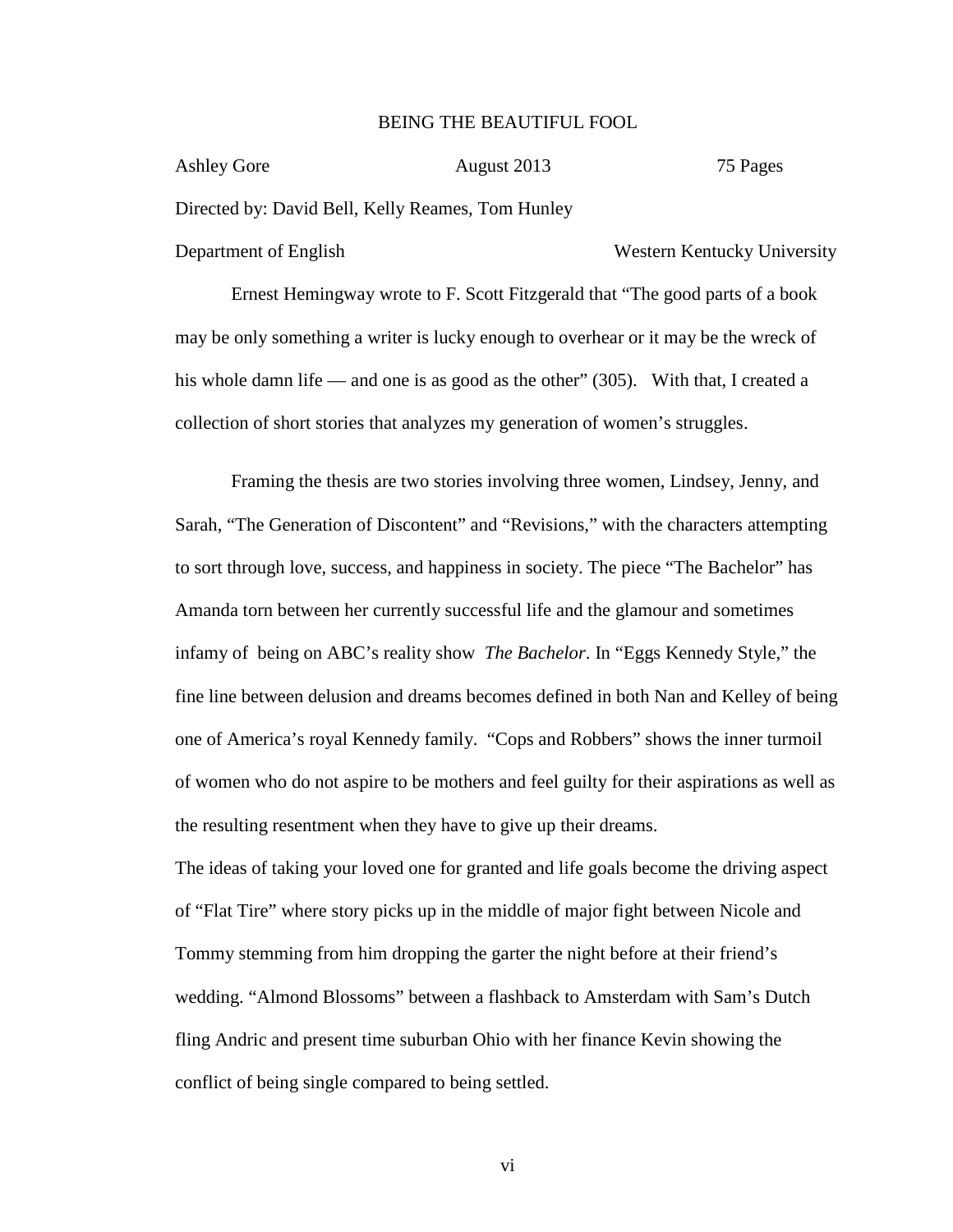As Fitzgerald said, "An author ought to write for his generation" (ix) and I wrote based on my personal experiences as well as my friends' tales and tribulations that tell of our generation's struggle. Giving a voice to the high hopes and resulting discontent I feel is important which models the Modern writers like Fitzgerald's Gatsby's green lighted hope for Daisy. I hope to revive a bit of that Modern era in my time though our green light just might be the glow of *The Bachelor* from the television.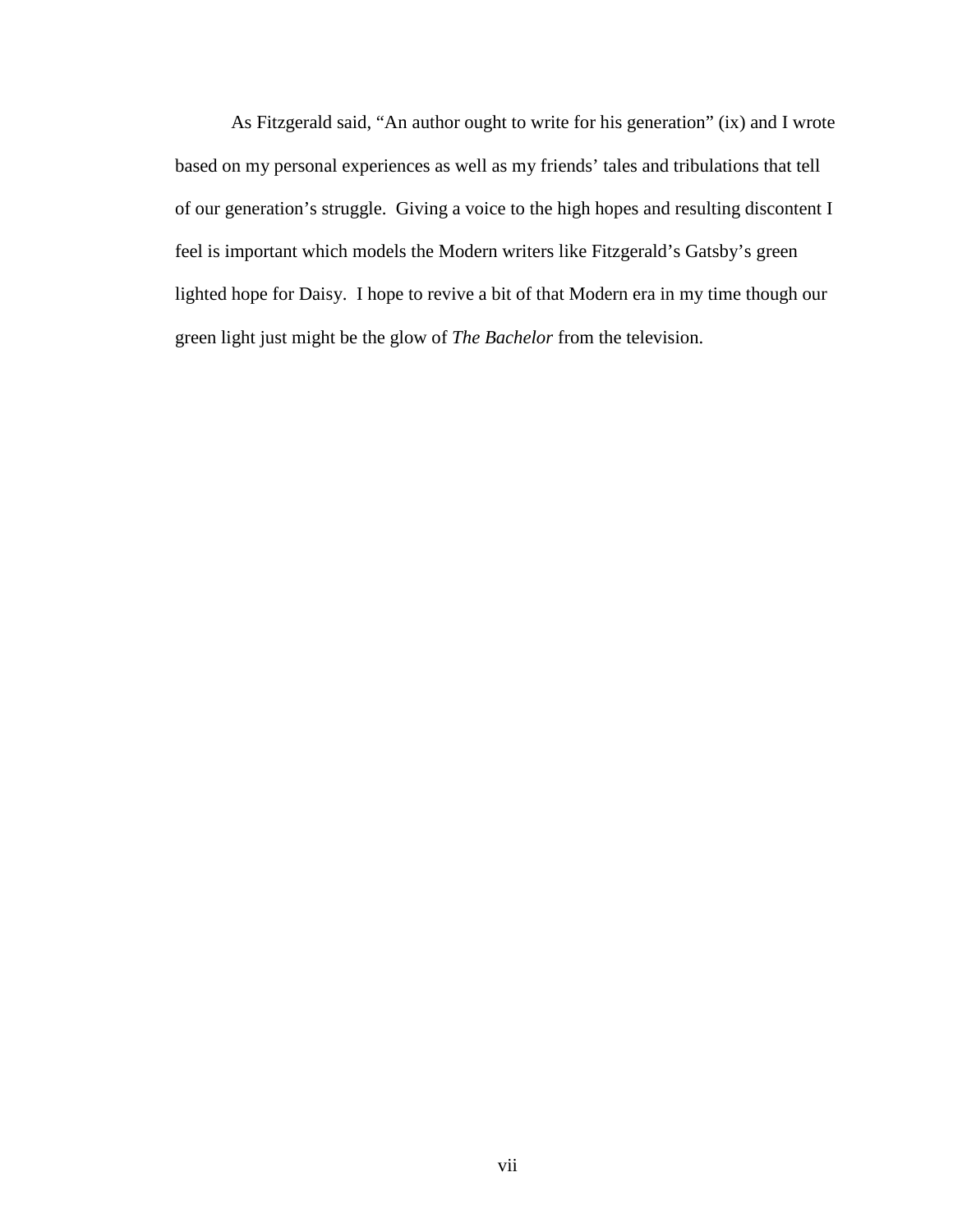### The Generation of Discontent

The bar at the local restaurant was dimly lit except for where the flat screen TVs shined from the walls. It was nice because it was set away from the rest of the establishment so that those who preferred to drink and socialize didn't have the burden of a family toting small children near their exploits. Unlike chain restaurants, one could have more dignity while rallying over martinis and drafts.

A shapely blonde with big, heavily lined eyes sat at the bar with her coat draped over the adjacent two seats. She barely noticed the bartender walk up and lay a coaster in front of her due to being fixed on her phone's screen. The light from it made her face take on a blue hue that made her eyes look turquoise.

"What can I get you to drink?"

Lindsey's eyes widened and she set her phone down briskly as if the bartender would think her rude. "What do you have on special?"

"\$2.50 domestic and \$3.50 import drafts as well as \$5 martinis."

Lindsey wrinkled her brow as she attempted to decide between beer or liquor. "Let's go with a Blue Moon. I have friends meeting me and we'll be here for quite a few drinks while catching up."

"That's the way I like it," said the bartender with a wink.

Lindsey attempted to not roll her eyes and went back to her phone.

A few minutes later, a thin, tall brunette walked into the bar. After surveying the room, she perked up when she saw the blonde sitting at the bar and moved swiftly to the coat-covered seats.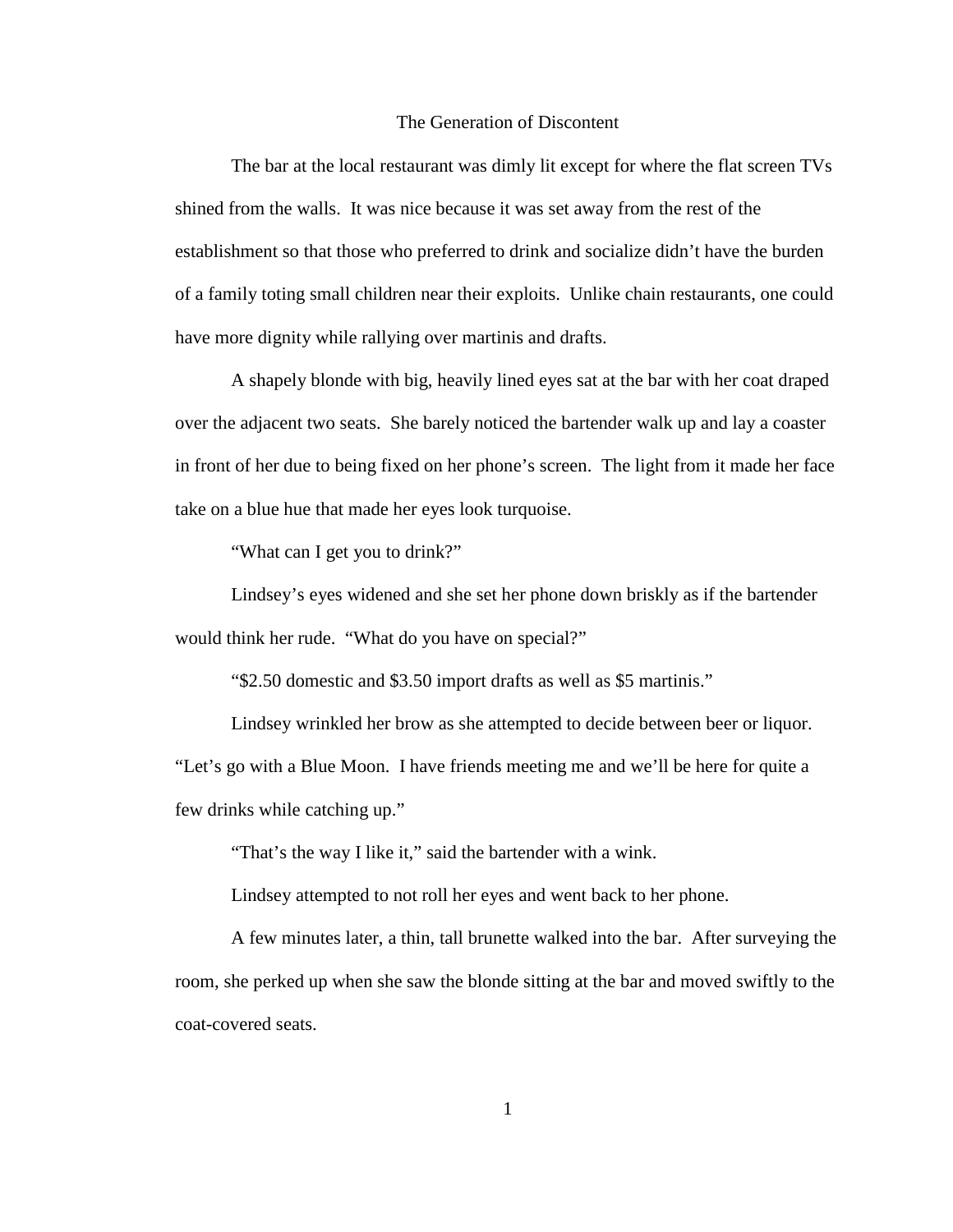"Hey, girl!" she said to Lindsey as she pulled Lindsey's pea coat off one of the seats. Lindsey had the same wide-eyed expression she gave the bartender but this time it was accompanied by a high-pitched squeal. She threw her arms around the brunette.

Before the brunette could sit, the bartender was already setting a coaster in front of her. The squeal had tipped him to the arrival of another patron. "What will it be, miss?"

Before answering, the brunette took stock of what Lindsey was drinking and what the varied taps had to offer. "I'll have Miller Lite draft."

"Coming right up."

Lindsey had waited to squeeze the orange into her beer until she had company. She hated to look like a lonesome drinker at the bar. Now, she eagerly twisted the orange slice. "Okay, Jenny. I want the details about you and Brian going Facebook official finally."

"There isn't much to tell. We were sitting in his living room and his friend called and he said his girlfriend was in for the weekend. When he got off, I teased that I didn't know he had a girlfriend and I was some mistress. From there, we had a kind of awkward but good relationship talk. And now the rest is social media history."

"That's great that it came up so naturally. Last week you didn't want to come off a bitch about the lack of solid commitment," said Lindsey.

"It's just awkward. We went from individual dates to spending whole weekends in town with one another. I wanted to assume that we're a couple but with modern relationships nothing is certain."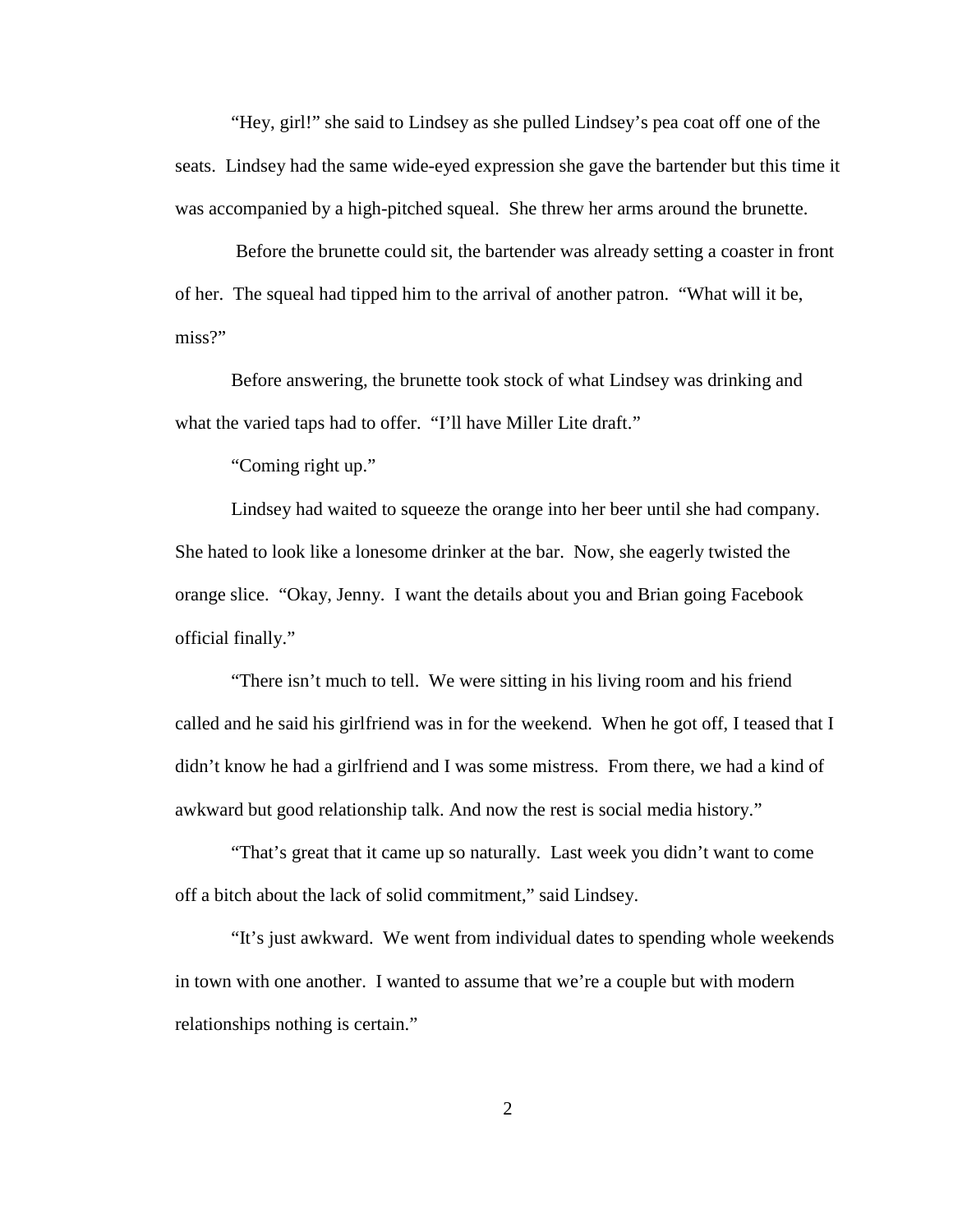"Modern romance is just awkward and devoid of classic romance. The lack of courtship thanks to texting and the ease of sex is the downfall of modern romance. But it sounds like you and Brian have something good."

"It's more than good. It's great. Scary great, really. Like I can see myself moving up there for him. Is that dumb?"

"Dumb? No, that's real modern romance. When you want to pick up the life you've made and make it work with someone else, that's the commitment after the long distance courtship. I'd be worried if you couldn't see yourself with him."

A blindingly white smile of validation spread across Jenny's tan face. "Have you met anyone you're interested in?"

Lindsey averted her eyes from Jenny and took a deep drink of her draft. "Not really."

"I know that face. You're hiding something. What do you mean not really. Spill it."

"Don't laugh." Lindsey fidgeted in the tall bar seat.

"Okay."

"Promise. No judging or anything." Lindsey's eyes were wide and her lips firm as she scanned Jenny's face for a visual agreement to her request.

"Oh, god. You're not dating a convict or anything are you?"

"Seriously? You went to dating a fucking convict? No. Lord, Jenny." She paused and took in a deep breath. "I joined eHarmony." The words spilled out of her quickly so that it all slurred into one word.

Jenny broke out into laughter.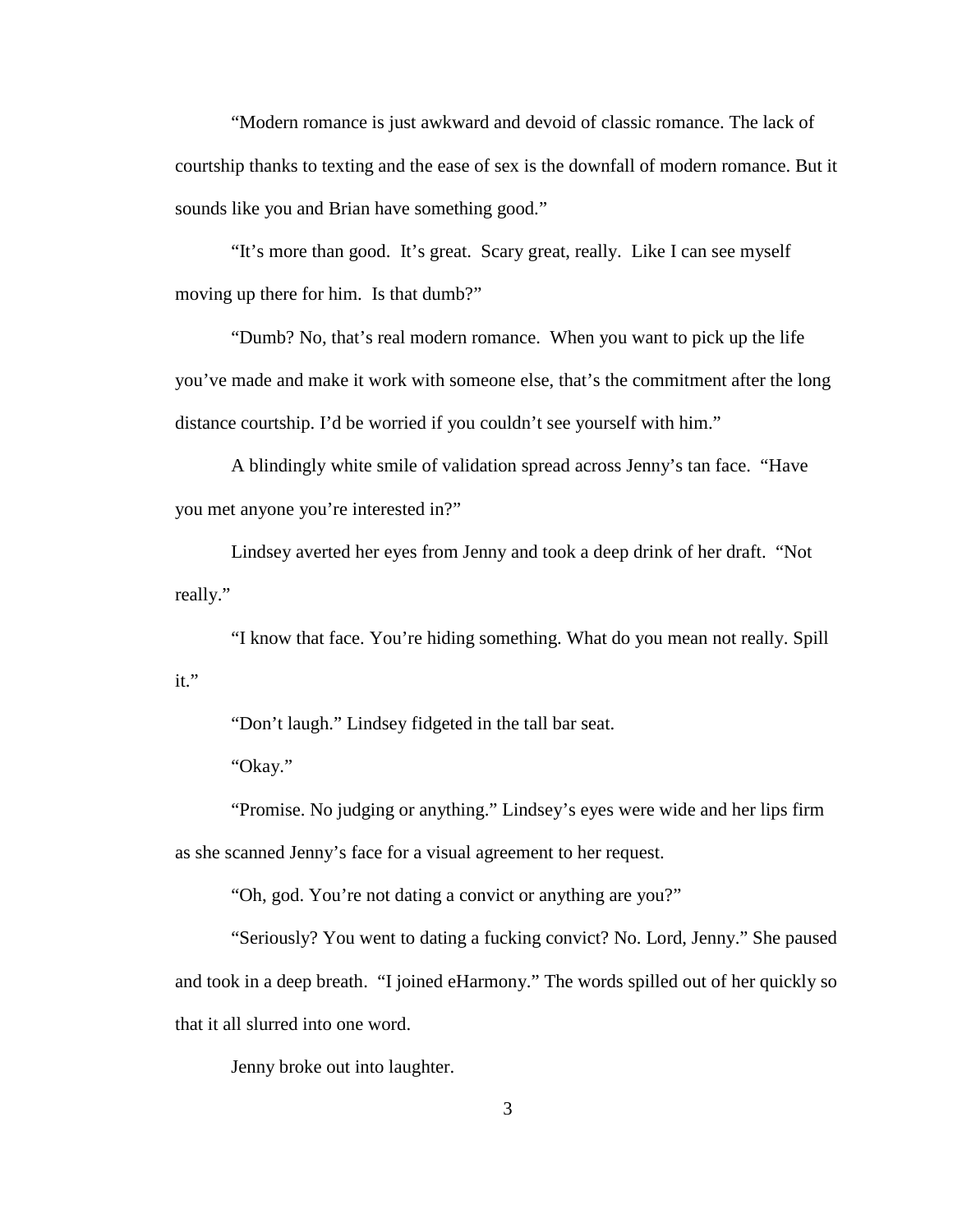"Bitch! You promised you wouldn't laugh!"

"I'm not laughing at the fact you joined eHarmony. I'm actually quite proud of you. I'm laughing at what a weirdo you just were about it."

Lindsey flushed a pink hue that was even more noticeable on her due to her pale skin.

Jenny calmed her laughter. "So, tell me about your matches on there."

"They all seem nice. They all like to travel or read and things I'm into but..."

"But what?"

"Most of them are short. I put on the match preferences that I didn't want anyone under 5'10" and eHarmony still matches me with short guys. I'm sorry. I'm not dating anyone shorter than me."

"You think you are taller than you are. You are only 5'6" and you act like you are 6 foot tall. You have major height hang ups."

"I do not have height hang ups." She paused. "But if I did, then for sure I won't date anyone short."

"There have to be others that aren't short. Right?"

"Yes, but they're bald." Lindsey wrinkled her nose as if the word bald had offended her olfactory senses.

"You are cracking me up. I doubt all the guys who join eHarmony are short or bald." Jenny stifled her giggles with a wash of Miller Lite.

"Or both." Lindsey erupted in laughter. "It seems as if all the twenty-eight or older guys who are bald, short, and single flock to eHarmony."

"Maybe you should have tried Match. But any with potential?"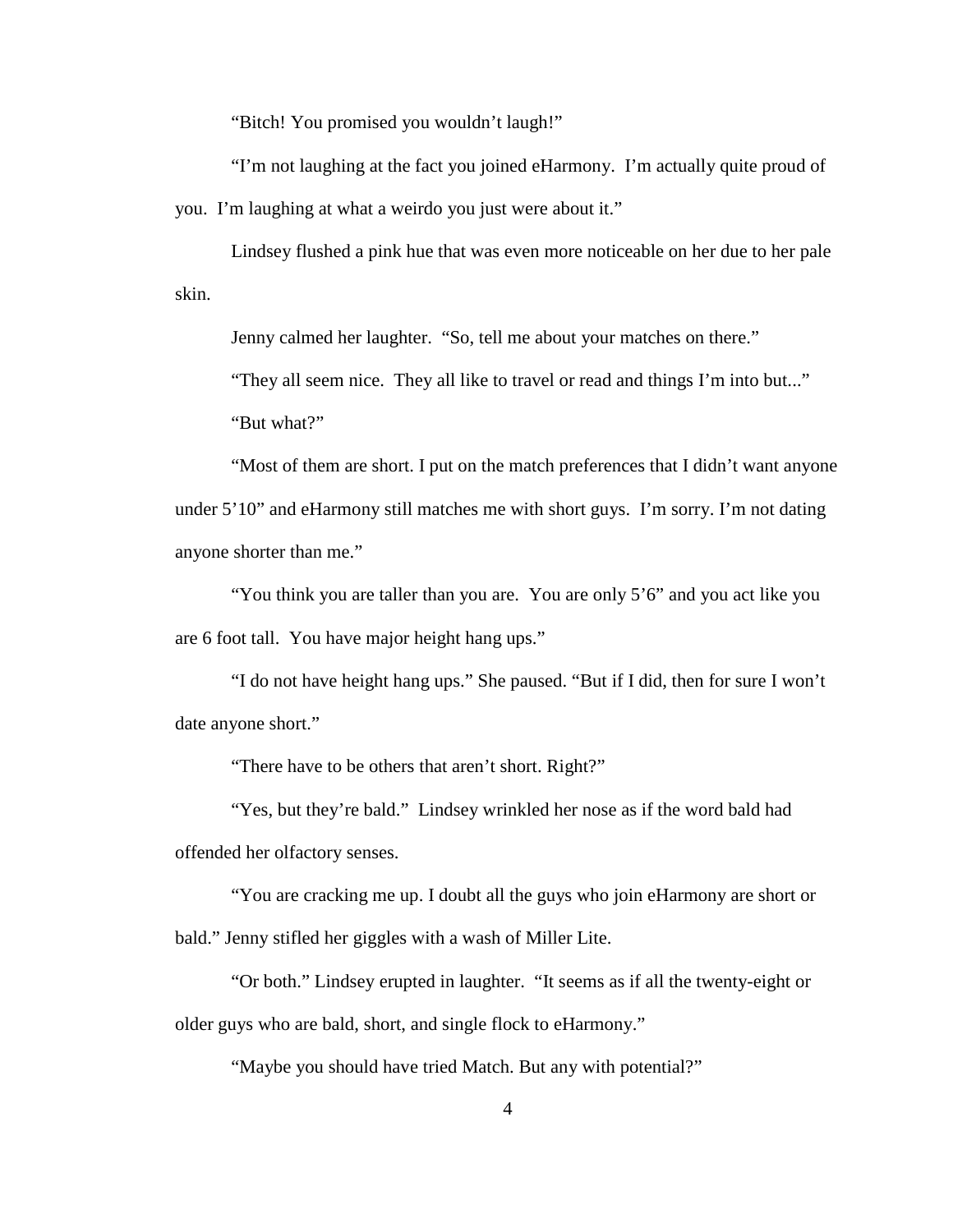"Any not living in Australia or California? Not really. All the ones close and wanting to get to know me, I'm just not exceptionally attracted to them. I haven't felt taken aback by a guy since Stephanie's bachelorette party."

"You are not talking about that stripper again, are you?"

Lindsey's eyes became large and accented with wide grin. "He was gorgeous. And the things that man did to me in about three minutes were better than any of my exes."

"It's his job to do that, Lindsey."

"I totally understand why guys pay for multiple lap dances at strip clubs after that." Lindsey let out a high-pitched giggle as she fanned herself as if a heat wave had come over her along with the memory of the stripper's talents.

"Thank god I cut you off. I mean, you had already licked his abs. I can only imagine what would have happened if you went back a second time."

The bartender stopped putting the clean beer glasses into the cooler and looked up at Lindsey with a muddled look of amusement and disgust.

Lindsey blushed a deep shade of red and focused her eyes and effort onto taking a big gulp of her Blue Moon.

"You're a hot mess. I'm just glad you're past the whole Anthony thing. Internet dating and strippers are much healthier than that asshole."

"I don't want to talk about it. I can't believe I spent two years in a relationship with someone who was in a relationship with someone else hoping he'd pick me. Wasted time."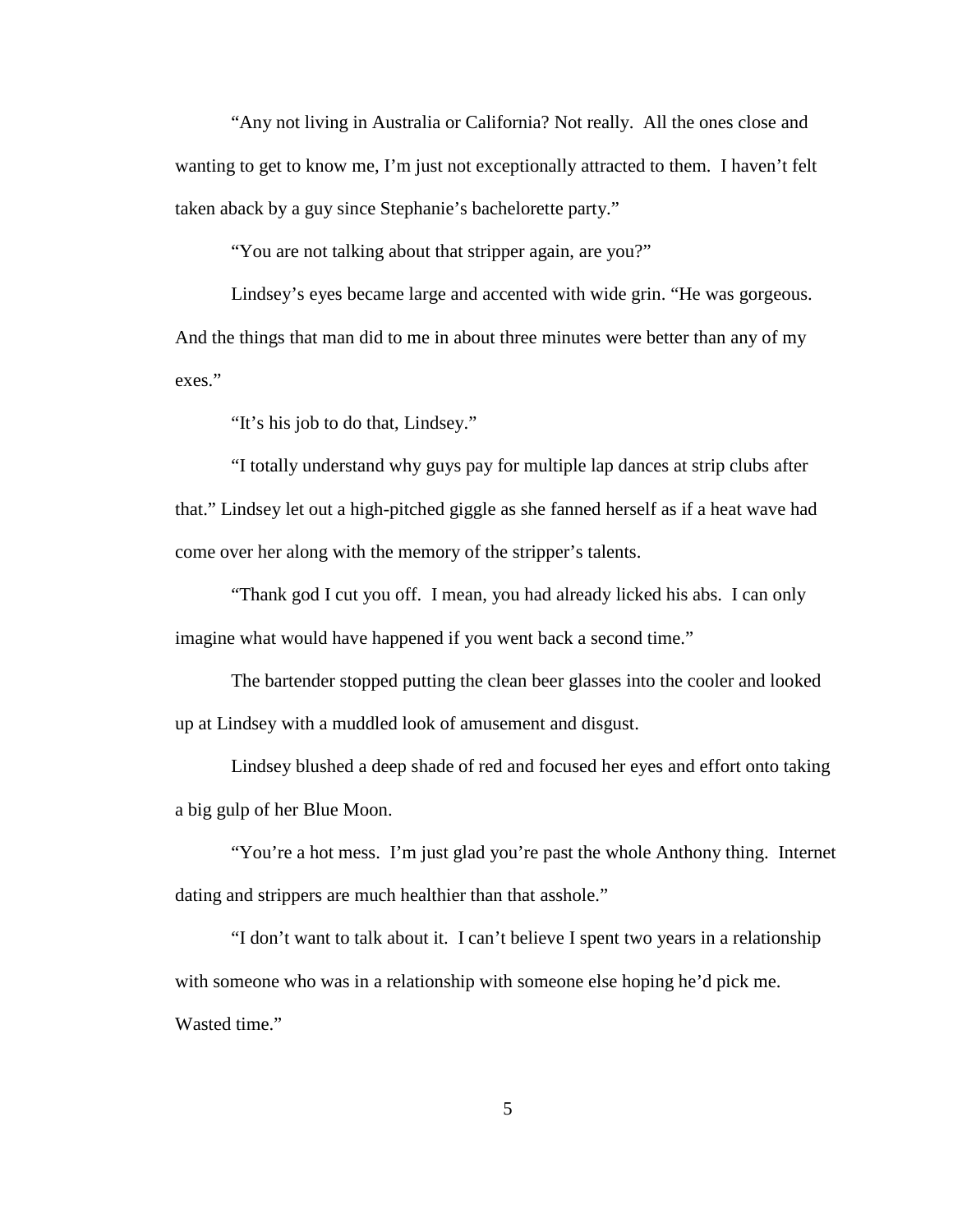"He didn't deserve you at all and I wouldn't call it wasted. You at least got to see what you never want in a man or relationship."

"Guess so. Now I can rule out polygamy for sure."

"Can we add strippers to that?"

"Never."

The girls erupted into laughter. A husky middle-aged man approached the bar and headed to the empty seat next to Lindsey.

"I'm sorry. We have a friend coming to meet us," Jenny said.

Lindsey turned and quickly set her purse on the seat. "Yes, sorry. She should be coming any moment." She then turned back to Jenny. "Where is Sarah anyway?"

Before she could reply, the bartender cut in. "You wouldn't want to sit next to

them anyway. They might lick you." He winked at the girls.

"I just might enjoy that," said the man.

Lindsey once again turned red with Jenny joining her. "I think I just threw up a little," Jenny said through a distorted mouth.

"At least the guys on eHarmony are better than that," Lindsey said as she lifted her beer and swigged back the remainder. She looked to the bartender and waved him over.

"Another Blue Moon?"

"Yes, please."

"What about you miss, another Miller Lite?"

"Sure. Can't let this one out drink me."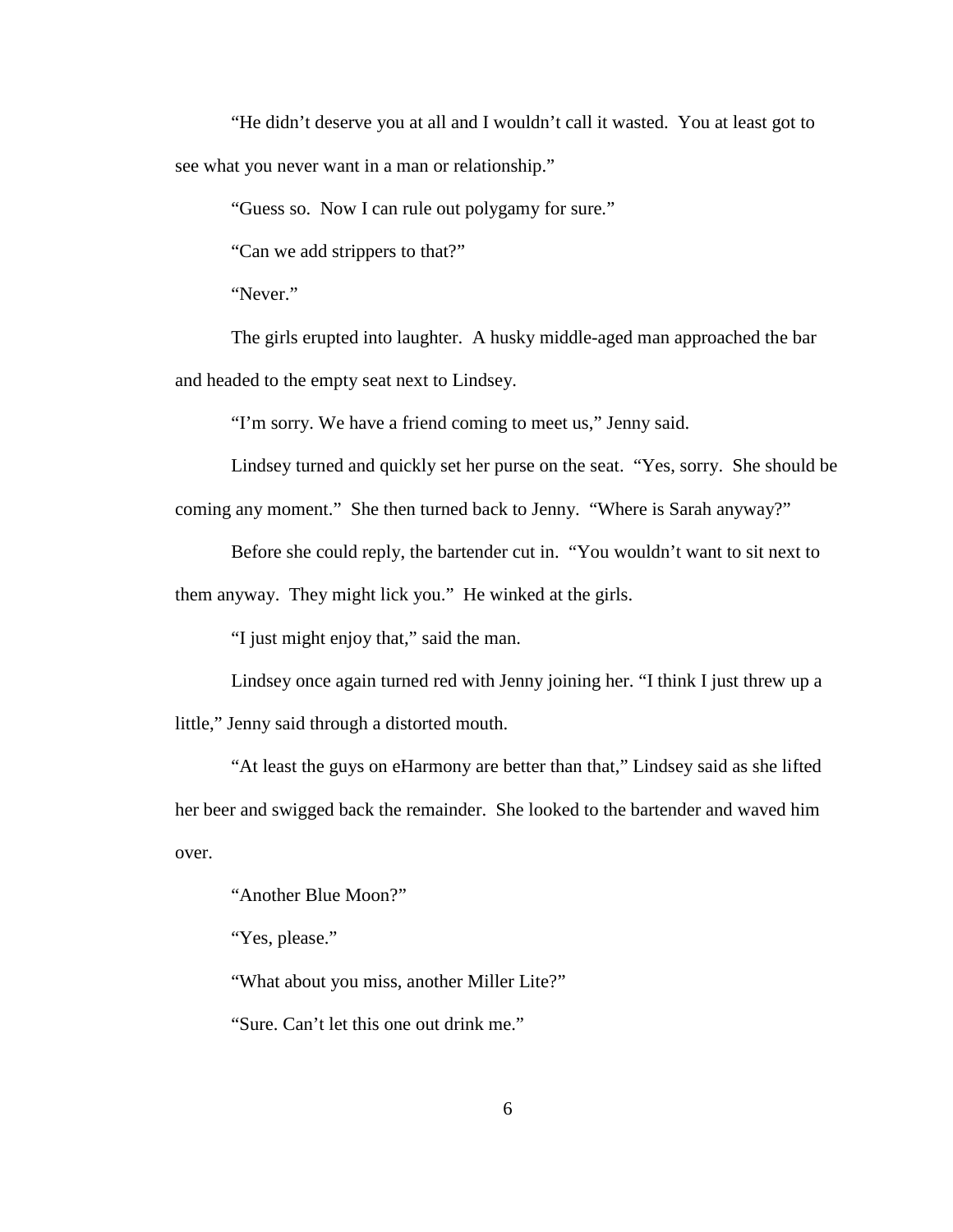The bartender poured their beers and placed an orange on the Blue Moon. As he set them down, he smiled and nodded at Lindsey before turning back to the orders being printed for servers' bar drinks.

"I think the bartender has a crush on you, Linds," said Jenny as she nudged Lindsey in the side.

"Funny. Maybe he thinks I'll lick his abs," Lindsey said flatly to signal Jenny to drop any notion of the bartender being a viable match. "Now, what did Sarah say in her last text?"

"She said she was held up at work and would be a little after six. But, it's well after that now."

"By far, she has the worst job out of all of us. Who knows what her asshole boss has her doing now." Lindsey paused to concentrate her effort on squeezing the orange into her beer. "Speaking of work, is Michelle still being shitty to you?"

"She has let up some. I think she could tell I was getting short and distant from her."

"I still can't believe she is acting like such a bitch since getting the promotion."

"The thing is, she isn't my direct boss. She is just the lead on some projects now and she thinks that makes her my damn boss. That is completely unnerving. She was hired not even a year before me so it's not like she is much my senior even with that."

"That's just hard because you were such good friends."

"We still are. But when she gets all controlling and rude, I just shut her out for a bit until she backs off."

"Maybe you should talk to her?"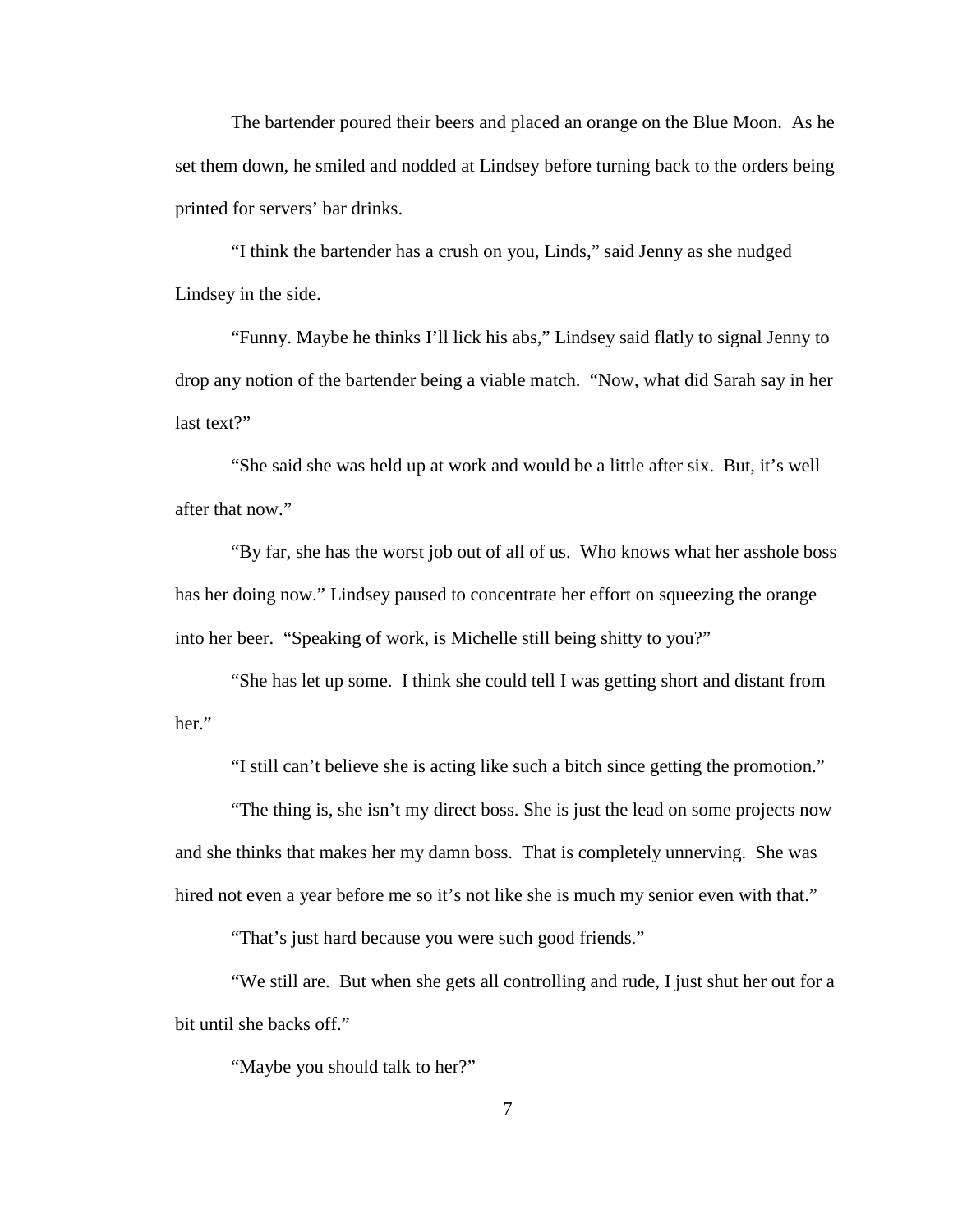"No. That would just cause more drama. She is one of my closest friends, but she would react badly and accuse me of being jealous of her promotion. Though I'm not, it's more work with only minimal increase in pay."

"Hopefully she keeps slowly getting back to normal. Sounds like she has improved from treating you like her damn personal assistant." With that, Lindsey rolled her eyes slightly and then hoped Jenny hadn't seen. She wasn't a fan of Michelle and thought she always was a bitch, but knew better than to outright show her disapproval to Jenny.

"How is it at school? Any better with the new principal?" asked Jenny turning the topic away from her issues with Michelle.

"Extremely better. We finally sat down face-to-face and talked. So now, I know he isn't some strict asshole who is out to get everyone. He is trying to set a tone coming into the position."

"So after one conversation he isn't an asshole anymore?"

"Yes. That and the fact he gave me lots of compliments and wants to put me on the teacher leader board. So, totally not one anymore."

"Okay. He is an asshole, but an asshole that likes you. Sounds like most men and you, Linds."

This time, Lindsey rolled her eyes over dramatically at Jenny. "Ha-ha. Thanks, friend."

"You know I'm only kidding. So, you're back to loving teaching again?"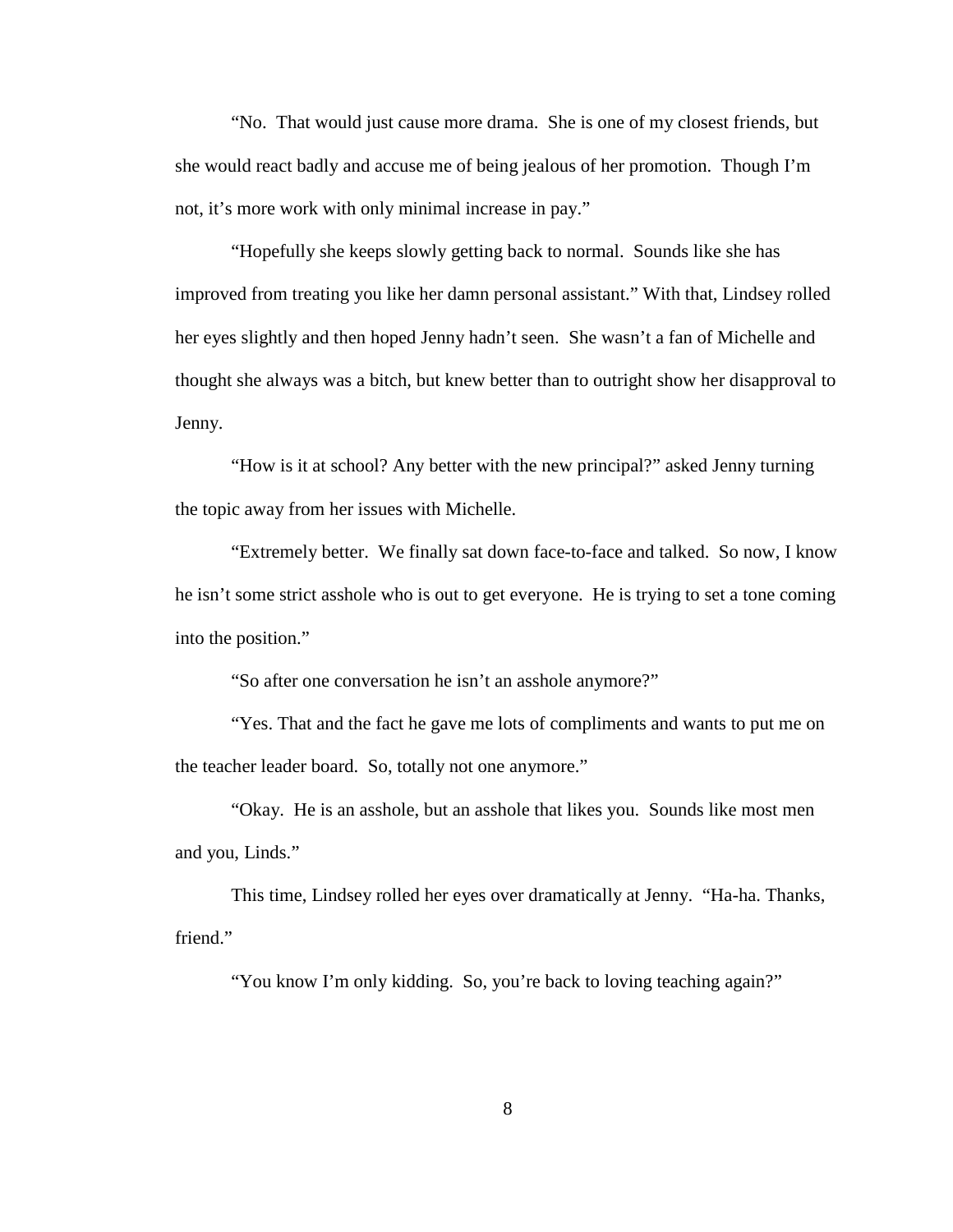"It's still teaching high school. I am getting burned out on the shitty teenage hormones and childish coworkers. I only have this next year left of my Master's and then I can move on from that job and this town."

"I've heard that before."

"I mean it. I am not meant to settle here for the rest of my life."

"How much work is left for your Master's?"

"A couple classes and a thesis."

"Thesis? That sounds fucking awful. I'm glad I only had to take comps to get mine."

"It's creative writing. Won't be too bad, right?"

"That sounds even worse."

Lindsey laughed but this time in the self-deprecating way instead of her usual loud amused cackle. "I know, right? I have no clue what all my stories will be about." And with that, she breathed out and drank down the last of her beer.

"Well, write about us. You always say your life is like a sitcom."

"Sure, because people would want to read about a bunch of discontented girls in their late twenties who want more out of life but are stuck in the same damn place."

"Wow, when you put it that way, we sound so great," Jenny said then continued more seriously, "But why not? Sounds like something I would read. Though, you need to write in some sexy love stories and maybe a happy ending in there somewhere. Can't be too depressing. People like some hope, after all." Jenny didn't laugh like Lindsey had expected her to do. Instead, she was looking at Lindsey earnestly.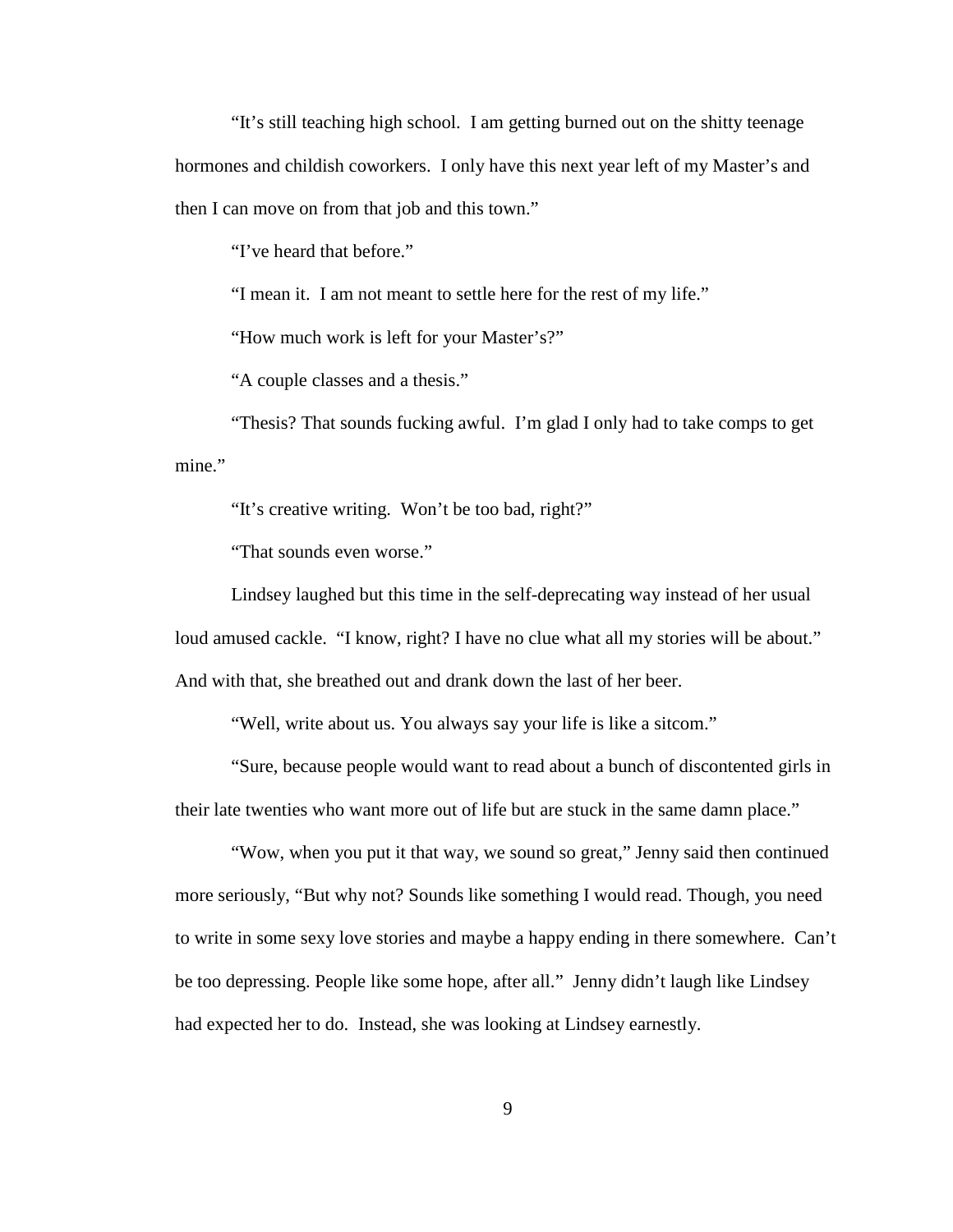"Can I get another beer?" called Lindsey to the bartender. She then turned to Jenny. "Don't forget booze. There will need to be lots of drinking in there as well."

"Exactly." Jenny looked proud as she drank down the rest of her Miller Lite. "Another one for me too," she called to the bartender.

"You know, to get all English nerdy on you, Hemingway and Fitzgerald were the lost generation. We're like the next coming of that. The generation of discontent."

"See, there is your title. You've got plenty of things to fill up a thesis with. Then you can get out of this town. Cheers to that!" She lifted the beer from the newly laid coaster in front of her.

Lindsey raised her beer and wondered if there really was something to write about in all of this.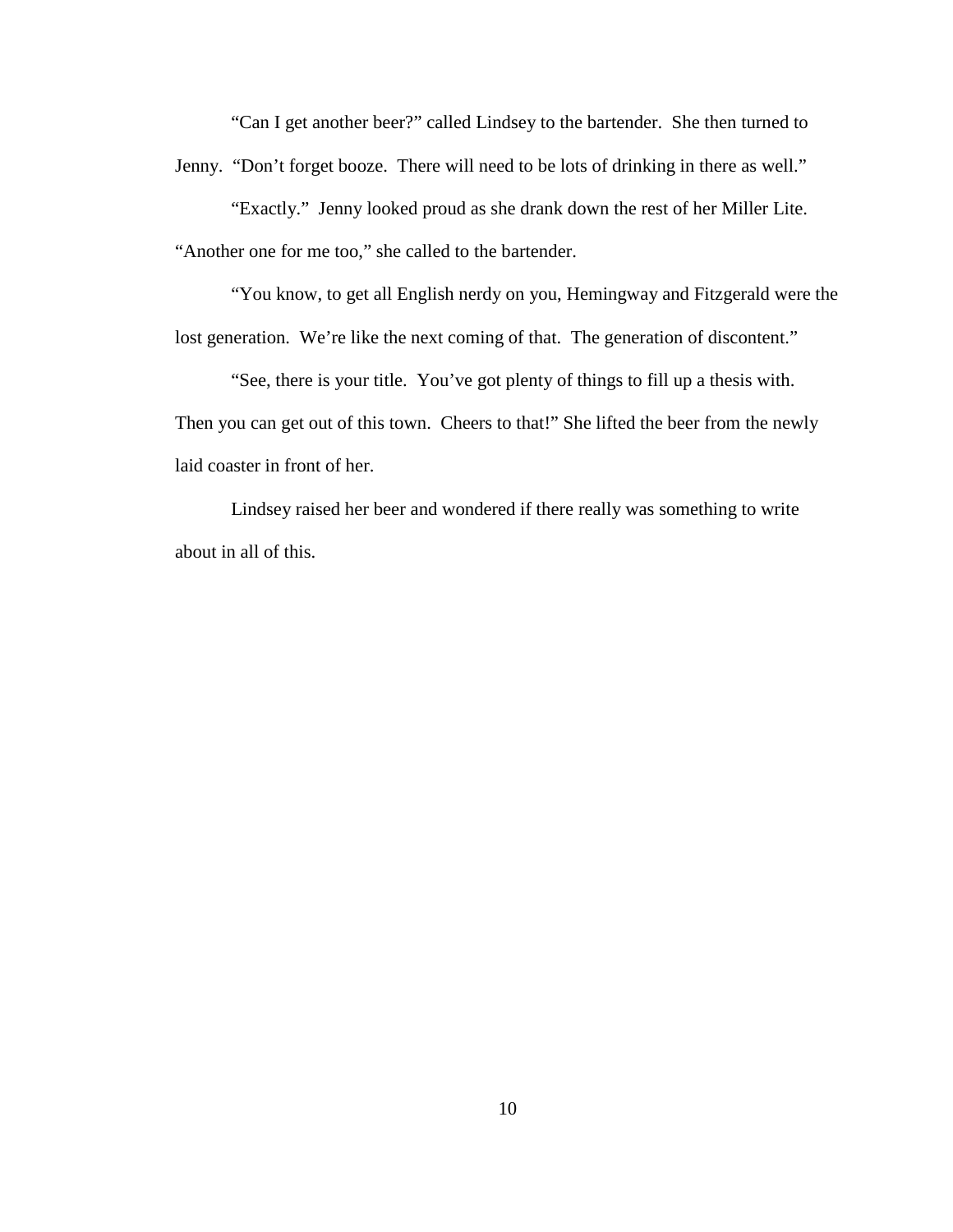### The Bachelor

 Mixing in with the instrumental version of the latest pop hit, Amanda heard the soft melody of her iPhone come from her purse. She rifled through the expansive Coach bag until she found it at the bottom. "*How does it always make its way to the very bottom*," she mumbled as she pulled it up. The number displayed said Los Angeles, CA. Her mind quickly raced through the possibilities of who could be calling. She decided that attractive guy from college and now struggling actor wouldn't have her new number, and it was unlikely that Ryan Gosling was trying to track her down regardless of the tweets she had been sending. Once she reconciled she was up to date on bills and went to answer, the missed call bubble appeared. A moment later the doorbell-like ding let her know the strange LA number had left a voicemail.

Amanda unlocked her phone and pushed play. A perky female's voice filled the receiver. "Hello, Amanda. This is Melissa Robson with ABC's *The Bachelor* casting team. You recently submitted a web application" and with that, Amanda dropped the phone from her ear and stood frozen with a muddled look of disbelief and amusement.

"Miss, do you need help with anything?" asked the elderly Macy's sales clerk who probably thought Amanda was caught up in a shopper's haze at the winter clearance racks.

Partly embarrassed and caught off guard, Amanda replied, "Oh no, ma'am. I'm fine." With that, a smile spread across her face and she nearly skipped out of the crowded department store.

Once away from the people and out in the brisk early spring air, she replayed the message as she walked to her car. "Hello, Amanda. This is Melissa Robson with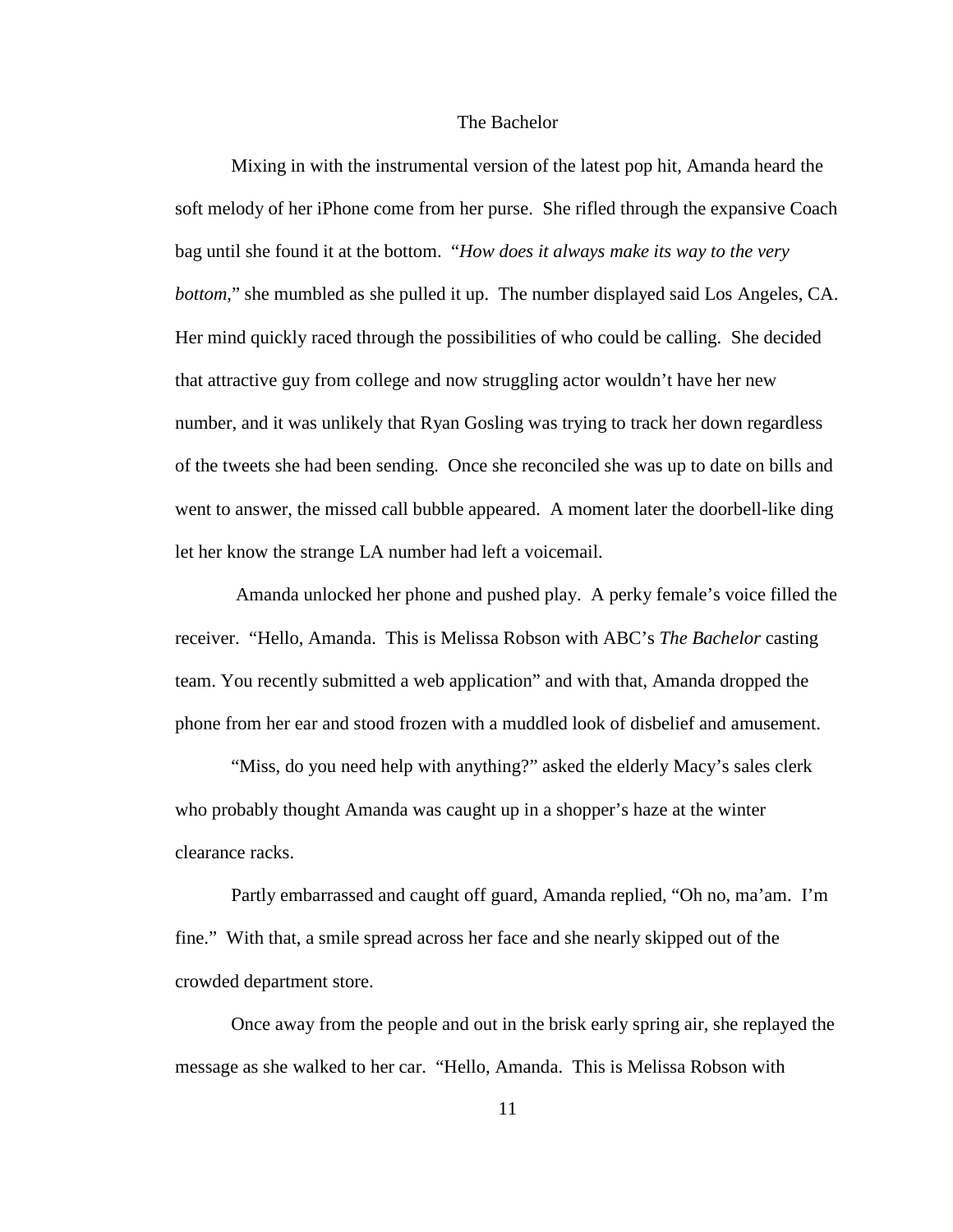ABC's *The Bachelor* casting team. You recently submitted a web application and we found it to be in line with what we are looking for this season for the show. If you would please call me back at 213-624-9785, I would love to speak to about furthering your casting audition. Look forward to hearing back from you."

By the time the message ended, Amanda was sitting in her car and allowed herself to let out a squeal of joy. But the stunned woman carrying her small child next to her in the parking lot looked like Amanda had let out a war cry. Hurriedly, Amanda buckled her seat belt and pulled out of the parking lot. Grabbing her phone, she did not call Melissa Robson back but rather clicked on her first speed dial contact.

Lori answered, "Hey, girl."

Before she had barely gotten that out Amanda, nearly yelling, started to update her. "Oh my god. You know how a few weeks ago after that bottle of wine and watching *The Bachelor* and you and Michele were going on about how I should apply for the show? Well I did and..."

"You did what now?"

"I applied online for *The Bachelor*. Now, I didn't think anything of it. I was half drunk and the site told me when I was done that to really be considered I'd need to send in a video and formal application so I really didn't think anything of it."

"I cannot believe you actually did that. You crack me up."

"Yes, I thought that I would be just some ridiculous thing to have a good laugh about but the casting people called me."

"No, they did not. Really?"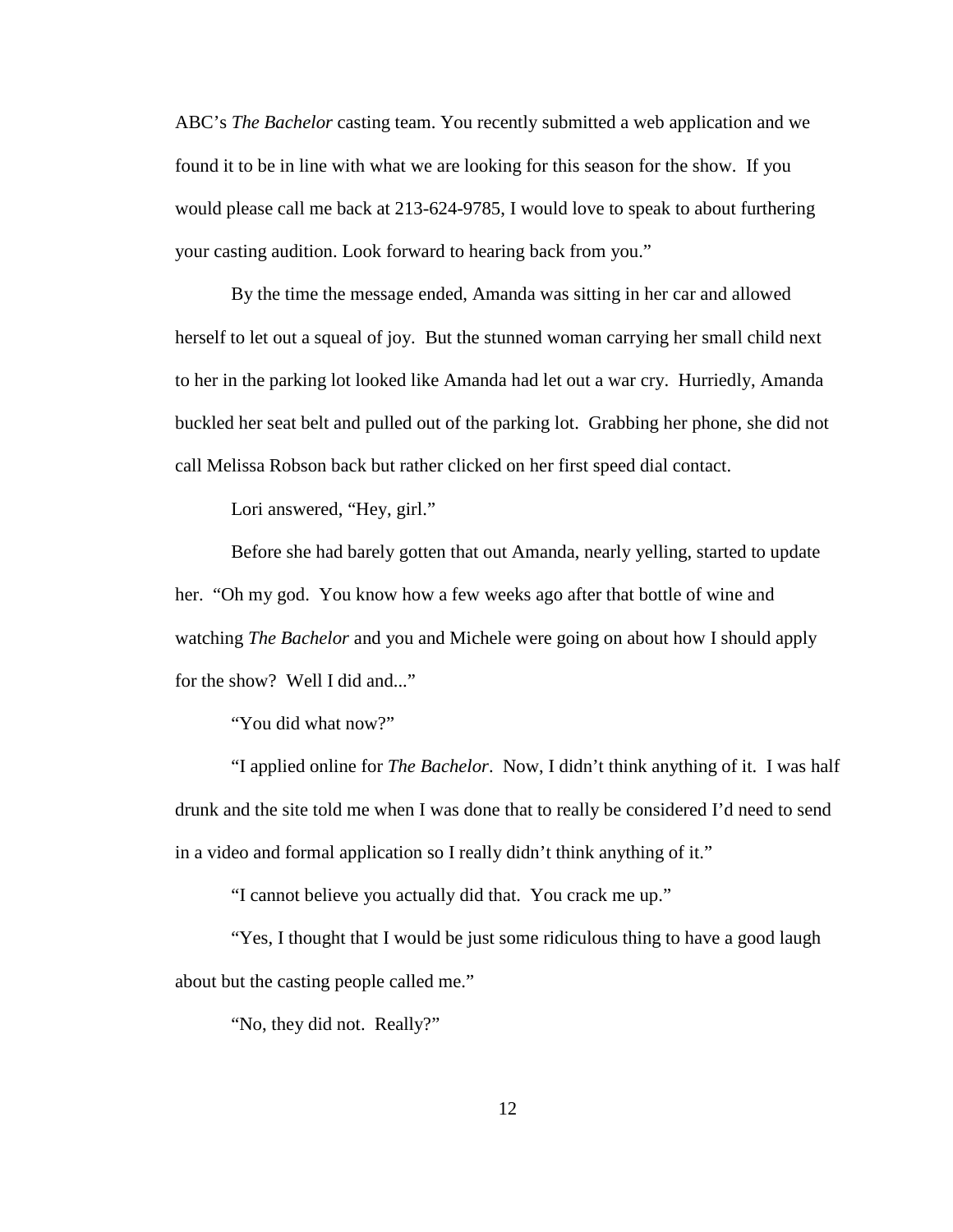"*Yes*. Like, I was shopping at Macy's and just missed the call and the voicemail is from this Melissa saying to call her because they think I am what they are looking for this season."

"Well, what did she say when you called back?"

Amanda was silent.

"You did call back? I mean, someone from LA calls you about being on your favorite show and you haven't called back yet?"

"Well, not yet. I had to call you first."

"I'm hanging up. Go call LA back right now. Then call me."

"But, I'm..."

"Seriously. Go call. Bye." And with that, Lori hung up.

By this time, Amanda was pulling into her apartment complex. After turning off the ignition, she sat there. Getting out of the car meant going inside and calling LA Melissa back and making it all that much more real. She wrinkled her brow as she attempted to remember all the details of what she wrote in the '*Why would you like to be on the show?'* box. All she remembered was laughing while sipping on the remainder of the bottle of Pinot.

Never before had she been nervous to walk up to her own apartment. That feeling was meant for that awkward moment after a date going up to his place for the first time. She could feel the tightness in her stomach as she turned the lock and walked into the foyer. The comforting smell of cinnamon apples wafted over her and she threw first her purse then herself onto the couch.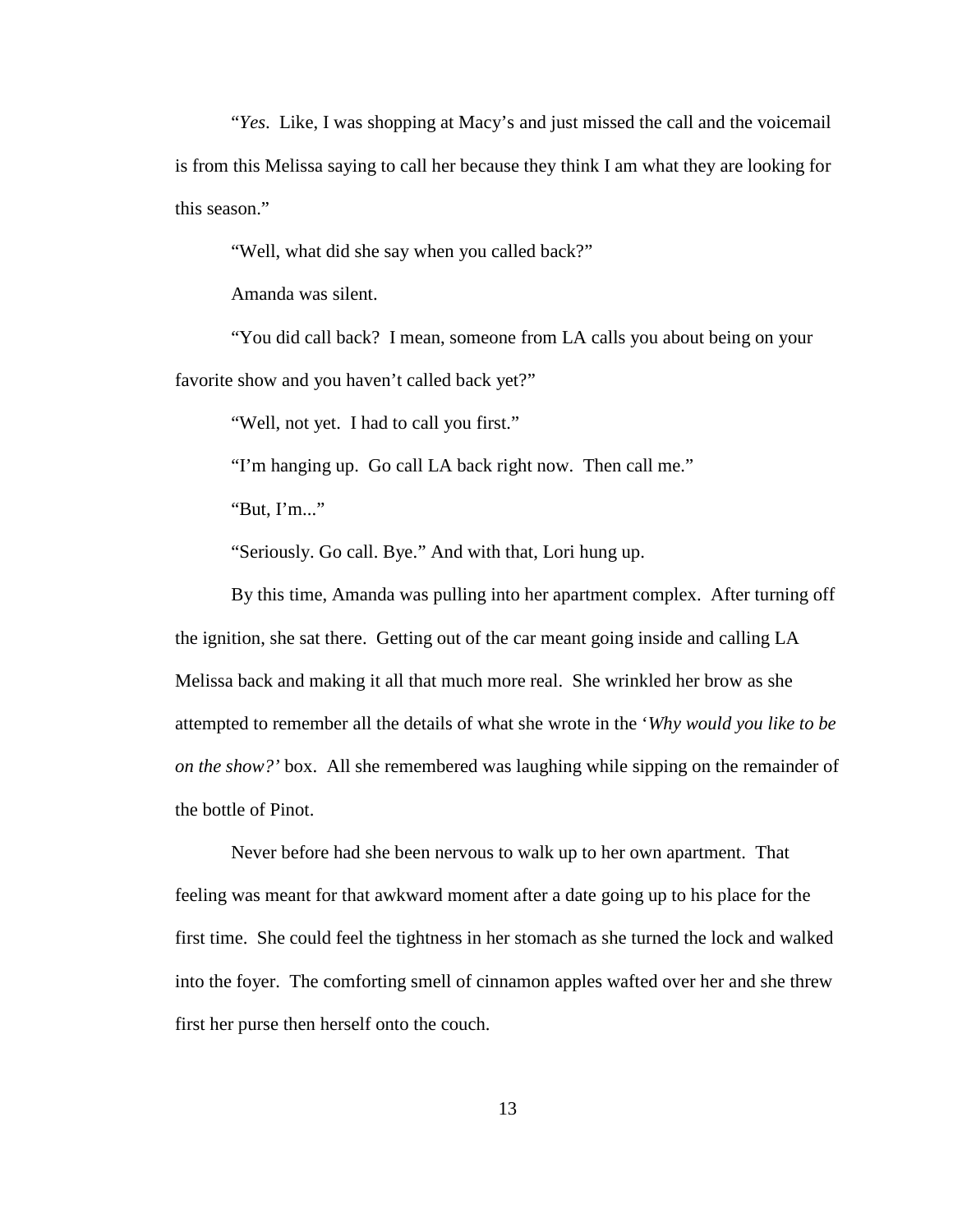Amanda exhaled heavily. "Guess I should just call and get it over with. It's a positive thing so I need to quit being dumb and call her." Then she smiled and let out a nervous laugh. "I'm giving myself a pep talk. I have officially lost it. If I do get on the show, I will be the crazy girl that everyone makes fun of." With another laugh, she picked up her phone and called LA Melissa back.

After not a full three rings, Melissa picked up. "Melissa Robson."

Amanda thought that only people who thought they were extra important answer the phone with their own name. "Um, hello. This is Amanda Williams. You called me earlier and…" Amanda chastised herself for sounding so dorky.

"Oh, yes," Melissa coolly broke into Amanda's rambling. "I must say, your web application was by far my favorite that came across my desk. You are hilarious and the picture you sent in was stunning."

Amanda could feel her cheeks warm into a blush. "Why, thank you. It is a dream to even have you call me." There, she sounded more confident, she thought.

"Well, I'm glad to hear that. We have selected you to make the next round. With that, we would like you to send in a video and complete the full application. But I will need you to email it to me. From that, we will decide whether to fly you out here for the final casting call. How does that sound?"

"That's great!" Amanda was half lying. She hadn't sent in the full video and application because she thought it cheesy and awkward when looking over their questions and suggestions. But this was *The Bachelor* and to even make it to the next round would be a feat to brag about and earn a trip to LA. She could be cheesy and awkward and own it for a ten-minute video.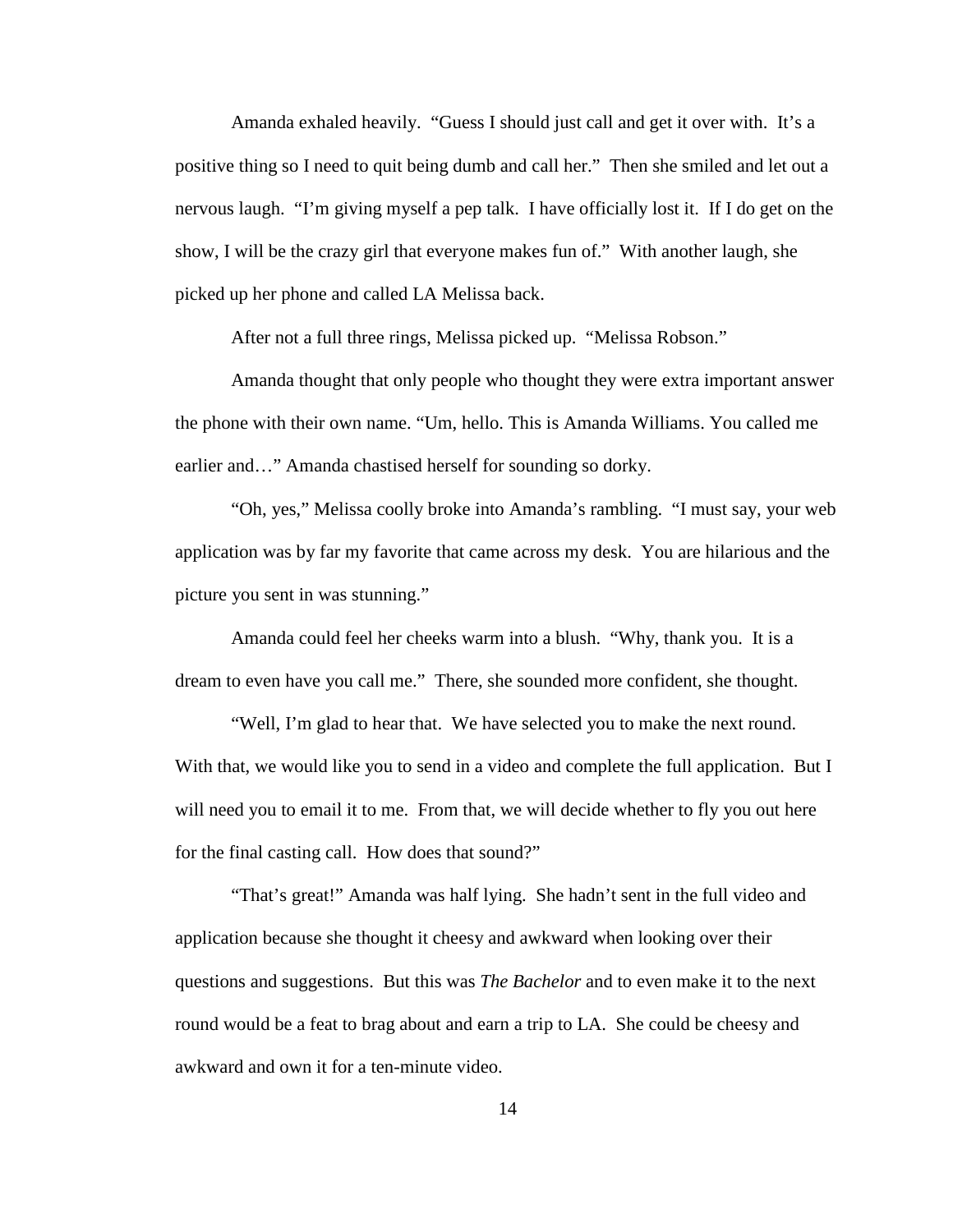"Super. Is the email address on your application the one to send you the information? You can reply with your digital files when you have them done."

Amanda paused. What email had she put down? "Can you tell me which one I put down? One is work and one is my personal. I would prefer the personal one." Now she sounded dumb. Who can't remember which email they put down?

"Certainly. It's the [amanda.williams@gmail.com.](mailto:amanda.williams@gmail.com) Is that one alright?"

"Yes, that will be perfect. When do you need the video?"

"I'm going out on a limb with getting you to the next round. The lead casting agents are screening the semi-finalists this week. So, I can slip yours in last. But that means in the next two days. Hopefully that won't be an issue. You can have a friend help and record it on an iPhone for example. That is outlined in the application information. I will be here until 6pm your time and tomorrow if you have any questions."

"That shouldn't be a problem. Thanks for the help," Amanda said as the knot in her stomach returned.

"Great, Amanda. I am sending you the information now. I look forward to your response. Just have as much fun with the video as you did with your written response and you'll be golden."

"Okay, thanks Melissa." And with that, Amanda heard her hang up. She sat there for a moment unable to process any thought or body movement. Suddenly it hit her: she made it to the next round of being cast. Springing up from the couch she suddenly couldn't sit still. She paced back and forth to mimic the internal pull of being excited and cynical.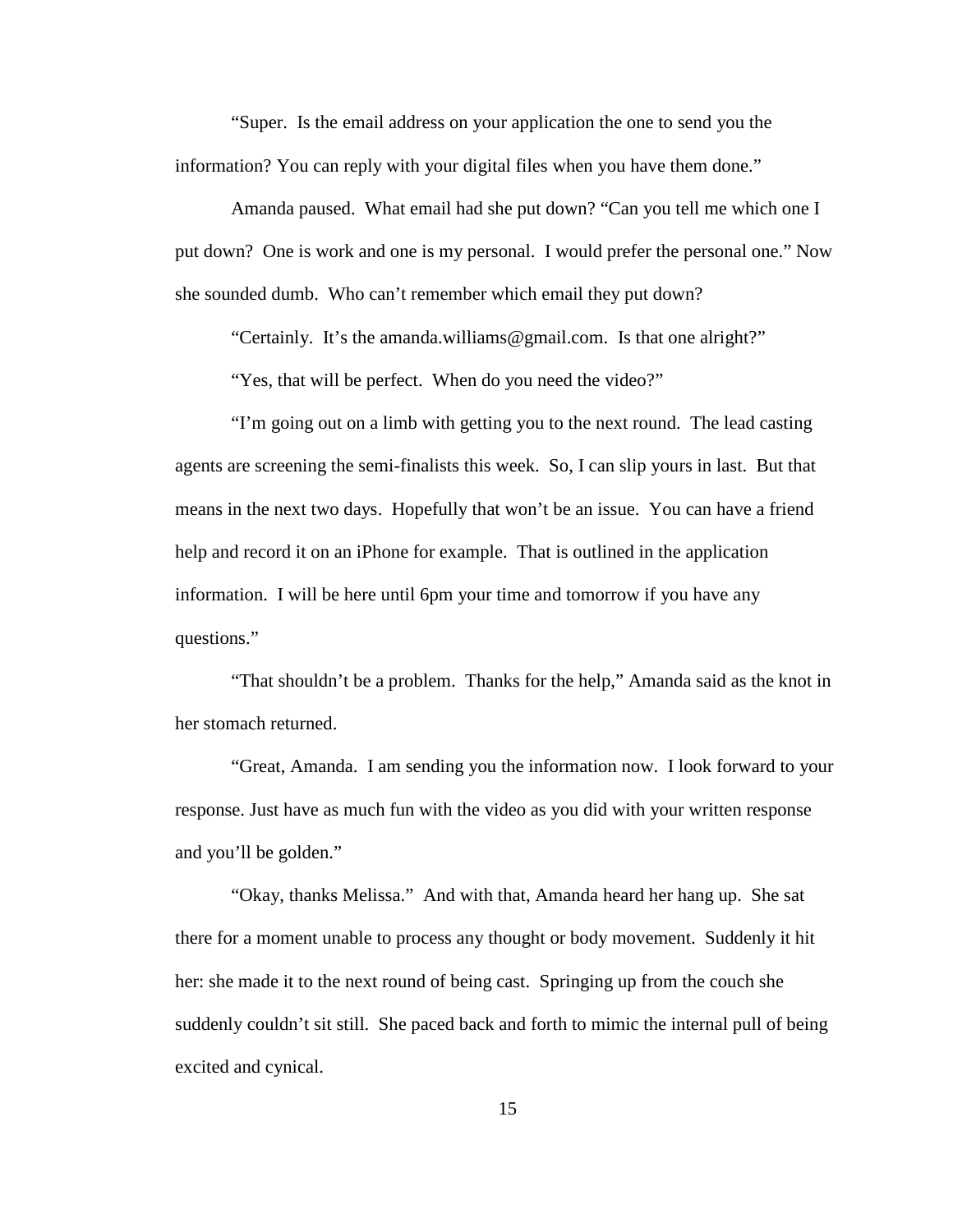The tiny ding coming from her iPhone caught her mid civil war and she gasped as if it had shot a bullet into the fray.

Amanda ran for her phone and took a deep breath before sliding her finger across the screen. Clicking on the email, Melissa hadn't included anything but an attachment entitled "Tapeinstructions.pdf." Clicking on it, her phone screen filled with a layout she probably could have constructed in her intro to graphic design class. "Forget being on the show. They should hire me to do their design work," she thought. Laughing she realized she was judging the same people who would be judging her video. "It's all karma, I guess."

Sitting back on the couch, she began to glance through the list of recommended dos and don'ts:

Be aware of lighting—no shadows please!

Stand in front of a colorful background so you don't appear washed out. White walls do not work well.

Be aware of any background noises - turn off the TV, radio, air conditioning, ceiling fans or heating units as this will create a hum or buzz. If you tape outside be aware those elements as well, wind, traffic, sunlight etc.

No hats or sunglasses.

Do not chew gum. (*The Bachelor: Casting)*

Thinking that these should be given things when making a video, Amanda remembered all the comical commentary she had supplied mocking many of those vying for the roses.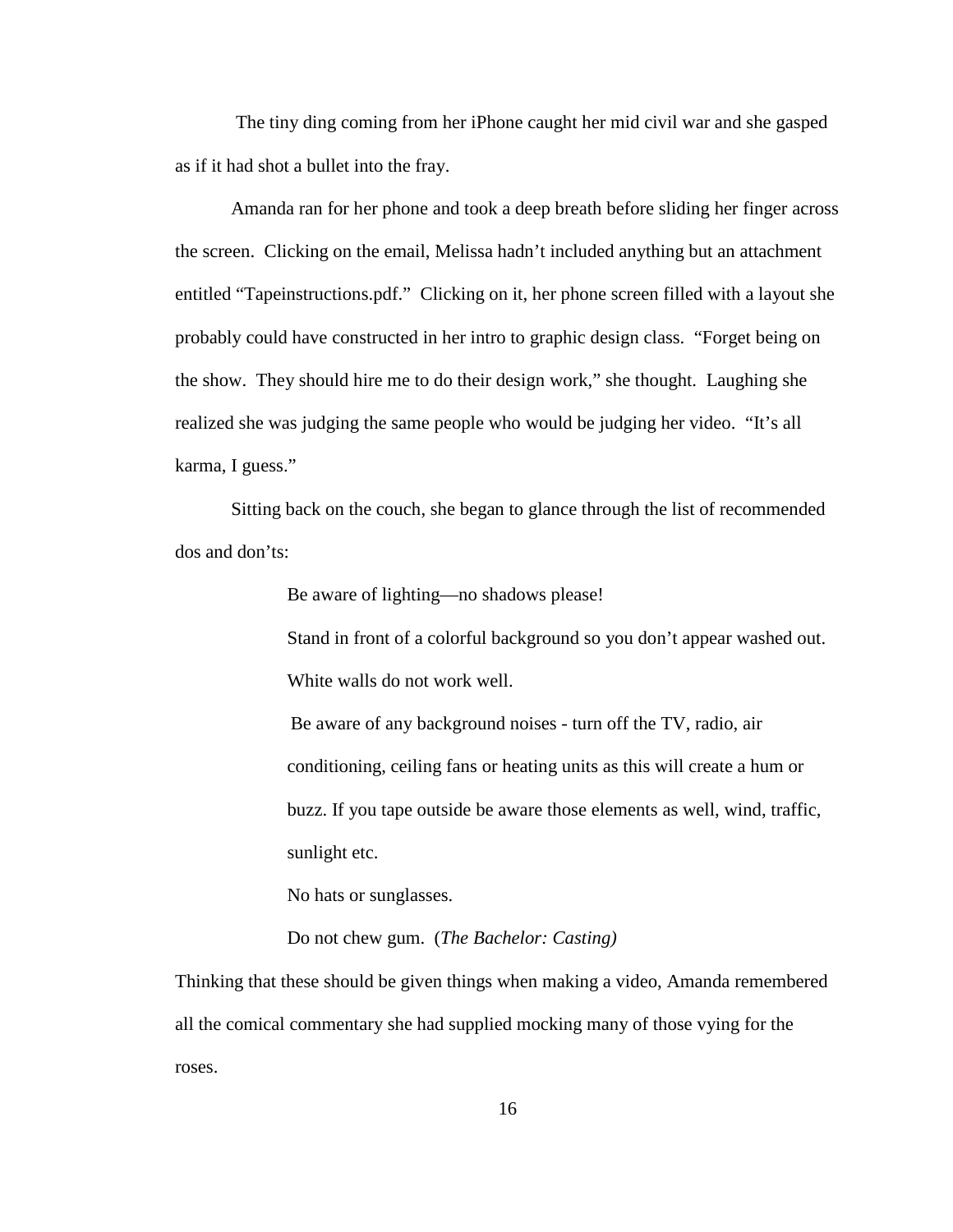"Do I really want to be associated with those laughable morons?"

Before she could delve too far into that thought, a new iMessage popped up across the half-witted taping instructions. Lori Clark: *Slut. You haven't called me back. I want to know what LA said. CALL ME.*

"Oh, shit. She is going to kill me," Amanda said under her breath. Clicking out of the pdf, she typed, "Give me five." With the whoosh of the message sending, she pushed herself off the couch and towards her desk. Opening up her laptop, she reopened Melissa's PDF attachment. Scrolling past the first dopey seven tips, she read number eight:

> Have someone else read you these questions. Do not have paper in hand or in front of you. Have a friend or a relative film you. It will make the quality of your tape better!

CONTENT (these are suggestions - be creative and have fun with this! Let your personality shine through. If there is something you'd like to tell us that we haven't asked, tell us!

1. Introduce yourself, tell us your name, age and what you do for a living. Where do you live? Do you rent/own? Do you have roommates? Do you have pets? Introduce us to them! If you are doing the tape at home, give us a tour!

2. Give us a dating history. Have you ever been in love? If no, why not, and if yes, tell us your love story! Or tell us a funny first date story!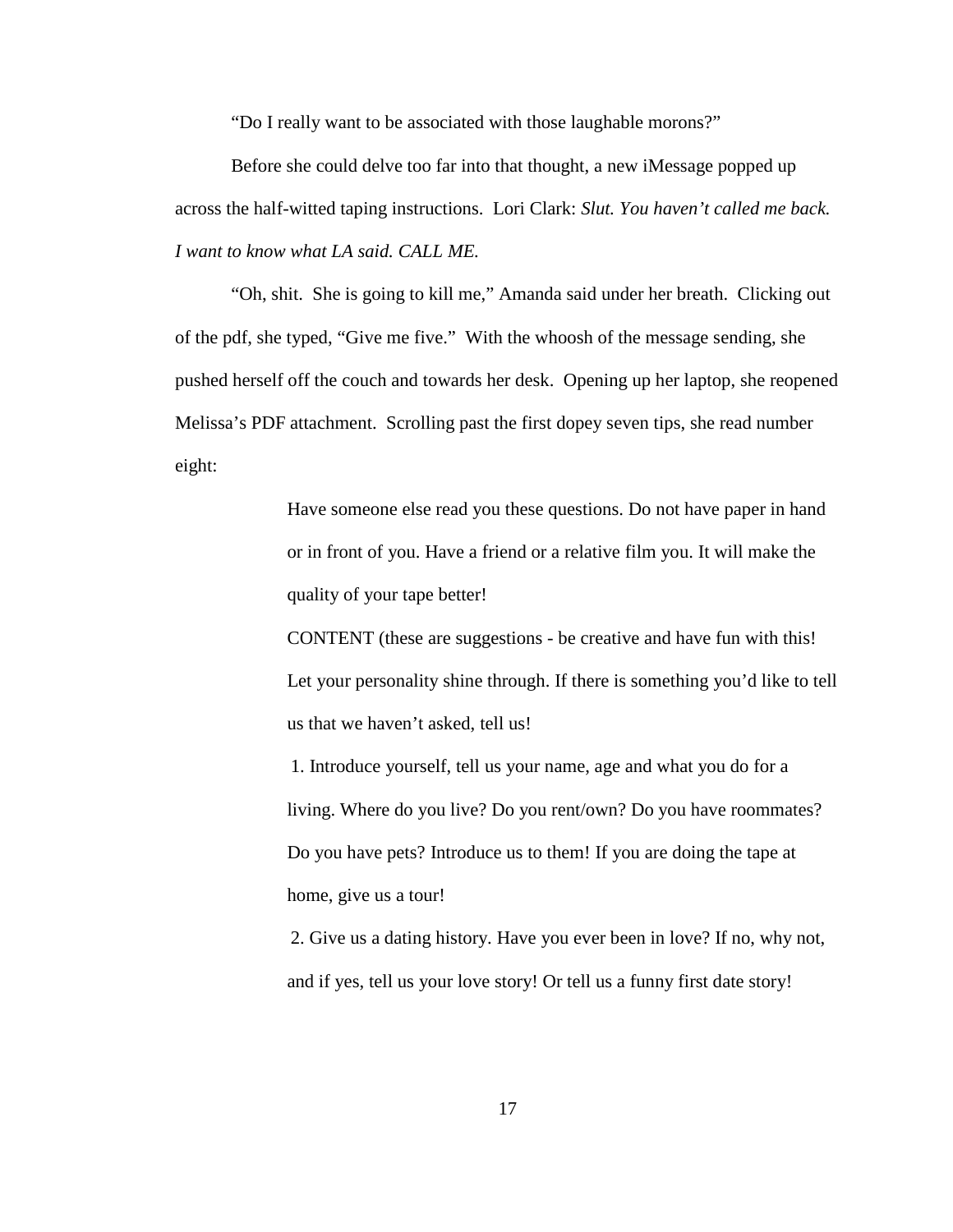3. Describe your ultimate fantasy date! Where would you go, what activity would you do, what would be on the menu for dinner, etc. (*The* 

*Bachelor: Casting)*

The list of suggested topics of self-conversation went on for another page. Wrinkling her nose, she picked up her phone and hit Call.

"I want every detail."

"I'm not too sure I want to do this anymore."

"What do you mean you're not sure?"

"Just that." She paused. "Do I want to be one of those dimwitted drunk girls who say and do the most foolish things on national television? I finally am making a name for myself in the advertising world."

"Well, I've always told you that you would be the one to fall into the pool drunk at the Cocktail Party."

"Oh, shit."

"What?"

"I just remembered something I wrote in that web application. I wrote *that*."

"Shut the fuck up. You did not!"

"I did. And now I'm not going to make a video. They think I'm a hot mess that will be sheer laugh-ability on the show. No way."

"Let's be real, Amanda. You are a hot mess. Give me fifteen minutes and I'll be there."

Before Amanda could protest, Lori had ended the call. Amanda sat there staring at the questions. Her dating history? It in itself was laughable. Since high school, her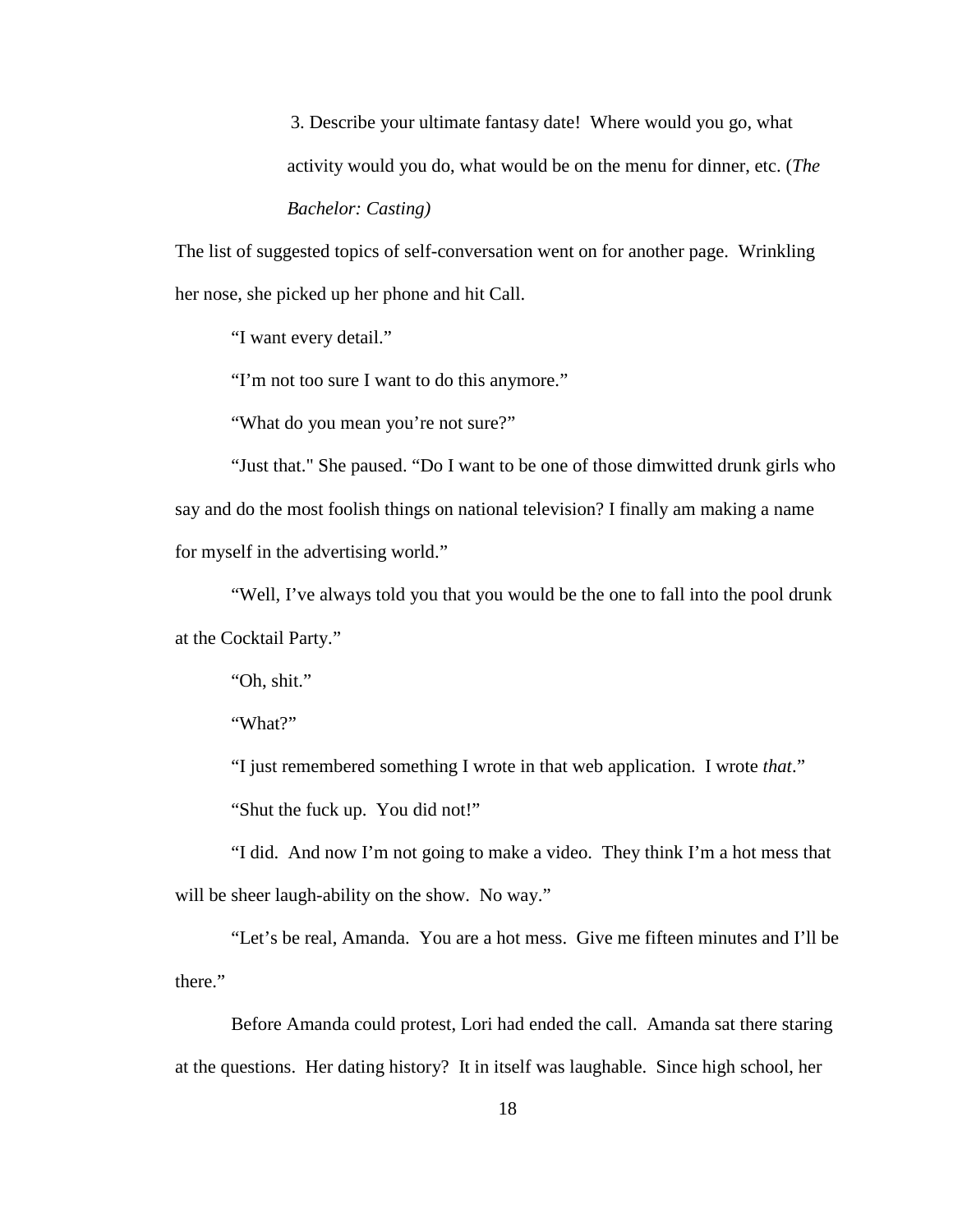longest relationship was six months. She barely liked to admit that to people who knew her dating history first hand. Lord knows that Lori had heard every sob-filled ending and her conclusion that she was un-dateable for the long term. And a fantasy date? She was so envious of most of the dates (minus the ones with heights) that the show had built up that this scripted question seemed daunting. "This is ridiculous. I'm going to bomb this stupid video," she thought. "What else did I write in that application? Damnwine induced stupidity. Maybe I would be that girl who fell in the pool in a ball gown after all."

Her thoughts were interrupted by the door swinging open.

"Where is my future TV star bestie?" yelled Lori stepping inside with a brown bag in her arms. She sidestepped the living room and turned into Amanda's kitchen.

"I wouldn't go that far. What in the world did you bring over here?"

"Liquid courage. You filled out the web app drunk so I figured we could capture the magic again on video with a little help from Jose." She pulled out an ember colored bottle and set it on the speckled counter. She then dumped out two limes. "I'm going to need a cutting board, knife, shot glass, and salt. Then, we're getting you to LA."

"I am not going to take tequila shots in order to make an audition video," Amanda said.

"Oh, please. You've done tequila shots to do things way worse than a video for *The Bachelor* so lose that tone." Lori began searching through cabinets for the cutting board.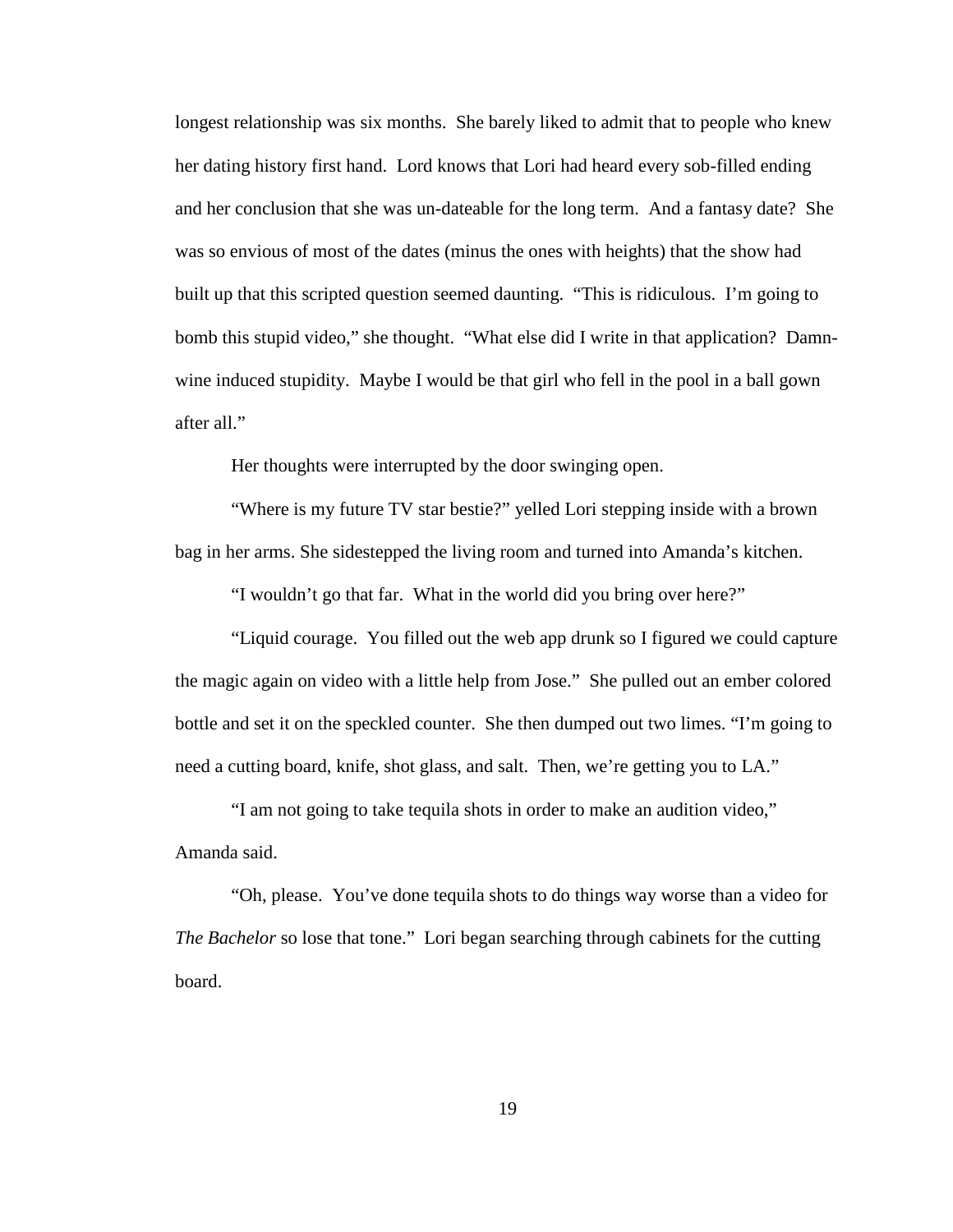"You think as many times as you've been here, you'd know where things were." Amanda sighed and opened the skinny cabinet by the stove and pulled out a bamboo cutting board.

"It's not like I come over and cook. I know where the wine glasses and forks are. That typically suffices." Lori grabbed a knife from the wood block and went to work slicing the limes into wedges. "Grab the shot glasses and some salt."

"Glasses? You're drinking with me?"

"What kind of friend would I be if I let you drink alone? Plus, I have a feeling this will be way better with a buzz."

"Glad I can be a source of entertainment for you," Amanda muttered and leaned her elbows onto the counter.

"Seriously? Are you pouting? What is wrong with you? We're each other's typical entertainment so this moment isn't any different. Plus, this will be an amazing story to drunkenly tell your teenage kids someday to embarrass you and them." Lori laughed and twisted open the tequila bottle.

"If you do, I will tell your future children about the 'This was the worst idea ever' night in Vegas." Amanda perked up and was pulling out two shot glasses.

Lori laughed and poured two shots. "I think it's safe to say we have plenty of ways to embarrass or get revenge on one another." She licked her hand and poured on salt and motioned for Amanda to do the same. "So, here's to another story at least, if not the start of your Hollywood career."

They clinked shots, licked the salt, and threw back the tequila. The contortions of their faces were almost synchronized in fashion as they bit into lime wedges.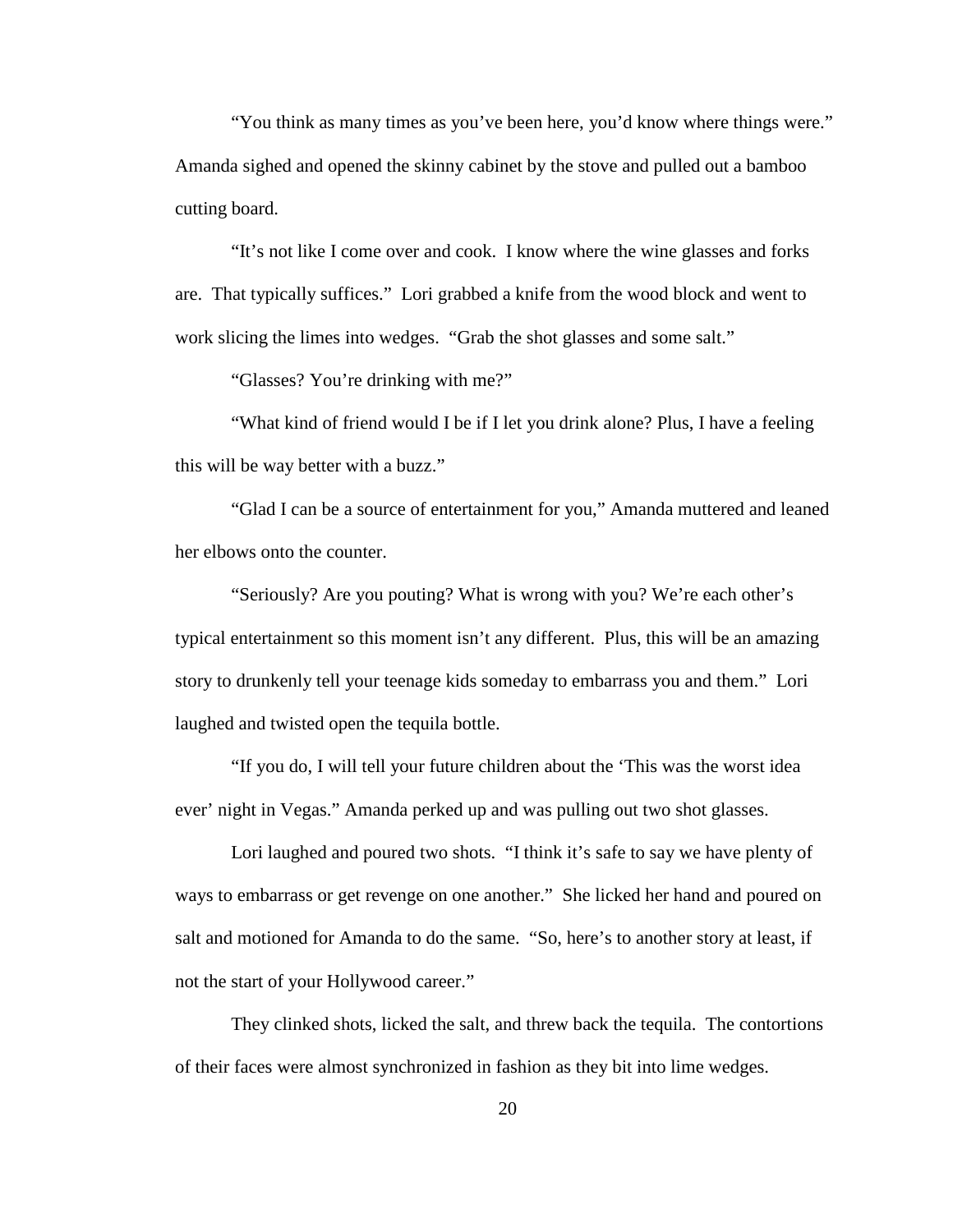"Whew. Let's go get you famous!" Lori grabbed the tequila, a few lime wedges, and her shot glass. "Bring the salt with you," she instructed as she headed for the living room.

Amanda followed Lori with the salt and shot glass. Once both of them had done another shot, Amanda turned and walked out of the room.

"Now where are you going?"

"Getting my laptop. If we're going to do this, might as well do it following their simpleminded directions." Amanda could feel the tequila warming through her and her skepticism being drowned out. "*Lori's nutty approaches somehow work,*" she thought as she toted her laptop back to the living room. "Okay. Here is what they suggest. Maybe we can start here and then see what we get?" Amanda attempted to make herself sound assured.

"Great. Give me your phone. It says here to film horizontal and not vertical. We can splice the video together on your MacBook later. You ready?"

"Do I look alright? Should I put on lipstick or anything?"

"Hum. Yes, let's put on some lipstick."

Amanda laughed at Lori's use of "let's." She tended to make Amanda and her one entity when she was excited. She rifled through her purse and pulled out two tubes. "Which one?" she asked and offered up the decision to Lori.

"Oh! The red! It will pop with that yellow top you have on and give you more color. You're tan skin and brown hair needs more than that pink. And hey, it's red like the roses you'll be getting!"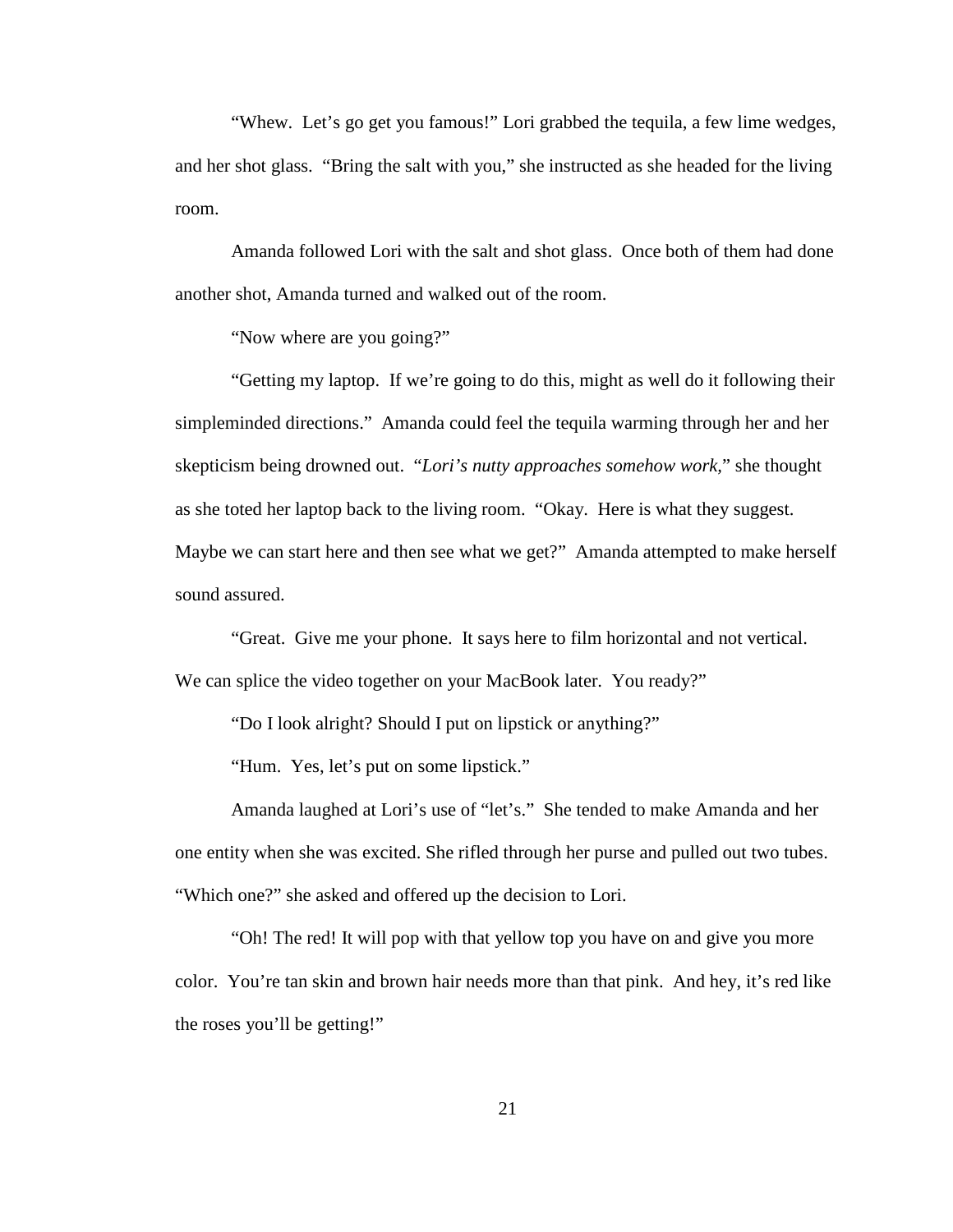"You're way too excited about this. I'm going to need you to bring it down a level."

"No way. One of us has to be hyped to do this video and until it's you, I'm carrying the burden for us."

Amanda traced her lips in the red and realized it did pop with the yellow and her tan. "Okay, think this wall will work?" She patted the pale turquoise of the living room wall. "Think I should take down the painting?" She cocked her head slightly trying to envision Monet's Water Lilies in the background of her attempt to sell herself to a room of strangers.

"Love the wall. Not the painting. Might be too much, you know? Let's take it down."

Though she made it seem like a team ordeal, Amanda hefted the print off the wall and set it against the adjacent one.

"Ready?" Lori said as she jumped up with iPhone in hand.

"Guess so," Amanda said.

"Okay, question one: Introduce yourself, tell us your name, age and what you do for a living. Where do you live? Do you rent/own? Do you have roommates? Do you have pets? Introduce us to them! If you are doing the tape at home, give us a tour! And go!" Lori clicked record and steadied her focus on Amanda.

"Um. I'm Amanda Williams. I'm twenty-six and work at an advertising agency. I do ads. I live in this apartment alone and that includes no pets." Amanda recited her answers frozen in place like a possum when the headlights hit it.

Lori clicked off the video. "Take a shot."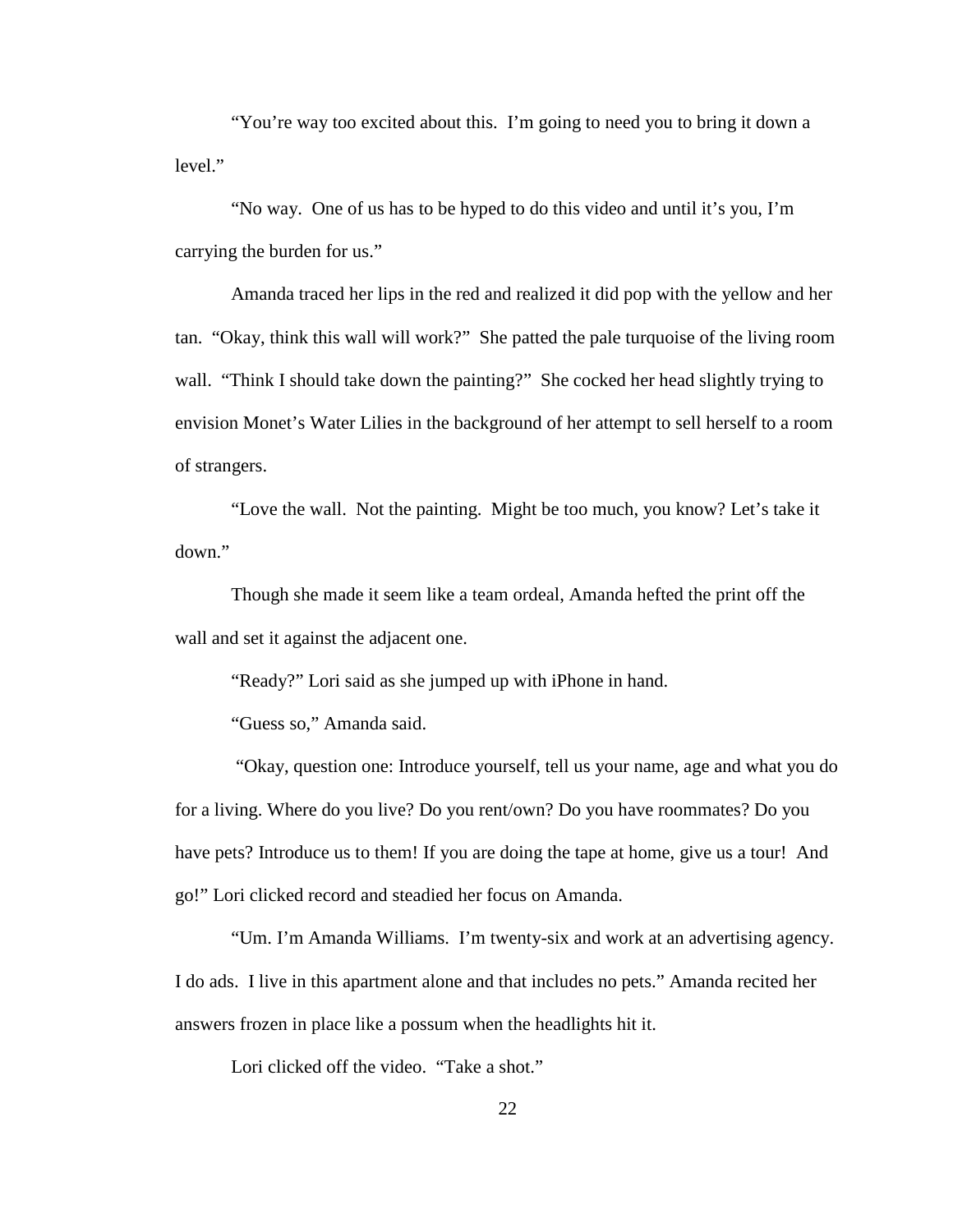"See, I'm awful. I don't need to be doing this." Amanda's rigid stance melted into a dejected slump.

"For one, I would not be friends with you if you were awful," Lori said as she poured another brimming shot of tequila. "Here. You just need to loosen up and show the fun side of you I actually enjoy being friends with and impressed the hell out of LA on that web app."

Amanda shook some salt onto her hand realizing there was no fighting with Lori or her logic. "So you're telling me that I'm only impressive when I'm drunk. That's exactly how I want the world to see me." She rolled her eyes and accepted the shot from Lori.

"Hey, I seem to remember you hooking up with some pretty hot guys drunk off tequila. It's a winning combination, right?"

Amanda set her face as stern as she could for holding back laughing at Lori's cracked logic.

"Okay. Serious moment." Lori changed her approach. "If you go on the show, America will fall in love with you even if the bachelor doesn't. Your personality is funny yet the kind that when you do topple into the pool in a drunken cocktail dress, America will want to jump in right with you. Lord knows I would, heels and all. What is the worst that can happen from this video other than not getting selected for the next round? Now drink that damn shot."

"At this point, it looks like a tequila hangover," Amanda said before licking her hand and throwing back the shot. As the sting burned up her throat to her face, she wondered if she was taking all of this too seriously. "*It's not like I'll be picked.*" She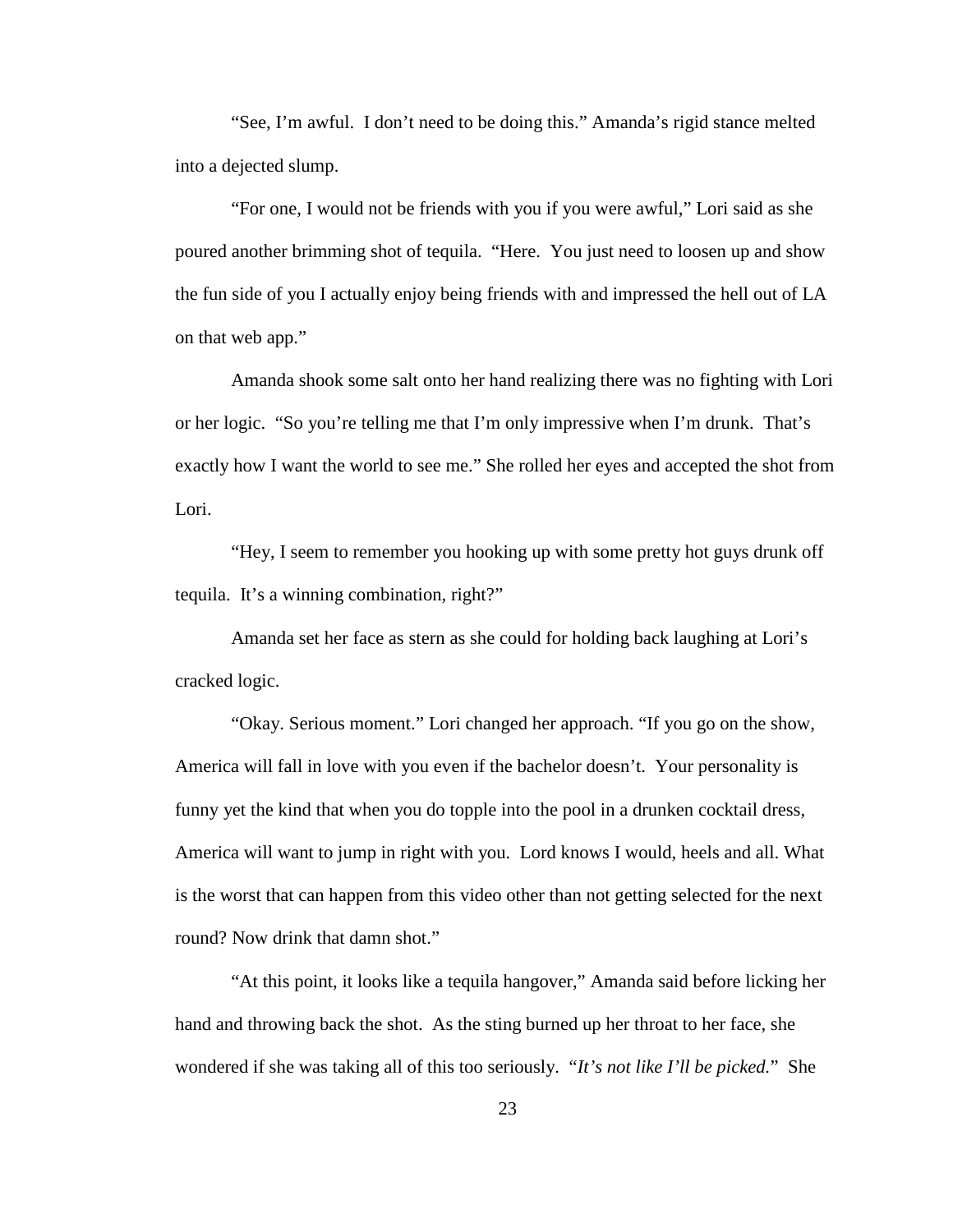shook her head to rid it of the contortion and to affirm her thought. "*But is it absurd to hope that I might*?" She bit the lime and breathed deep.

"Ready to try again? And this time, try to sell yourself like you do products when you do ads. It is your damn job to make people think they want something. Make LA want you.

Amanda nodded and walked towards the wall. "That's a logical way to look at it. Let me know when to go."

"That is why you keep me around." Lori smiled. "Okay, now!" Lori started recording.

"Well hello there, casting agents. I'm Amanda Williams and I'm going to show you why I'm the girl you want to not only be friends with, but fall in love with." Amanda smiled as she saw Lori's face light up and head bobble with approval. "*Maybe I am just what they are looking for*," Amanda thought. "*Surely I won't be one of those twits on the show. I'm more than that nonsense after all.*"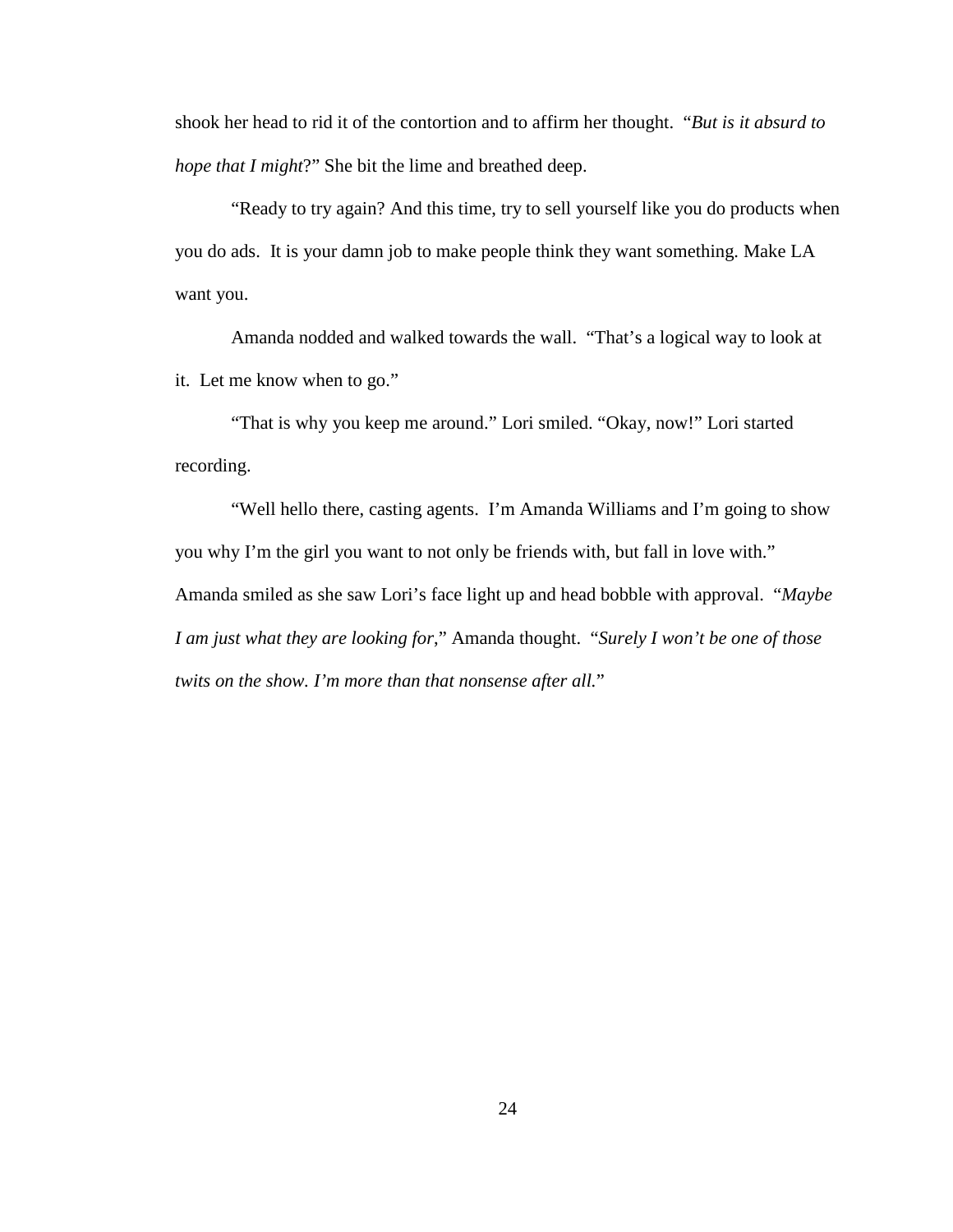#### Eggs Kennedy Style

A dull cinnamon smell had started to waft through the air and, as soon as Kelley smelled it, she heard the ding of the microwave. She called down the hall back to where the bedrooms were. "Breakfast is ready!" She opened the microwave and removed the almost searing pink plastic bowl. She quickly laid it on the kitchen table and went to the drawer to get a spoon.

Now came the smell of mothballs and baby powder from behind her to mix with the cinnamon of the oatmeal. Nan appeared in the kitchen. She was wearing a peach and pink mulled floral nightgown that hung loosely upon her thinning frame and probably qualified more as a muumuu. Her feet shuffled in baby blue worn house shoes and the clear tubing of her oxygen machine trailed behind her. Kelley frowned. She was used to the oxygen tubing since Nan's lungs had been in steady decline from the emphysema, but Nan really was getting thinner, wasn't she?

Her mom had been frenzied in planning for their anniversary trip to Hawaii. First, only months after the attacks on the World Trade Center, flying anywhere made just about everyone uneasy. Kelley's mom checked and rechecked everything they had planned to pack to make sure it wouldn't deem them to be terrorists. The thought of her petite blonde mom as a terrorist always made Kelley laugh. Her parents both went back and forth with leaving Kelley alone with Nan. Kelley had protested that she was seventeen and would soon be in college and should be trusted to handle herself without a babysitter. More so, she had been babysitting for spare money since she was fourteen so the fact they thought she couldn't take care of herself and her grown grandmother was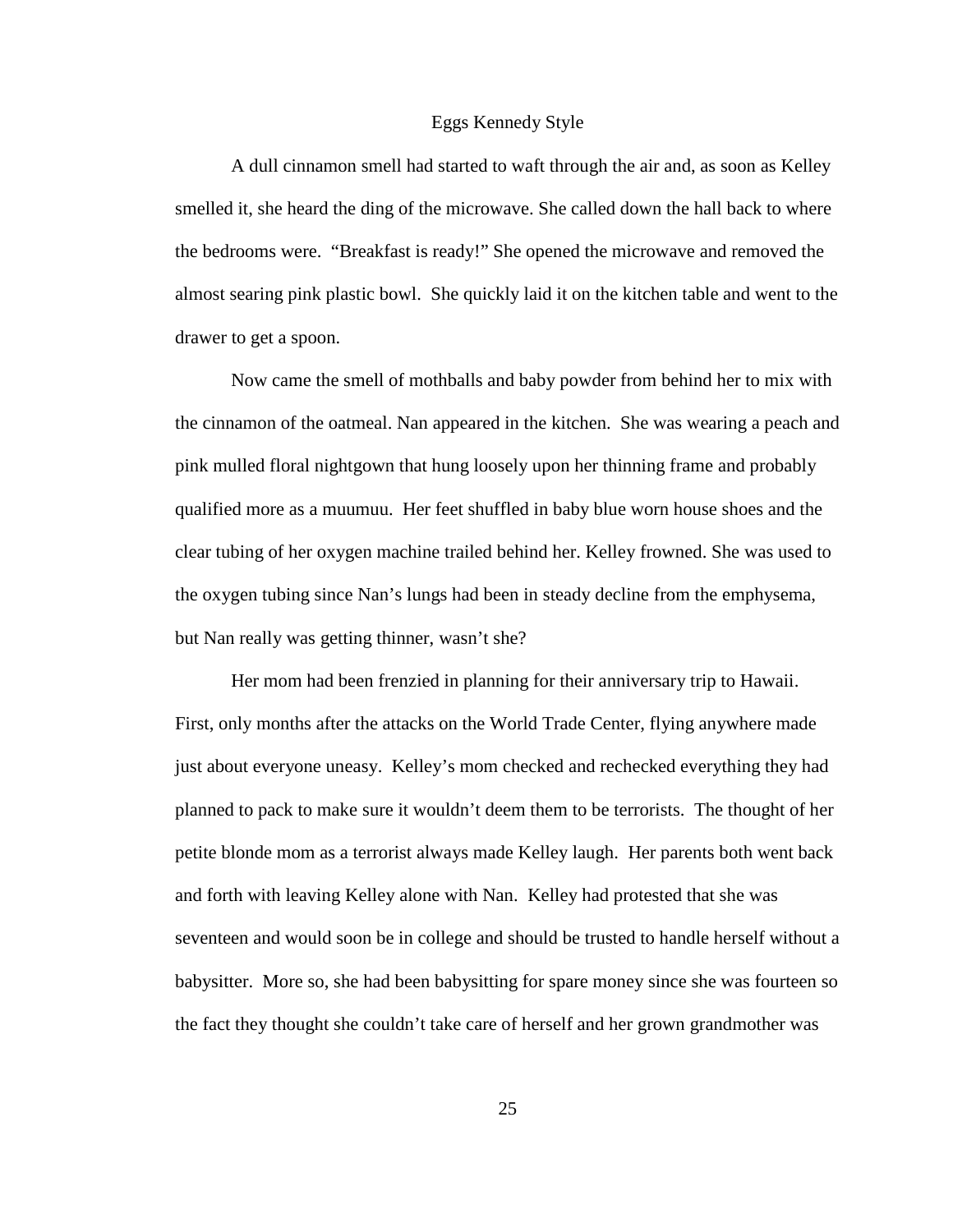insulting. So they relented to letting her stay with as long a list of reminders and rules as the TSA had posted for flying.

The most important of these rules was that she would make sure Nan ate three times a day so work and friends had to be juggled around these meal times. At first, Kelley had rolled her eyes and thought this an absolute burden. Nan used to watch her and now here she was watching Nan and to Kelley, Nan was not as helpless as her parents had made her out to be. Plus with having to be Nan's cook three times a day, she wasn't able to fully enjoy her parents being out of town.

Nan hadn't been too keen on this either. Yesterday when Kelley made her oatmeal, she had refused to come out of her room. Kelley stood in the hall. "I am not going to let my grandma waste away on my watch. So Nan, you had better get in this kitchen."

Nan yelled back. "My granddaughter is not going to sass me." After a few moments, she appeared at the kitchen table regardless and sullenly stared at the oatmeal long enough that Kelley felt bad for yelling.

"Want me to warm it up a bit for you?"

"No, you made it too hot anyway." She defiantly sat and spooned now lukewarm oatmeal into her mouth. Kelley rolled her eyes at the stubborn old woman and walked back to her bedroom to get ready to go to the mall.

Now on this second morning together, sitting down and staring at the oatmeal, she turned and placed her frail hand on Kelley's arm. "Sweetie, do you think you can make me those eggs like you make?"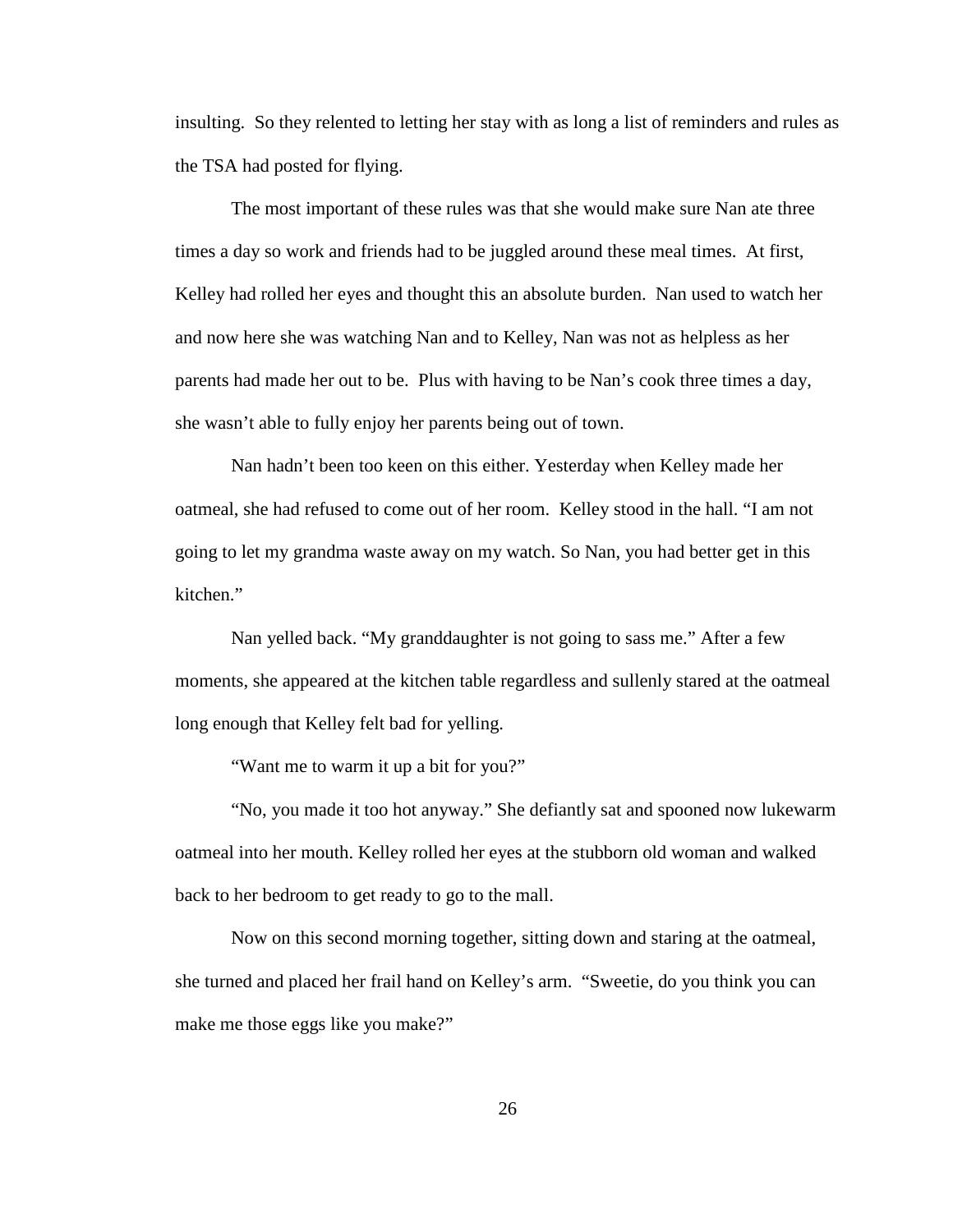"What eggs, Nan? The scrambled ones with the cheese?" It had been almost three months since Kelley had cooked her whole family breakfast and she hadn't thought about even offering to do so again this week with Nan. Oatmeal was the near ritualistic breakfast.

"Yes. Those eggs." Behind her thick glasses, Nan's eyes lit up like those of a small child about to be given candy. Kelley couldn't believe this was the same surly woman who had been yelling to not sass her just yesterday morning. It was moments like this when she could tell Nan was getting old and changing. She had always heard that people revert back to acting like children in their old age and now she saw it in Nan's fragileness and kid-like enthusiasm. Maybe this was what her parents saw more often than Kelley and why they had hesitated in leaving her to keep watch over Nan?

So, just like she was unable to tell her nephew no, Kelley was unable to tell Nan to just eat the oatmeal this morning. "Sure, Nan. I'll make you eggs." With this, she picked up the full still steaming pink bowl and placed it in the sink.

As she got out the eggs, milk, cheese, and butter, Nan continued, "You know, I never have made eggs as well as you. Yours are always so fluffy. Maybe before I die, you can teach me to make eggs like you do and then I can."

"That's silly. You're an amazing cook. I wish I could cook as well as you do." Placing the skillet on the burner to heat, Kelley felt her heart tighten. She hated when people talked of Nan dying even though now with cancer forming in those already weak lungs, Kelley refused to face the inevitable.

"Well, maybe we can teach each other then," said Nan.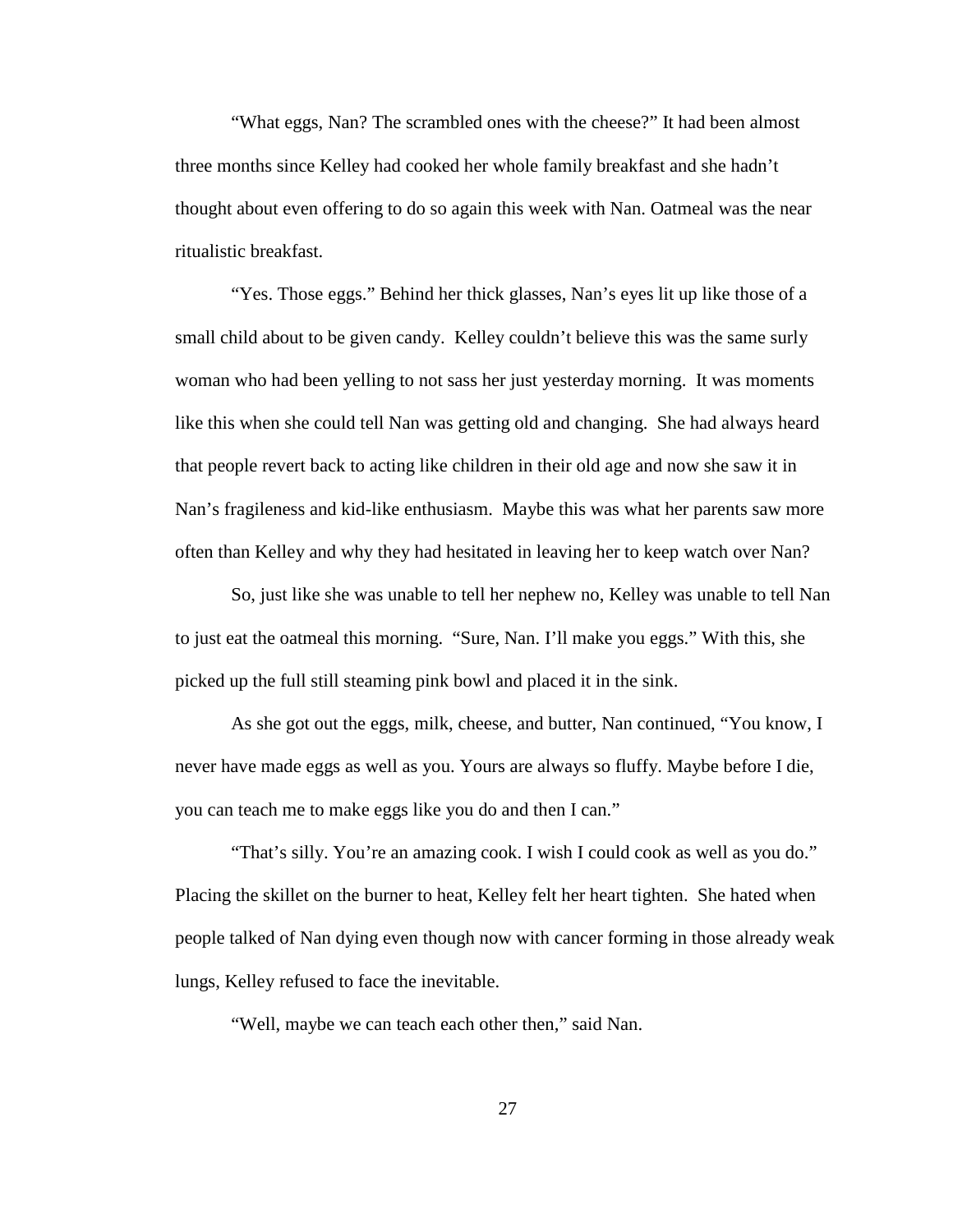Kelley cracked the eggs into the mixing bowl and poured in some milk watching the creamy white mingle with the translucent whites and bold yellow yolks. As she followed the psychedelic-like pattern with her eyes, Nan's voice brought her focus back.

"You know, dear, I've been going through some of my old photos. From when I was a nanny to Mac in Hyannis Port. I told you I was his nanny, right?"

"Yeah. He's the guy who wrote *Sunset Boulevard*, right?" Kelley had begun to whisk the mingled mixture into a cohesive frothy pale yellow.

"That's him. What a smart boy he always was. He called the other day. The next time he does, I hope you are home so that you can talk to him. You're smart like him. So proud of you both."

As she dropped a slab of butter into the warmed skillet, Kelley tried to remember if her parents had mentioned Mac calling or if this was another one of her moments. Swirling the butter to coat the bottom of the pan, she recollected her mom saying how sweet Mac was to check in with Nan more since he learned of her steady decline in health. So he must've called for her Mom to bring that up because her mom wasn't much for gossip. She poured the frothy eggs into the pan and watched the bubbles slowly rise and pop.

"You know, I even found my pictures of the Kennedys. Such good-looking boys they all were. Good Catholic family too. I still treasure the time I spent with them."

"I still can't believe you were a nanny right next door to where the Kennedys lived. I'm going to have to see these pictures of yours, Nan." Kelley swirled the spatula back and forth creating mounds of fluffy bright yellow. Just before the eggs were fully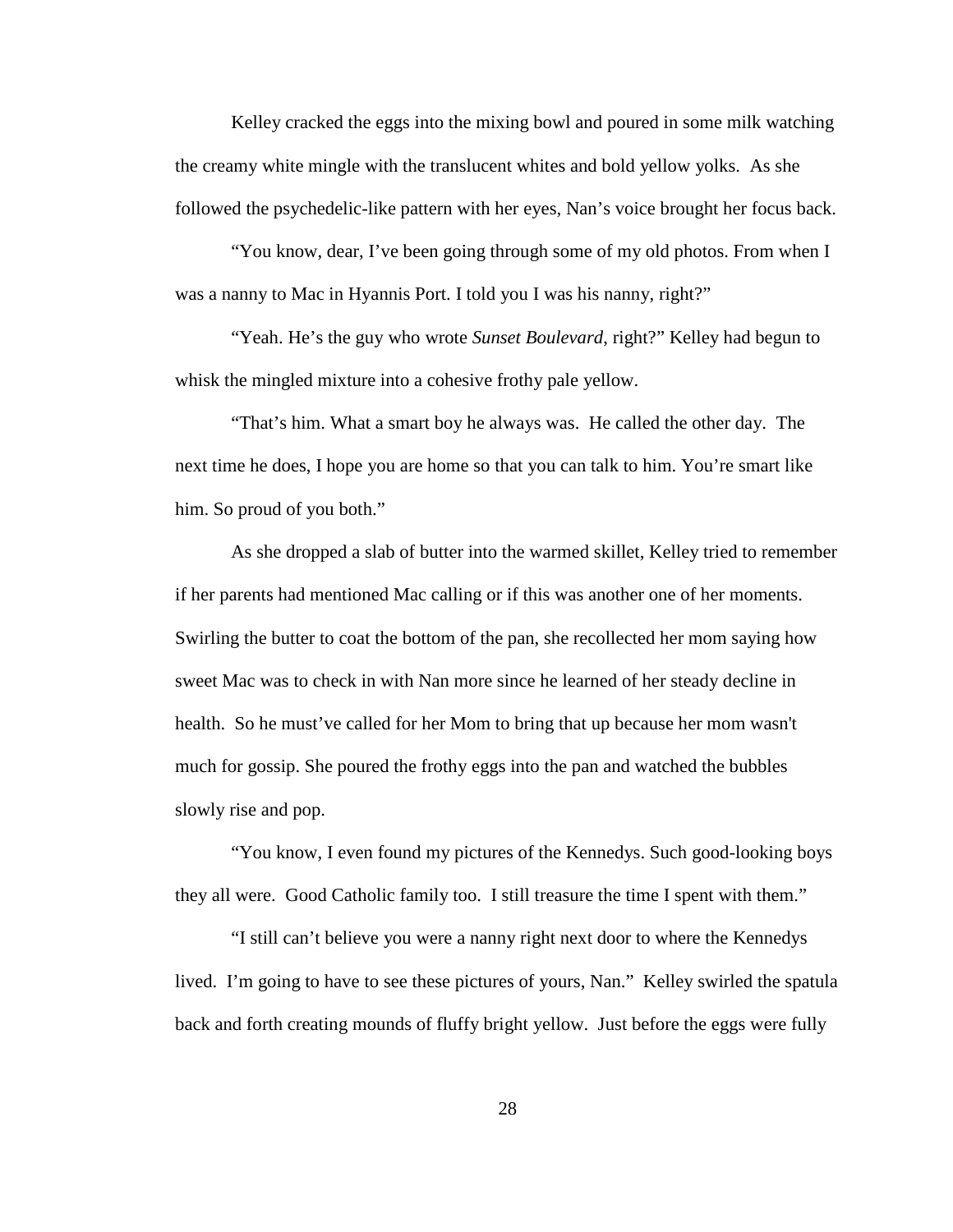cooked, she grabbed the cheddar cheese and dumped in a fist full. The bright orangeyyellow cheese melted quickly creating a gooey coating encompassing the ruffles of egg.

"Well, I was. Found all my pictures so I can prove it."

Kelley portioned out the eggs onto two plates with Nan getting more. "Cool. You'll have to show me. We just talked about JFK in my history class. Be cool to see someone's real photos of him. Here you go, hope they're as good as last time."

"I bet they are, dear. Looks fantastic. And John was such a little flirt, but always such a gentleman."

Sitting down across from her, Kelley smiled as Nan dug in with more gusto than the oatmeal ever induced. Maybe the key to getting her to gain weight was more eggs with cheese?

"Oh, I bet JFK was a flirt from the rumors I've heard," said Kelley with a laugh. "I can only imagine being surrounded by such glamorous, good looking men. Bet you loved that, huh?" She winked at her grandma. A faint shade of red actually crossed Nan's cheeks.

After a few moments of silent, focused eating, Nan set her fork down reached across the table and grabbed Kelley's hand. "You know," she said, "your eyes are the same color blue as Joe's were." Kelley looked up and locked her gaze with Nan's. In this moment, her grandma's hazel eyes were tinged with the hues of nostalgia and a slight sadness. Her lips shifted into a soft smile and with that, she loosened her grip on Kelley's hand and went back to eating her eggs.

Kelley sat for a while watching her grandma eat. Finally, she spoke the words that both were waiting to hear. "Nan, who is Joe?"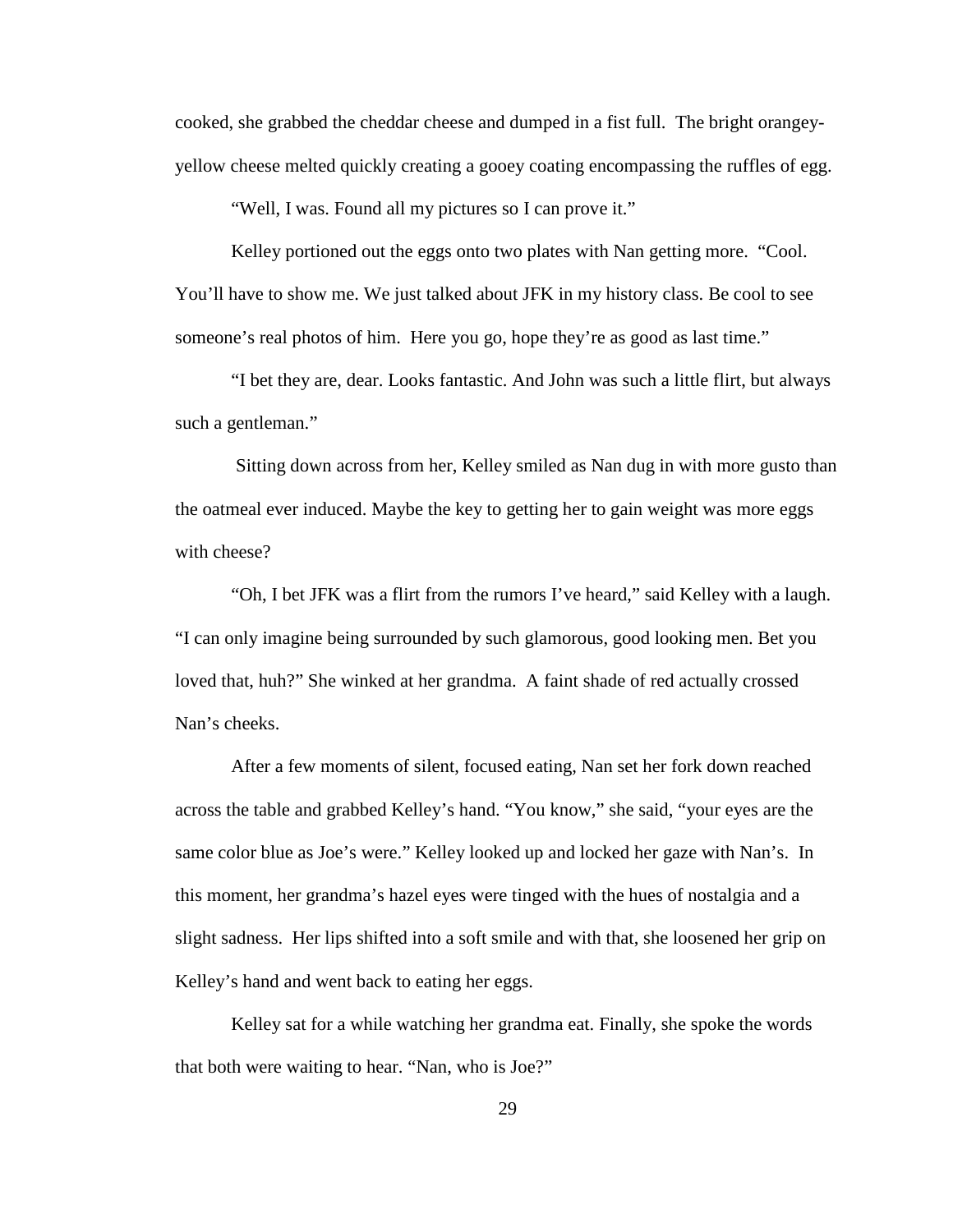She waited until finishing her last bite of eggs before she set her fork down again, bringing her withered arms across her chest. Nan steadied herself in this position then replied, "Why, Joe Kennedy of course."

"Oh, Nan. Looking at those black and white pictures has you dreaming up colors."

"No. Those eyes of his are locked in my memory. We were in love."

"Right." Kelley made no attempt to hide the sarcasm in her voice but the eye roll came as second nature. As soon as her eyes steadied back on Nan, she could tell she had hurt her feelings. But really, what was she supposed to do? Go along with this crazy tale about Nan and a Kennedy being in love? She had outgrown fairytales years ago.

"We were. He loved me even though he wasn't supposed to love me. His parents planned for him to be a great politician. He was to wed Athalia after attending Harvard and not love me, some lowly nanny having to send money back home. But he did."

"And I bet he wanted to run away with you too?" At this point, Kelley knew this was not the way to handle her grandma's ailing fantasies. But Nan had known the Kennedys, so at least the story had some reality rooted into it.

"He was to go off to war. We had one great day and night on the beach together. I loved him, I did. But after he left, I was shipped back home. Mac's family was moving back and no longer needed me. I guess I'm lucky I did. Joe died. Your grandpa took me in and married me in my condition."

"What condition?"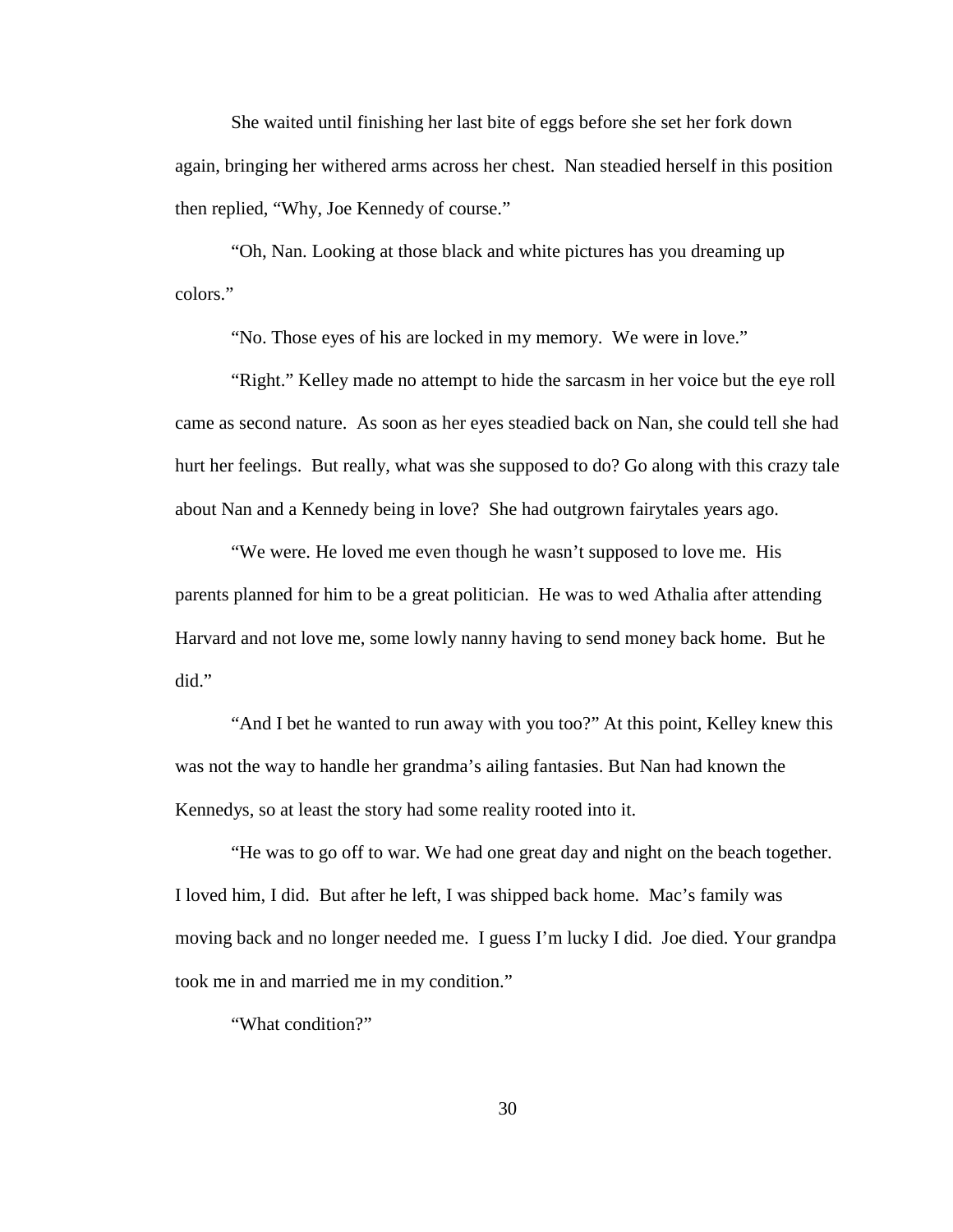"I was pregnant with your father. Two months almost. Joe hadn't died yet of course but as soon as my mom found out, she made arrangements. Because, what rich Kennedy would want poor, uneducated me? So, we told everyone I got pregnant on the honeymoon and back then, no one noticed the difference."

"Really, Nan. You expect me to believe that?" Kelley picked up their plates and set them in the sink.

"It's true. You're Joe's granddaughter. Those eyes don't lie." With that, Nan slowly stood and quietly walked back to her room.

As Kelley washed the now hardened cheddar banded egg clumps from the plates, she had that same tight feeling in her heart. She shouldn't have been so harsh with Nan. She had a hard life with having to support her family all those years as Mac's nanny. Then, having to move home from that glamorous lifestyle of the rich and live as a poor housewife to a coal miner. She could understand why Nan had this fantasy of a greater life as a part of America's royal family. Wouldn't she do the same in the final days – make life out to be more than what it was?

Kelly's mind then turned to another thought. What if she was a Kennedy? She would be American royalty. The tightness squeezed her all over and she tried to shake the excitement of the thought that if it was true, her whole life could be so different. So luxurious and famous just like all the Kennedys.

Hearing the phone ring, Kelley dried her hands completely before crossing to answer it. "Hello?"

"Sweetie! How is everything going?" Kelley's mom's voice filled the receiver and sounded like two days in Hawaii was doing her justice.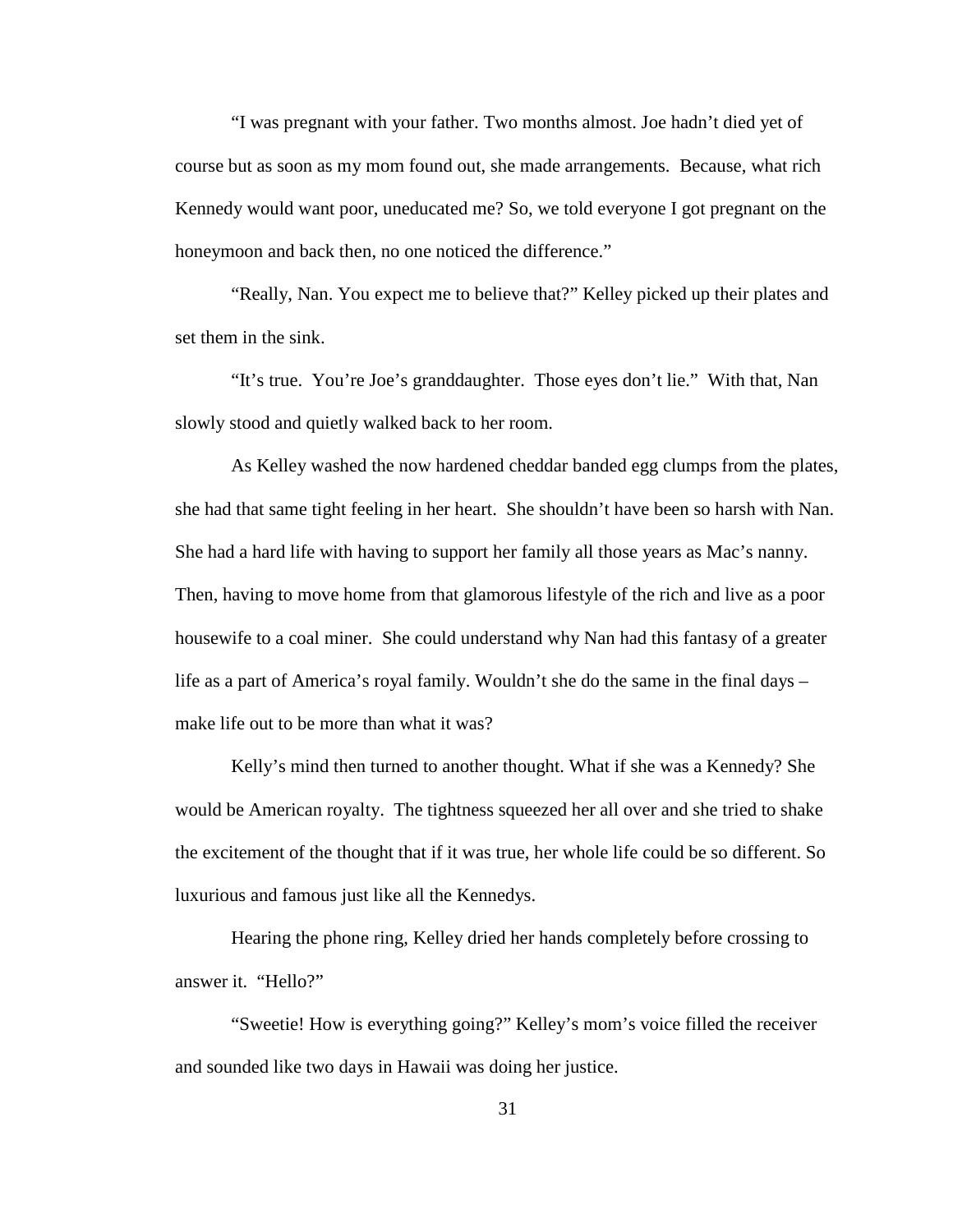"It's going well."

"Is it? Are you keeping your grandmother fed?"

"Yes, Mom. Made her scrambled eggs and cheese this morning actually." Kelley could feel the pride in her voice.

"Really? That's great! Kelley, you also should set aside time to spend with her. Wouldn't kill you."

"I know. She told me a story today. You know, about the Kennedys."

Silence for even a moment was awkward in regards to Kelley's mom. After what seemed longer than what really was, she finally responded. "Oh, really? What about?" Her tone went up an octave that always gave away when she was trying to hide something.

Kelley did not pause. Her mom's apprehension had somehow ignited that small hope she had. "She said I was a Kennedy. I'm guessing she told Dad, too? Cool you're married to a Kennedy, huh Mom?" Her voice was a mix of sarcasm and a slight hope that her mom would reveal they really were part of America's royal family.

"Now, Kelley. Your grandmother is getting old. Making up stories is all. You don't need to feed into it though, you hear me? Your father is beside himself over it. He's talked to her many times and now he is worried sick she is going mental on top of her lung problems."

"Oh, okay. No worries. Nan and I are doing great. So, enjoy Hawaii. How is it going? All you told me so far was how you survived the crazy post 9/11 security and were there safe."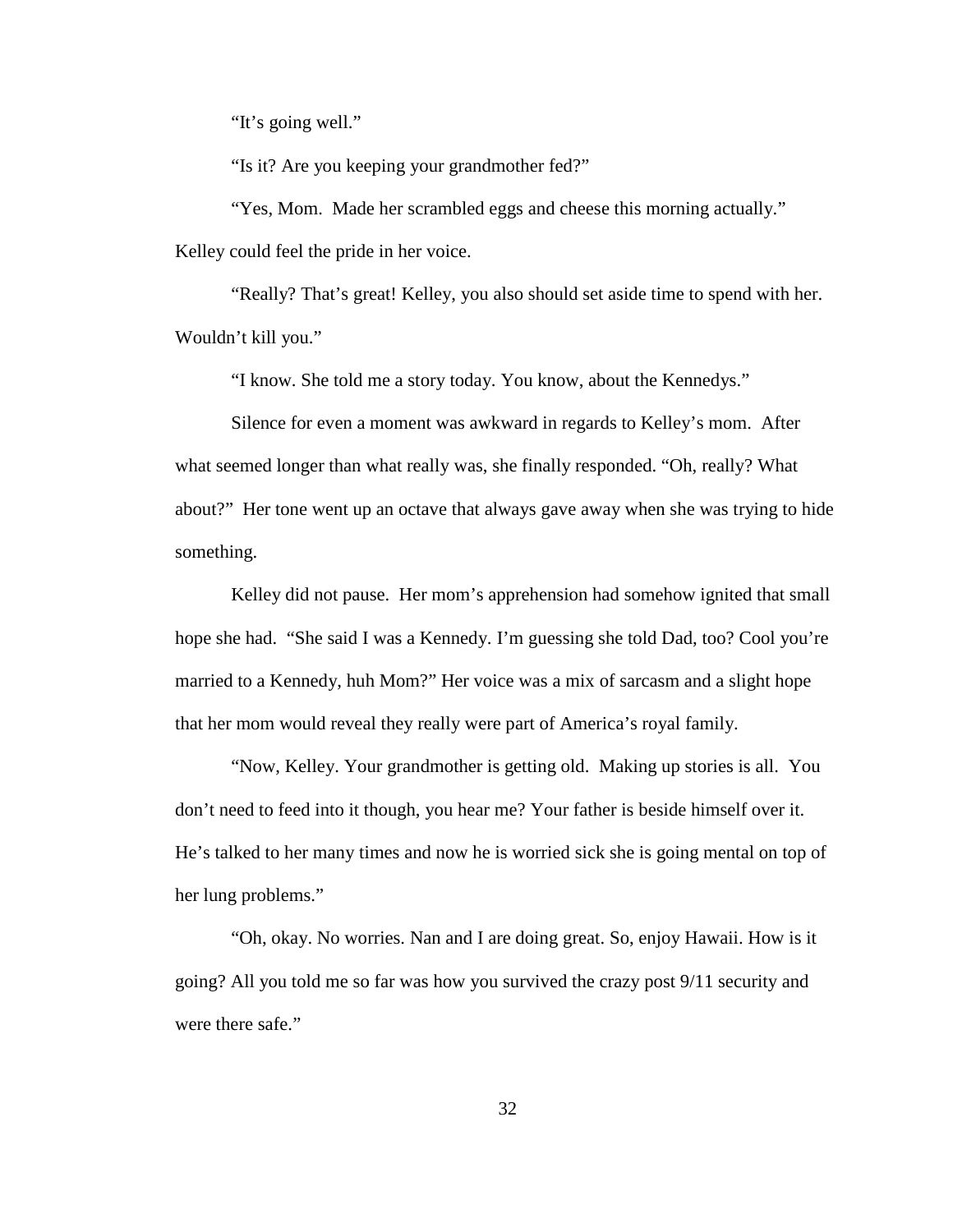Kelly's mom started in on all the details of the beaches, food, shopping all while some part of Kelley's mind was still thinking about what Nan said about being a Kennedy. How was she just going to forget such a thing?

Heading back to her room, she paused at Nan's. The door was cracked so she let herself push it softly open. "Nan, I'm sorry. I shouldn't make a joke of your memories like that." The door opened enough to where she could see the frail old woman sitting on her bed, tears streaming from those thick glasses. "Aw, Nan, don't cry." She noticed she was holding a solitary picture –once black and white but now tinged with a yellowed hue. "Is that one of your pictures from Hyannis Port?"

Nan patted the bed. "Come here, I want you to see." Kelley made her way over. The smell of mothballs and baby powder was overwhelming and the main reason she rarely ventured for visits inside her grandma's room. Kelley always wondered why even after almost two years of living here, that mothball smell of Nan's old house still permeated everything. Sitting down, Nan placed one arm around her as she gripped the picture with her other hand. "Look, it's Joe and me at the beach."

Looking at the photo, Kelley saw her grandmother –youthful, full figured in a one piece dark colored suit, light brown hair pinned up in curls in the fashion of the time. She looked so happy –face caught in mid laugh but with her eyes open wide. Next to Nan in what Kelley thought looked like Speedo shorts was an athletic, handsome man. Dark hair, square jaw and cleft chin, big grin –probably from causing the laughter in Nan—and light eyes. He was handsome but, weren't all the Kennedy men that way? His eyes were looking at Nan not like some dapper and poor nanny but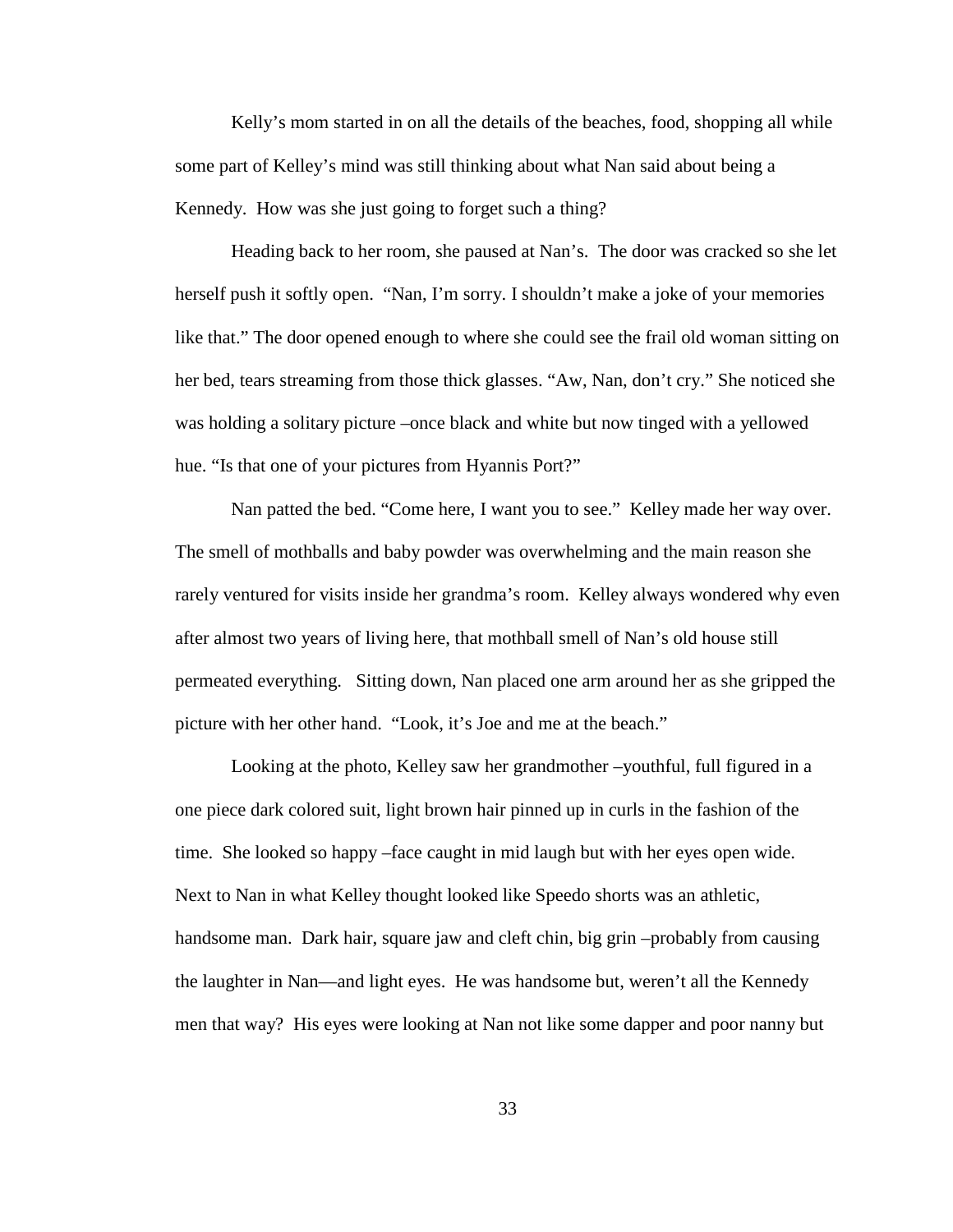like she could have been Marilyn Monroe. Kelley stared hard at the photo, taking in every detail.

"Your parents said the same thing. That I was crazy. Losing my mind. Telling stories. But I'm not. Kelley, I'm not."

"I see that, Nan." Kelley didn't know if she was humoring her grandma like you do a child telling you about seeing monsters or if she really believed this fairytale. "But can I ask you something? Why now? Why tell Dad and the rest of us this now?"

"Before I die, I have to let you know who you are. You're a Kennedy. I can't *not* tell you. It's been a secret far too long. Your parents don't believe me, but you do, don't you?"

Kelley couldn't look at the pleading face of her grandmother anymore and her eyes fell back to the photo. Her grandmother and Joe Kennedy were together on the beach. They did look like a couple. A couple in love. "Okay, Nan. I believe you." Kelley whispered it as if they both had now reverted back to being children and sharing a secret that no one else knew or, in this case, that no one else would care to believe. There had to be some truth to Nan's story. Pictures do not lie. How could her parents not at least see some truth in Nan's story? Kelley looked back at her grandma. "And look at you, looking all hot in that swimsuit. No wonder a Kennedy fell for you."

With this, Nan smiled and silently nodded. Taking this as her notice, Kelley stood and kissed her grandma on the head. "Love you, Nan." As she walked out, Nan was staring at the photo and Kelley imagined she was replaying that moment on the beach with Joe over and over. What he said to make her laugh as the camera clicked,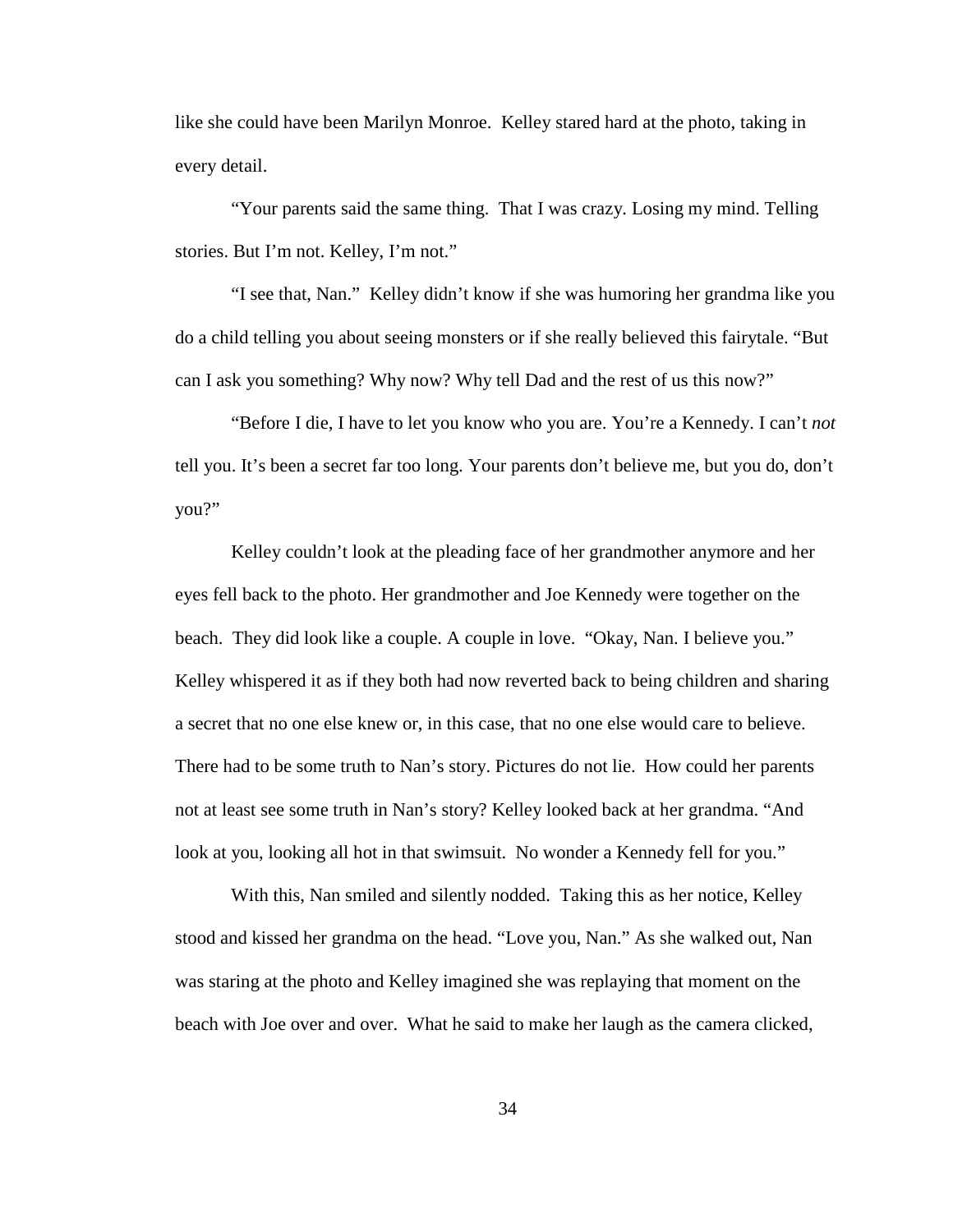the way his arm felt around her, those eyes looking at her like that was a moment where Nan was more than Nan. She was that unlikely princess among princes.

Back in her room, Kelley smoothed her auburn hair with a brush. Pulling it up into a ponytail she noticed her jaw line and chin –square angles cut into a cleft. She was the only one in her family with this. Her blue eyes searched her face seeing what she hadn't before. Then, her eyes locked on the ones in the mirror –eyes that were the same as Joe's.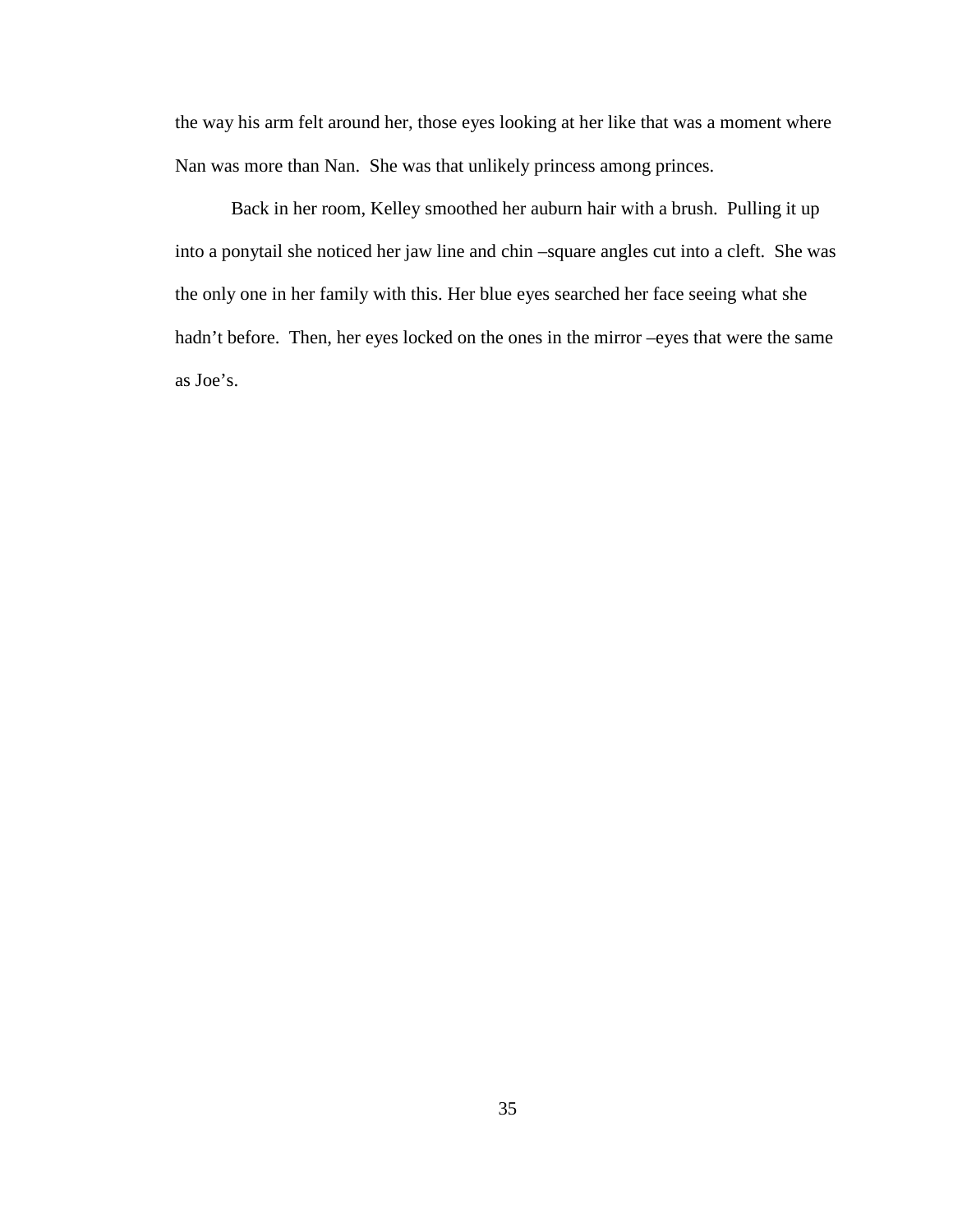## Cops and Robbers

The egg hit the frying pan with a sizzle and a flicker of melted margarine. Jessie pushed her bleached unruly bangs out of her face. A small crash buckled her legs from behind and her knees hit the cool metal of the oven's glass window with a slight pain.

"Not by the oven, honey," she sweetly chastised. "Grab some juice and I'll bring you your egg."

The small dirty blonde child smiled and with a tip-toed reach grabbed her Disney princess embossed glass off of the counter. She pranced over to the fridge and pulled out the jug of Sunny D. All the while, Jessie attempted to watch the eggs fry as well as her growing Audrey pour her own juice from the jug that seemed over half her size. Jessie's husband, Brian, had trusted Audrey to do the same less than a week ago with a good portion of the Sunny D spilling on the floor. She had fussed but Brian laughed it off and told her that if they don't allow Audrey to try to make mistakes, how was she to learn? That was always Brian, the eternal optimist who saw everything as moving towards a better future while Jessie saw the wasted juice that would need to be replaced before their budget allowed. But that was Jessie, the pessimist who quit college when she got pregnant.

Just when the eggs were ready, an echoed thump and slosh turned Jessie away from the stove. "Not again," she thought.

"Uh oh. It okays, Mommy. No spills," Audrey said knowingly reassuring the nerves of her mother.

Moving the pan off the heat, Jessie said, "Let Mommy get that for you."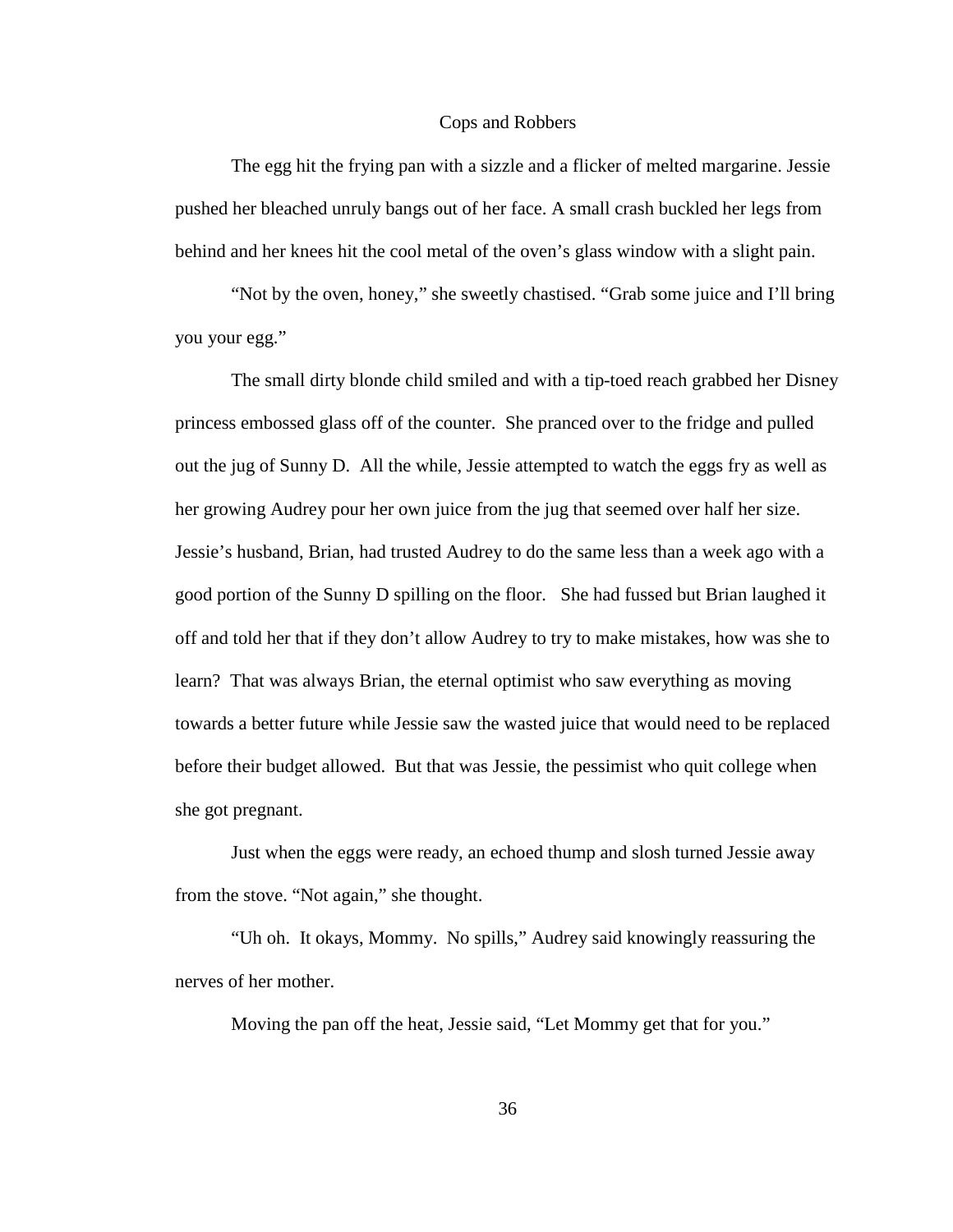"Babe, she's got it. She did it fine yesterday." Brian had entered the room already in his police uniform. "I'll watch her while you finish up breakfast. You're a big girl, aren't you, Audrey?" He crouched down beside Audrey smiling brightly.

Jessie loved that he was such a great father but there was always something inside her that also was irritated by his good cop mentality with Audrey while she played the foil of the harsh parent. Brian had been the good parent from the beginning with being excited when Jessie told him of her pregnancy. When she began to cry, he told her in his honey-toned southern drawl, she would be a great mom and they were going to have a great family. At that moment, *great* seemed like a life sentence of anything but.

 She collapsed onto his lap, body convulsing in sobs. She didn't want to be a mom. She didn't want a family. She wanted to go shopping with her sorority sisters for a formal dress. She wanted to graduate. Move to the city. Work at an advertising firm.

"Babe, I love you. We are going to do this together."

Her sobs deepened. She did love him. It was the kind of love that comes from being by his side amid the keg beer euphoria of fraternity parties. Being Facebook official. Getting lavaliered. Being the couple cuddled up at The Backdoor early enough to get a table for everyone. But at this moment, this was not the same love. This was too serious to be love.

She suddenly shot up. "We can't tell anyone. Promise?"

He looked at her red, swollen face with wide scared eyes like animals on the farm when it came time to round them up for slaughter. "You mean our friends? Yes, I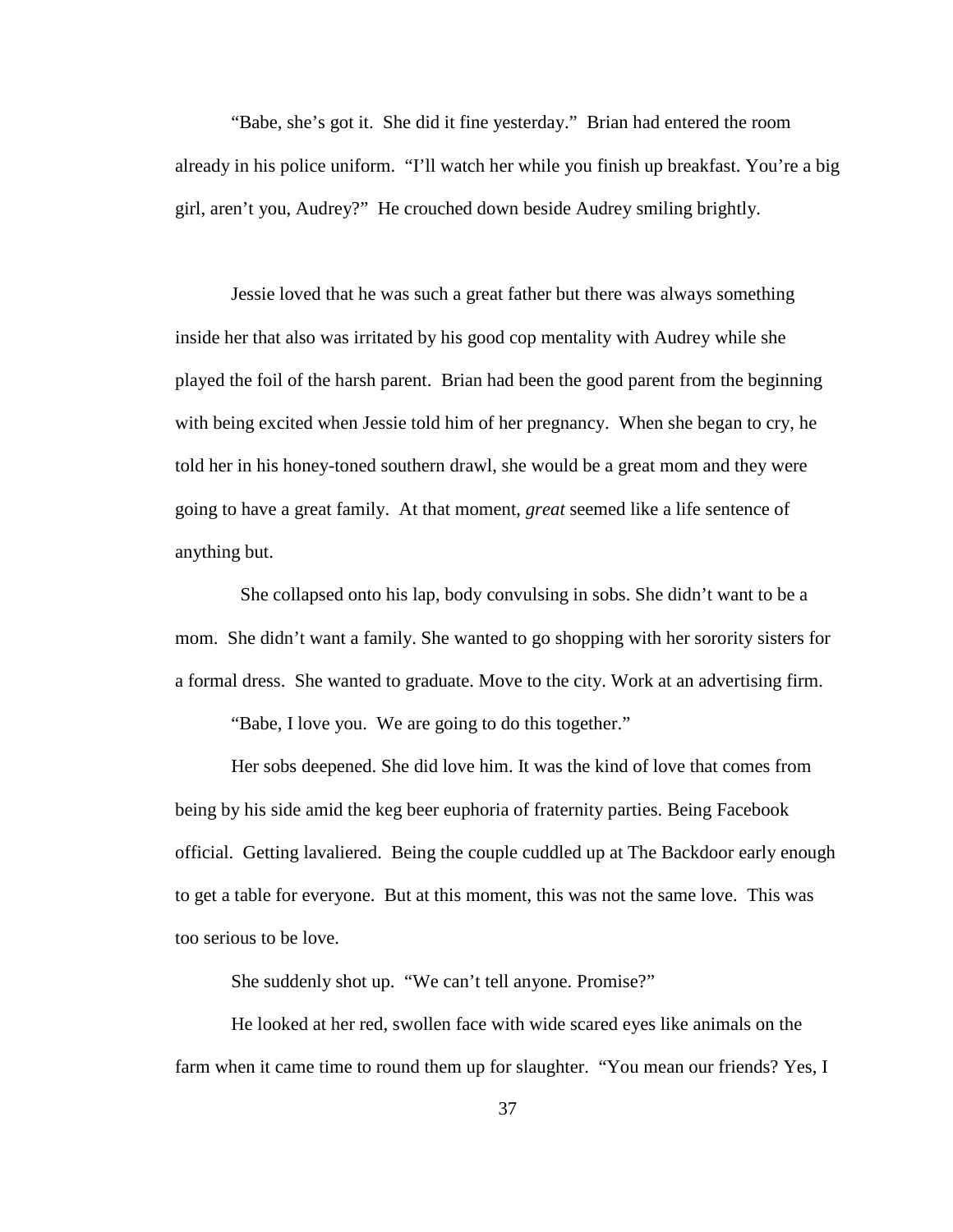promise. But, babe, we are going to have to make arrangements with our families, you know."

She nodded and fell back onto his lap. Not sobbing, but motionless like an anesthetized patient about to undergo surgery.

The rest of the semester went by to everyone else as usual. More so, their group of friends loved having someone who more regularly volunteered to be the designated driver when she wasn't playing the drunkard while secretly getting virgin drinks. At the end of the semester, she broke the news to her sorority that she wouldn't be back in the fall due to family circumstances. They never pried for the exact details, and she was glad they didn't because she did not want to lie to them to cover the fact that her starting a family was the circumstance. They all cried together as they granted her alumnae status.

Brian had pull back home thanks to his family's name in the small town. He was able to go to the police academy with what college credits he had completed. Brian saw this as "God's sign that everything was going to be fine." His fraternity brothers celebrated his success with a farewell bar crawl and, for him, it was a true celebration of his life ahead.

"Make sure you eat all your toast," Jessie said to Audrey as the toddler was trying hard to nibble only the grape coated center away from the crusts.

Audrey wrinkled her nose and furrowed her small brow at her mother. Then she softened to a pitiful plea as she looked at her father.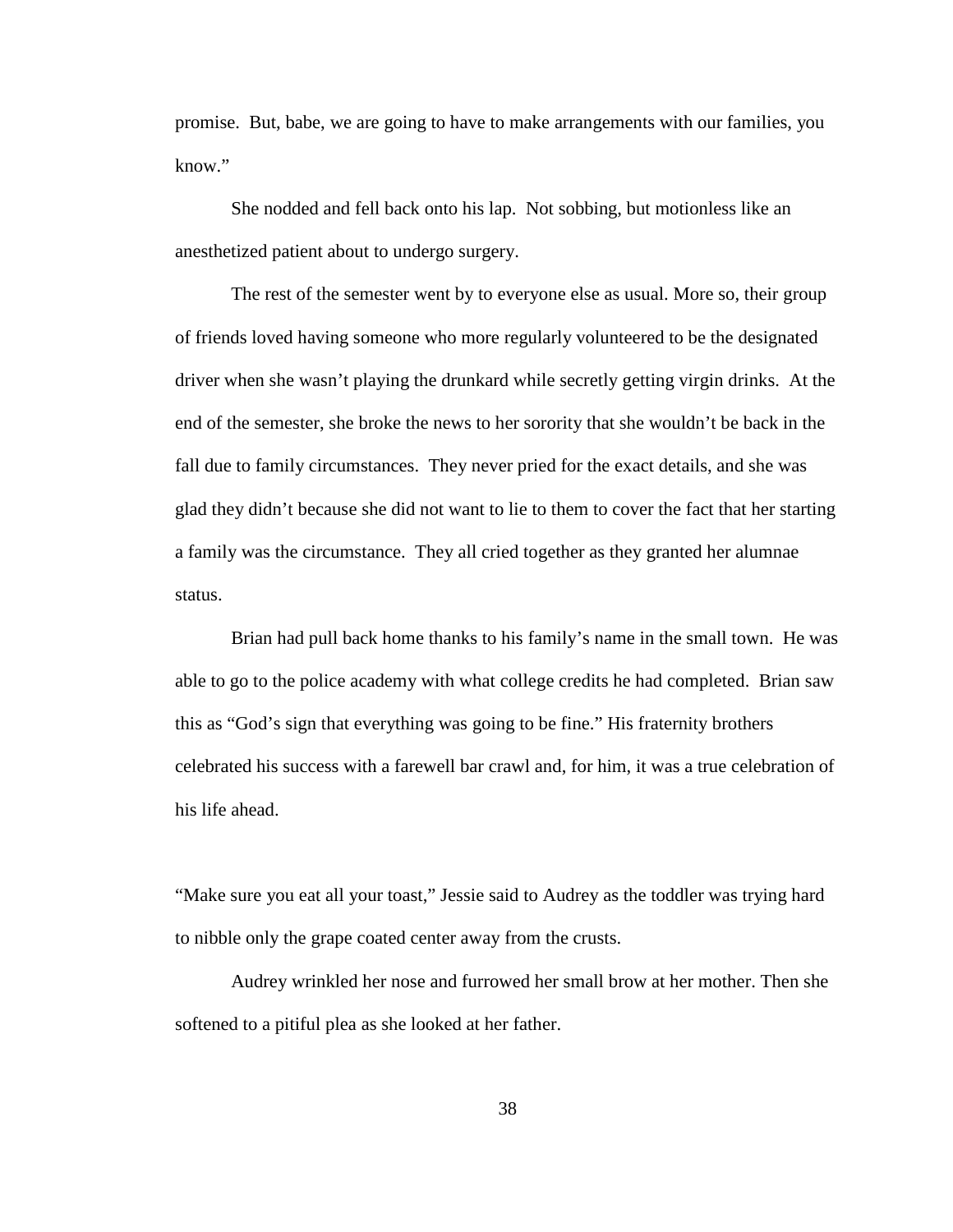"Now, sweetie, your mom is right. Plus the crust has all the magic in it to help you grow up to be the prettiest princess." He sealed his smooth appeal with a wink.

Audrey's eyes became large and she picked up her cup. "As purty as her?" she asked as she pointed to Aurora.

"Maybe prettier."

Audrey quickly put her cup down and grabbed the fairly gutted piece of toast. She devoured the crust as she smiled with crumb-coated lips.

Brian reached over, squeezed Jessie's hand, and smiled.

She smiled back through firm lips. "*Always the good cop*," she thought.

He wasn't always the good cop. When she told her mom he was accepted to the Bayberry police academy and would be a full time officer, her mom replied, "Police academy? He's going to be a cop? Well isn't that hilarious because he's robbed you of your future. Cop. Ha! More like a robber to me."

As much as Jessie wanted to argue with her mother, she couldn't. She would be moving to small town Bayberry. Be a cop's wife with a baby on her hip. That wasn't her future. It was someone else's that she had yet to fully claim as her own. She deactivated Facebook and kept the shame of her forged new life a secret from all but their families.

"Your mom said she'll get Audrey from the sitter today. I'm in class now before you get off work."

"Yay grammy!" Audrey shouted and clapped with excitement.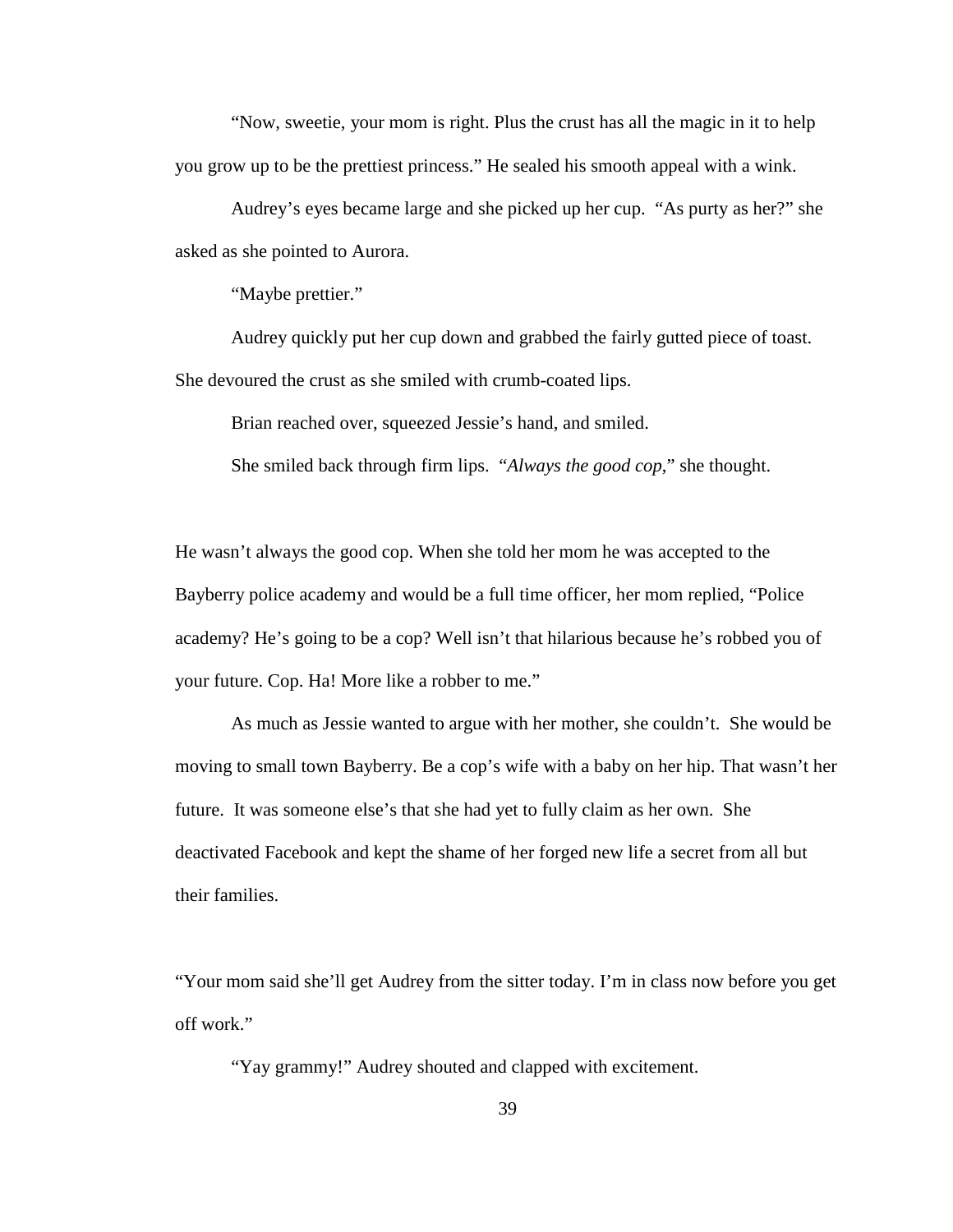"I'll drop by and get her after. I'll get off today early."

"Now, you can't take work off early Tuesday to do that, can you?"

"I just may. Remember it's ol' Bayberry after all and your big city rules don't apply here." He stood, laughing while picking up the plates from the table.

"Ol' Bay-bear-ye," Audrey repeated while shaking her head like her mom did when she said it.

This time, a wide, relaxed smile spread across Jessie's face.

He strutted back from the sink and kissed both his girls on the forehead. "Well, if I'm fixing to take off early, I best not be late. Love ya'll."

"We lub you, Daddy," Audrey cooed as Jessie shook her head in agreement.

As his footsteps disappeared out the door, Jessie said, "Come on, princess, let's turn on your cartoons while Mommy gets ready."

Audrey scampered for the living room and collapsed onto her beanbag. She was not to play with the remotes, but if allowed, could do this aspect of her daily routine on her own. Once her mom turned on the TV, she would spend the next forty minutes or so with Dora and Boots going on at least one complete adventure.

Jessie turned on the TV and flipped to Nickelodeon. She smoothed Audrey's blonde hair as she walked out to Dora teaching the Spanish word for mountain. "La montaña," she repeated to herself as she walked down the hall. Entering the bathroom, Jessie looked at herself intensely in the mirror. "Why do I even bother with makeup anymore?" She knew why. She didn't want to fully assimilate to Bayberry. She wanted some of her slick city glamour to be resilient. When they first moved there, her bump was showing, but surprisingly, this was not a scandal in Bayberry. Most people didn't go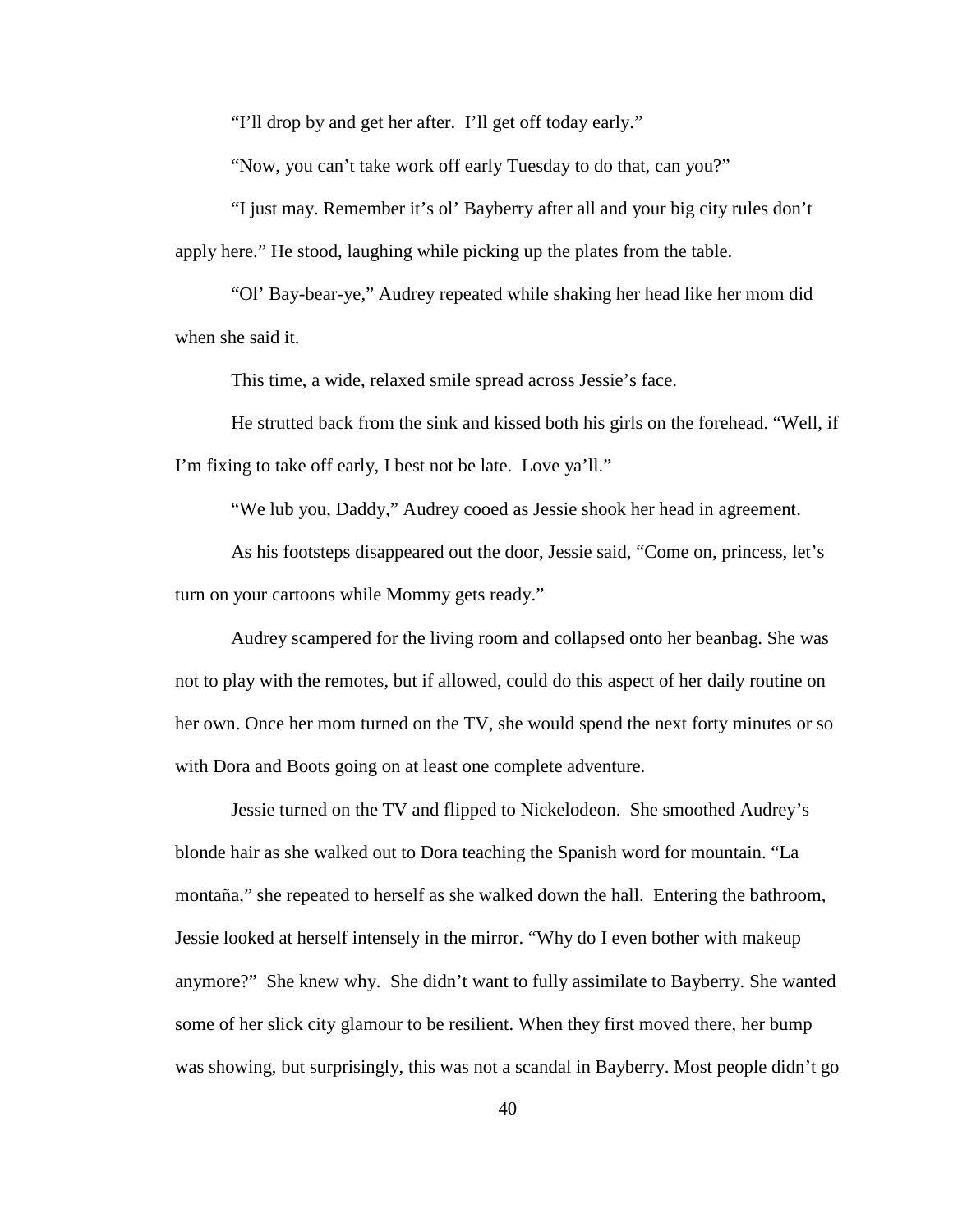to college and instead got married and started families young. She was like many in town and being the average young mom had been a consolation after what was a shameful first trimester. But the thing that set her apart was that she was Brian's "fancy city girl he met at college." She wasn't going to give up that aspect of herself for the comfort of small town makeup-less life.

Once she had herself together, she beckoned for Audrey. Getting her ready for the sitter was a daily ordeal and she didn't know what they would do next year when she had to be ready for preschool. "*He'll have to start either laying on the daddy charm or be the bad cop,*" she thought. "Audrey, come on, now!"

"But 'nother Dora just come on," Audrey pleaded.

"You've already watched one whole adventure. Time to get ready." Jessie firmly stood her ground.

Audrey sulked into the room.

"Okay, skin the rabbit." Jessie laughed at her Bayberrism. "Off with your PJs."

Audrey jerked her arms up and stood there until her mom pulled her nightgown over her head.

"Show me you're a big girl and put on your top." She handed her daughter the bedazzled pink shirt. "*I hope she never grows out of being girly. Too many country tomboys in this town already,*" she thought.

Just when Audrey had wrestled on her shirt, a car pulled into the gravel drive. At the sound, Audrey bounded for the living room. "Daddy's back!"

"You need pants!" Jessie cried after her, but she was already gone.

"Mommy! James is here! Think he will play with me?"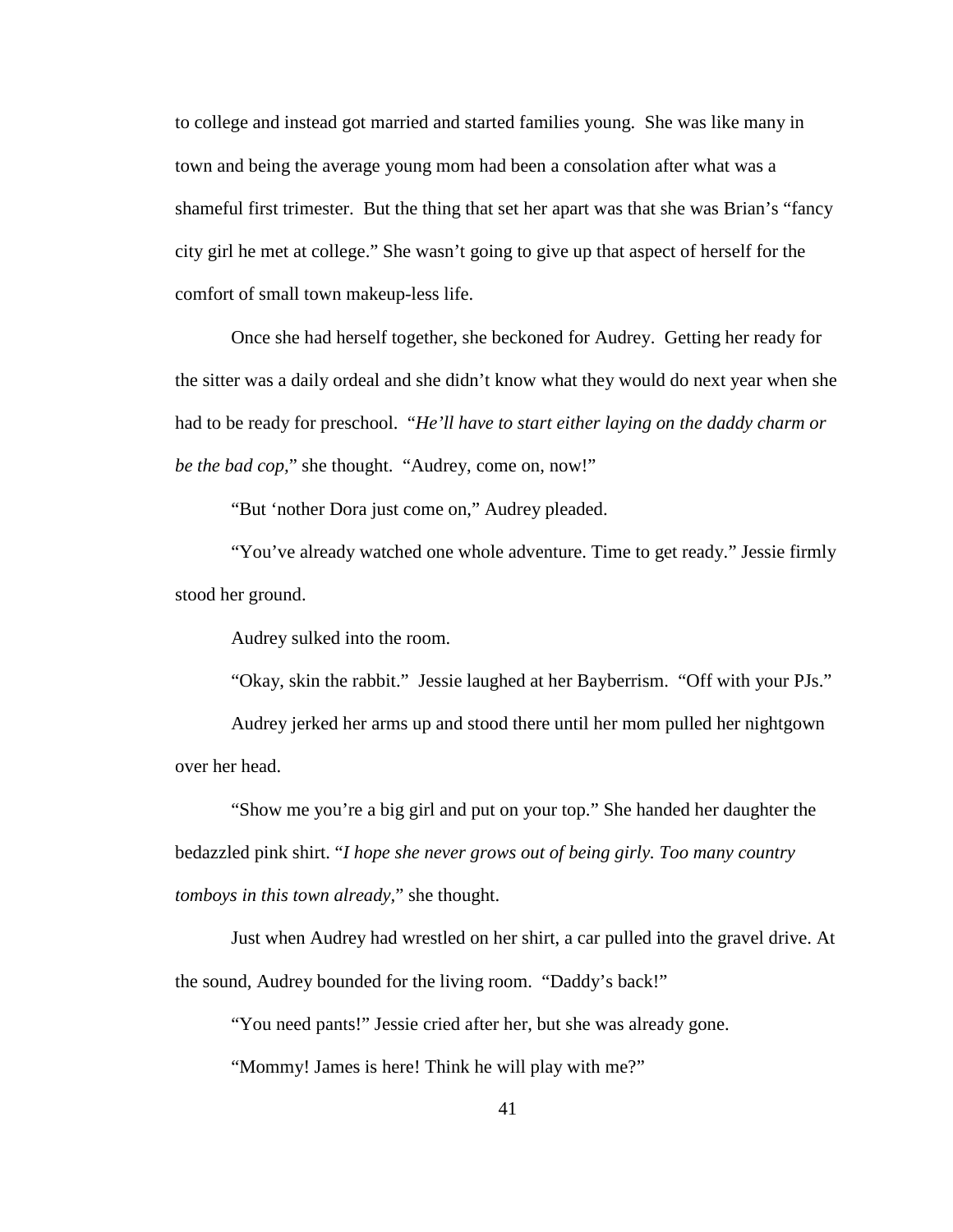"Why on earth is James here?" she wondered out loud as she walked, Audrey's leggings in hand, to the front door. "Brian probably told him he could borrow something without telling me. Again." As she rounded the corner, she could hear James talking to Audrey, but noticed he was still outside the door.

"No, kiddo. I can't play. I need to talk to your mom."

"I'm here. What's going on, James?" She handed the leggings to Audrey. "Put these on, princess." She realized her voice trembled with a growing worry inside her. It wasn't like James to not come in and at least indulge Audrey in some small game.

"Well," his eyes fell away from hers. "It's Brian. There was trouble serving the first warrant. We thought going early would catch 'em off guard. The robbery suspect put up a fight. In the midst of it, Brian got," James paused and took a deep breath, "shot."

Jessie just stood there staring at James as if he was speaking Spanish. "La montaña," she thought of Dora. At that, she almost laughed. This had to be some joke. This was ol' Bayberry. Most of the time, she saw Bayberry as safe for Brian where the most dangerous criminal he had to deal with was an old lady stealing pork chops from the Piggly Wiggly. But she knew warrants were much different than the speeding tickets on the county road or small town shenanigans.

"Jessie, I'm here to take you to the hospital. See, Brian was in bad shape." He swallowed hard. "They are doing what they can, but I got to get you there right quick."

Suddenly the shock and horror hit her in the middle of her chest. The last time she felt that blow, her eyes fixated on the two lines that appeared on the pregnancy test. Now, it was James's two pitiful eyes that brought the crushing blow.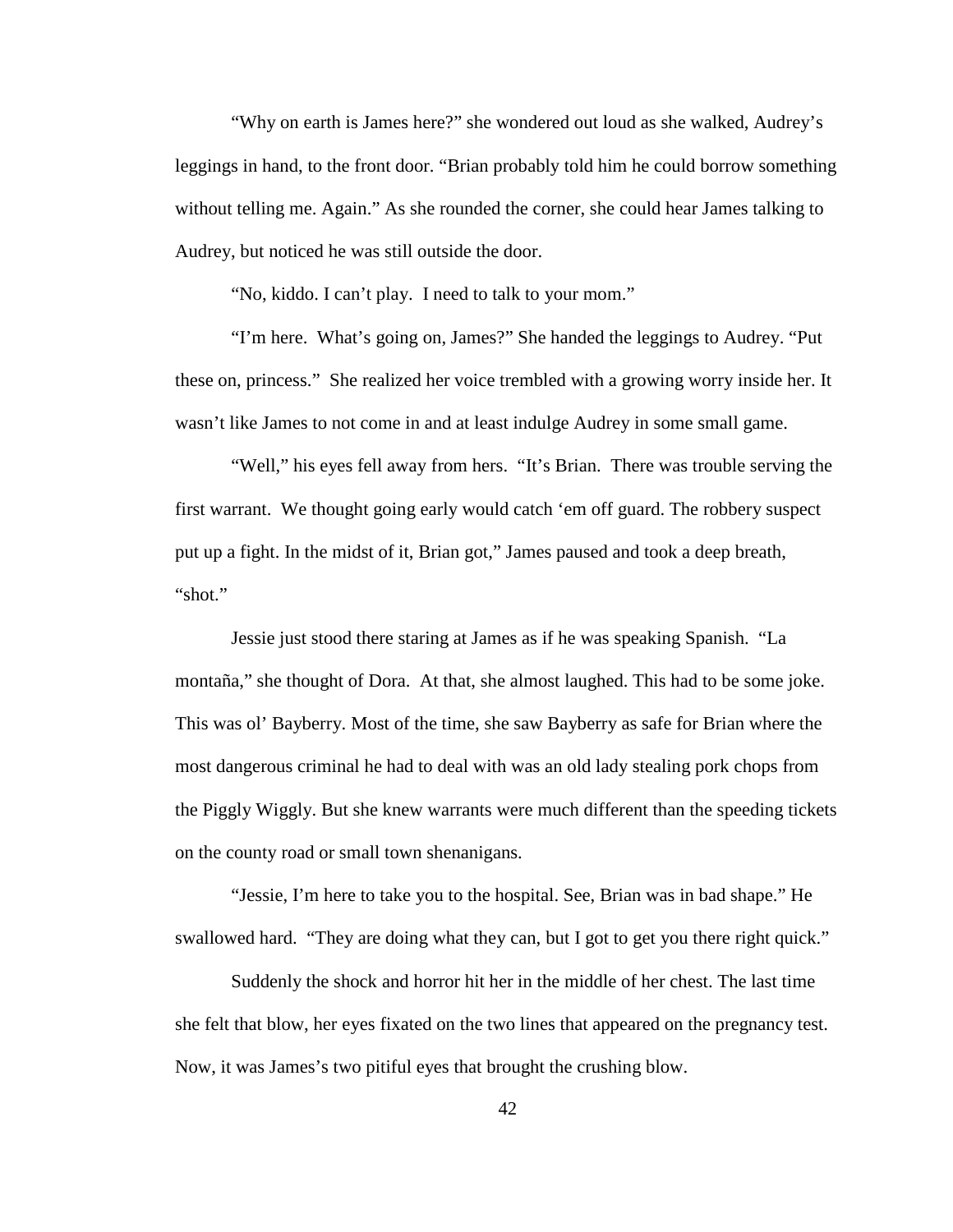"Let me grab my purse. Audrey, put those leggings on now." She waded through the thick air to her purse. It was then the weight of it brought her to her knees. "I cannot be robbed of my life again." But a small part of her remembered that ol' Bayberry wasn't much of a life anyway.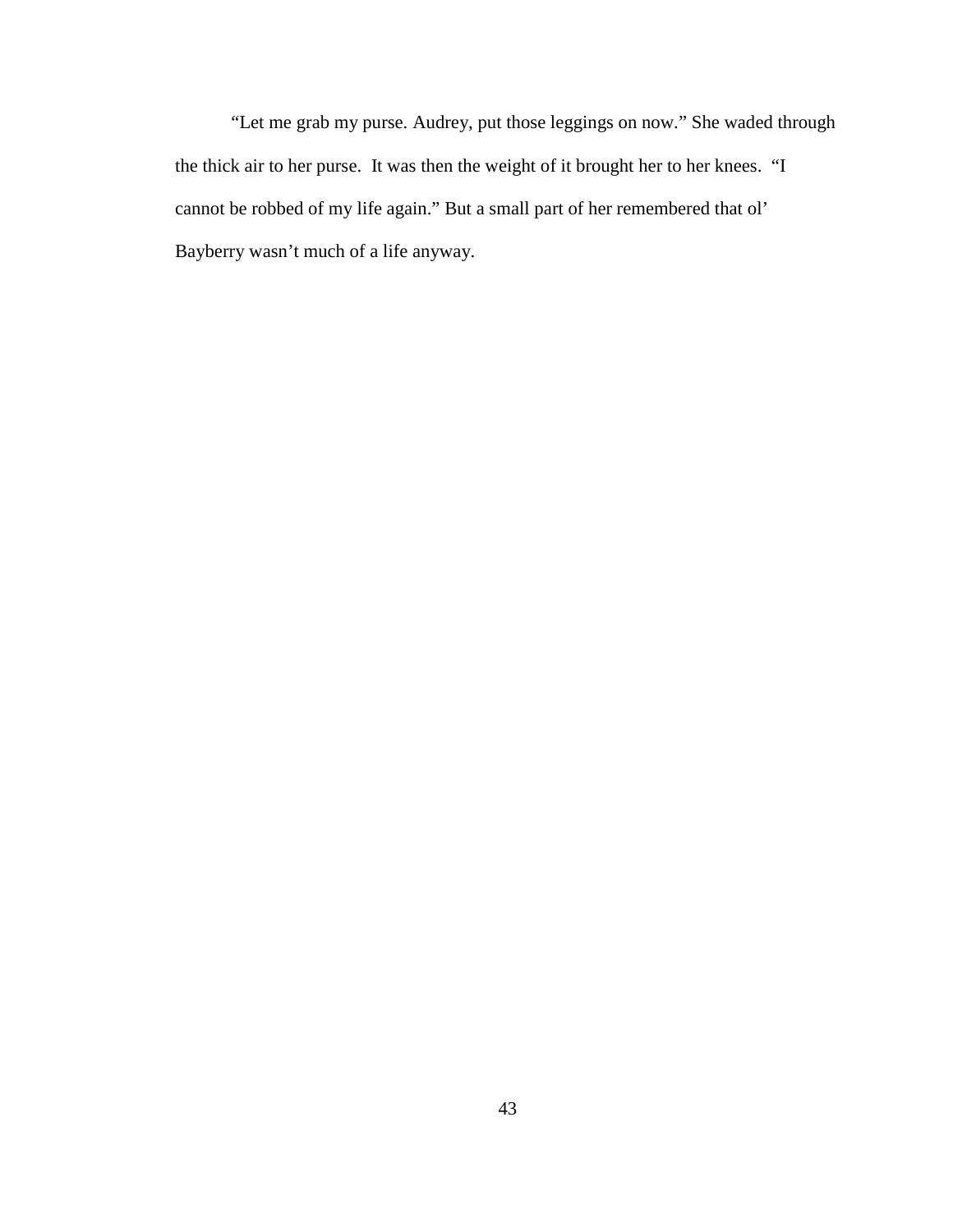## Flat Tire

The last five miles had been tense quiet. Nicole and Tommy had different types of quiet. There was the comfortable quiet in which both were content with just having the other one in the room. Then they had funny quiet in which they both played an unsaid game of who could control their laughter the longest without losing it. After sex quiet was the exhausted heightened bliss silence. But this was a dreadful kind of quiet.

Tommy leaned over and turned up the radio.

Nicole cleared her throat and looked sideways to see if that would urge Tommy into talking or saying something else angst ridden.

Tommy rolled his window down a couple of inches but kept his intense blue eyes fixed on the expressway ahead. He leaned towards the rippling breeze and closed his eyes. The draft of air twirled his shaggy brown hair about his forehead.

Clenching the steering wheel to the point her knuckles hued slightly white, Nicole pushed a flyaway auburn hair back from her face. She hated driving Tommy's car but he was too hung over to drive. "*Serves him right. I hope he feels like shit,*" she thought. She reached over and hit the seek button on the stereo.

"I was listening to that."

"Driver controls the radio. Your rules."

"My fucking car."

"You don't have to cuss at me."

"It wasn't at you. I swear. Could you be more sensitive about every damn thing?"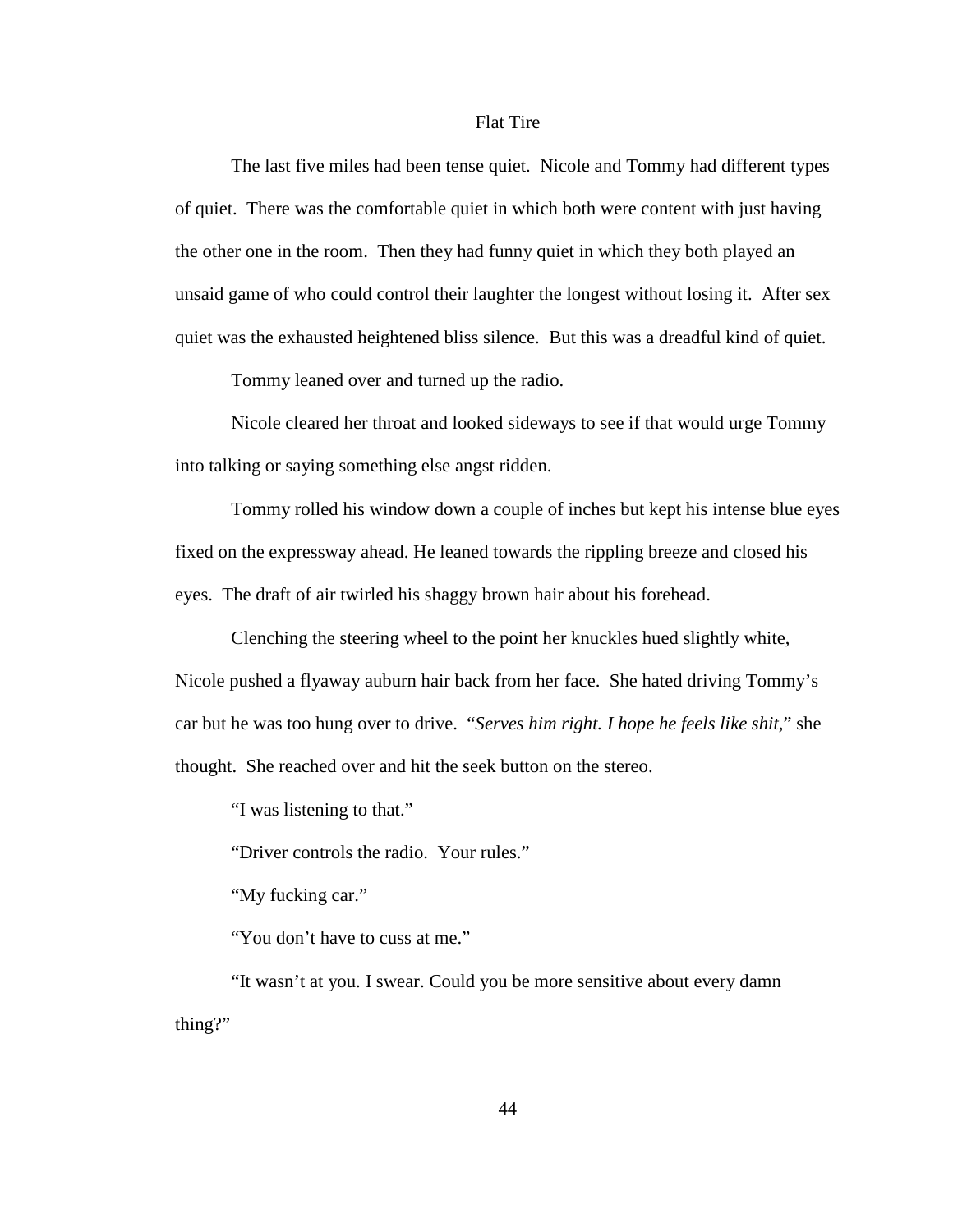Nicole paused. She debated for a moment not going back down the path to the fight in the hotel room last night that, like Tommy's bourbon drinking, lingered painfully into this morning. "Right. You know, I shouldn't care that you purposefully dropped the garter last night. I just need to be patient and stand by for another six years until you're finally ready to marry me. I mean, who needs to be married? Let's keep playing house together without you having to fully commit. How awful of me to be bothered by that."

"Jesus Christ. Really? You really want to go back to that again?"

"You act like our different visions of our future together isn't a major issue."

"We don't have different visions. I want to marry you. I don't understand why you're making such a fucking huge deal out of that damn garter. It's some stupid wedding tradition."

"Look. It may seem like a stupid tradition to you, but to everyone there including me, when you purposefully dropped the garter, it showed that you're not ready to marry me. You may want to, but you don't want it to be soon. So you can say it's just a garter, but we both know it's more than that." Nicole's tone ripped through the air with more force than the wind blowing into the car at sixty-five miles per hour.

"You know how much bourbon I had drunk by then? It's not like I was on my Agame. Yes, I dropped it. Then Kevin's ten-year-old ring bearer snatched it up. What did you want me to do, beat up a kid for it to prove my damn devotion to you?" Tommy's voice rose with intensity.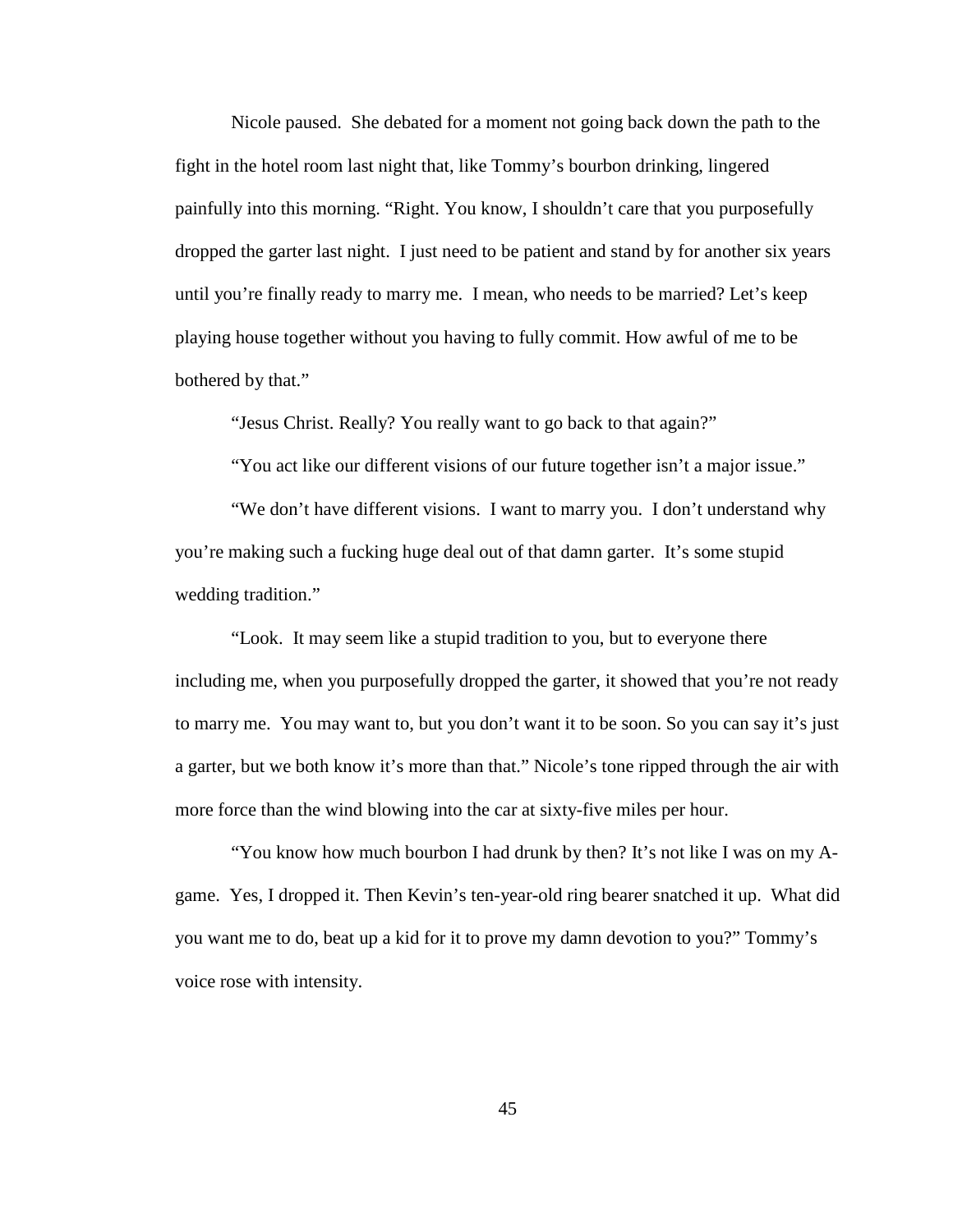"I mean, I don't want you to punch a kid, but putting a little more of a fight into getting that garter would have been something. But, no, you dropped it and sorry to say, it looked more deliberate than a drunken whoops."

"Yes. I threw it down in hopes it would cause all this bullshit last night and today. I was hoping to make some grand statement on our relationship last night at my best friend's wedding."

The car interrupted them with a loud ding and a flash across the driver's dash monitor.

"It says 'Low Tire Pressure!' Should we be worried?" asked Nicole.

"No. It does that sometimes. Usually when the weather changes, but we have been driving up and down these hills so maybe the pressure is thrown off."

"Oh, okay."

The tense silence invaded the car again but with the pressure of condensed air.

This time Nicole reached over and turned the radio up. The fight and the thick air made her chest heavy. "*The last thing I want is to give him the satisfaction of crying,*" she thought.

Seeing Nicole turning up the radio as a momentary white flag, Tommy closed his eyes and rested his aching head back on the seat. Between the bourbon and this battle with Nicole, he wondered if his head would ever quit pounding.

Another loud ding came from the dash.

"What now?" asked Tommy.

"It says 'TIRE PRESSURE TOO LOW!!!' and this time it's in all caps and has multiple exclamation marks. Do we have a flat?"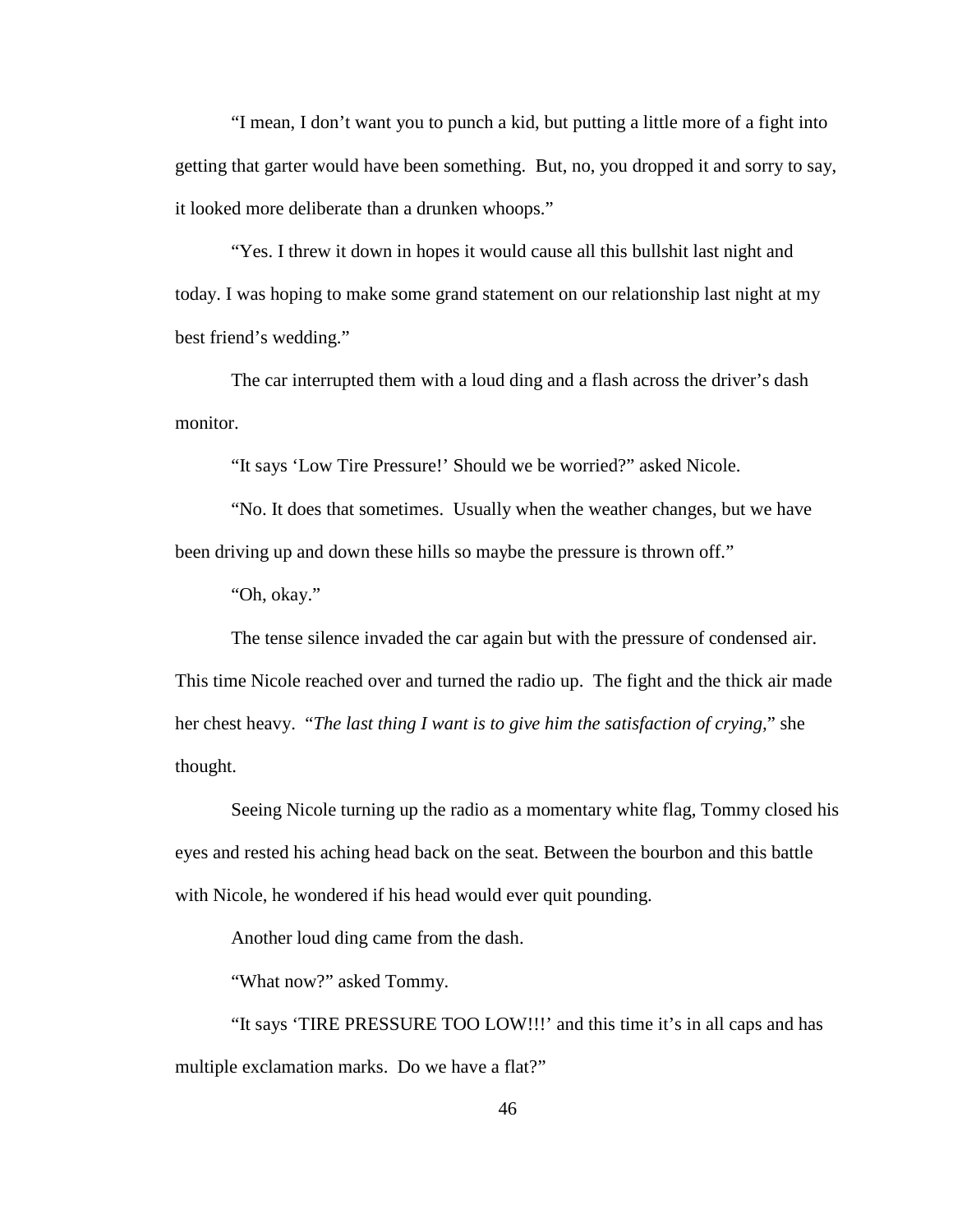Tommy reached quickly for the radio and turned off the music. "I don't feel or hear anything. Just decrease your speed and pull off at the next exit. We'll check and fill up the tires then."

Nicole pressed the brake and decreased to fifty-five. She bit her bottom lip and flashed her green eyes at Tommy. "I don't think there is an exit for a while. Think we'll be okay?" She hated driving his car almost as much as she hated showing her insecurity in the midst of their current fight.

Before Tommy could answer, the car shook to the muffled boom of the rubber tire wall giving out. The rhythmic thumping of rubber to pavement confirmed what the car had tried to warn them of miles ago.

"Shit. A fucking flat. Seriously." Tommy's attempt to remain calm boiled over with yet another thing going wrong. He slammed his palm hard against the dash. Then he looked at Nicole and saw the green of her eyes intensifying and glossing over. He knew she hated to drive his car and felt his heart drop seeing her emotions exacerbated now with this. He soothed out his tone the best he could and said, "Pull over, babe."

Nicole was already pressing on the brake and easing the car down in speed to be able to pull it over safely. She nodded as if to reassure Tommy she was following his request.

When the car came to a complete stop, Tommy unbuckled his seat belt. "Stay here while I check it out." He climbed out into the warming May air. As soon as he turned towards the rear of his side of the car, he immediately saw the flattened tire. The rim was being held up with less than an inch of rubber. He began to walk back when

47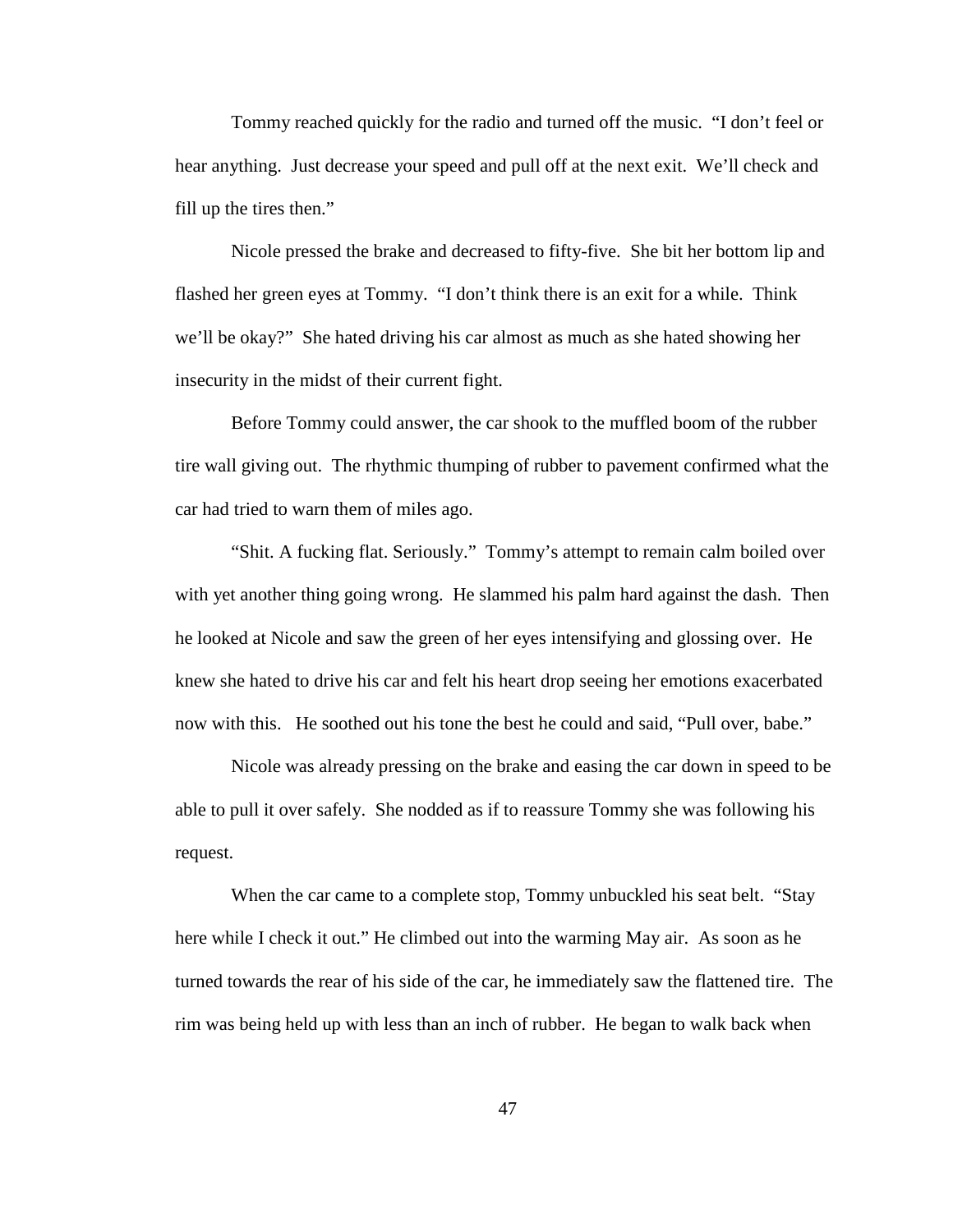Nicole threw open her door without much notice of the oncoming truck. "Damn it, Nicole. Are you trying to kill yourself?"

"*What concern*," thought Nicole. She walked around the front of the car to avoid the side near the road. "That truck wasn't that close. And trust me, I'm not suicidal over our fight -that's for sure." She stood with arms crossed looking from him to the tire.

"The tire is completely gone. There's no driving on it anymore."

"Well, can't you change it?"

"No. Have you seen the tiny jack that Volkswagen includes? The car could fall on me."

"I doubt they would include one that could possibly kill you. There's a spare, right?"

"There is a full size spare but I'm not about to tempt it. The way things have been here today hasn't really inspired me to take risks. Plus, if the car fell on me I would die or be trapped because you wouldn't be able to lift it off of me."

*Or I'd let you suffer until you agreed to marry me*, thought Nicole but she stifled the sarcastic comment back. "I'll call AAA. My dad still pays for me to have an account." Nicole dropped her arms to her sides and walked back to the driver's side. This time she was mindful of any coming vehicles though none had passed them since the one Tommy yelled at her about before. She slid into the car and pulled her wallet from her purse. Flipping through the cards, she finally found the gold glitzy AAA card. *Thank God Dad still has me on his gold membership. How pissed will he be to hear*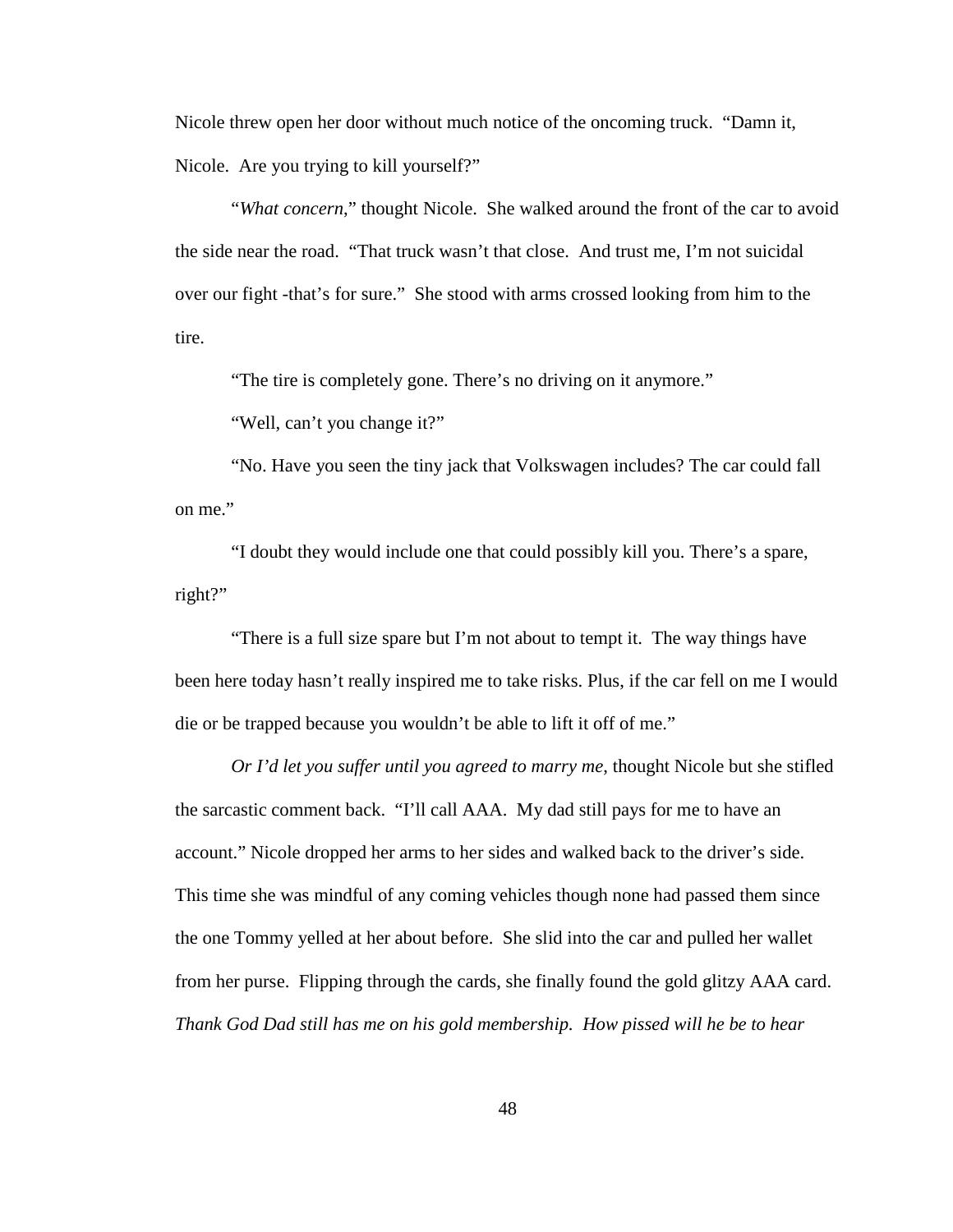*good ol' Tommy boy's 'foreign car' got a flat and left us in the middle of nowhere* 

*Kentucky.* At this she laughed as she grabbed her phone and dialed the service number.

"Hello, AAA service. This is Mark. How can I assist you today?"

"Hi, Mark. I got a flat tire and need help putting the spare on."

"Alight. Do you have a spare in the car or do we need to provide one?"

"There is a full size spare so we just need someone to come put it on the car."

"Great. You were auto routed to our Kentucky office. Where are you at with the flat?"

"On the Natcher Parkway."

"Okay. What mile marker?"

"That's a good question," replied Nicole hesitantly. "Let me go look." She hadn't been watching the mile markers carefully. She remembered passing forty-two but other than that, she had no idea how far they were past that one. *I really hope Tommy doesn't yell at me for this*, she thought. She opened the car door and yelled for Tommy. "Hey, can you tell what mile marker we are at?"

"There is one up there a bit that we must have passed when the tire went flat. Let me go look." Tommy jogged off in the direction of the small road marker. *Man. I hate that we are using her dad's AAA card. He already hates me. I should have risked the damn car falling on me then have another reason I'm inadequate for his baby girl*. He rounded the marker sign and turned back to where the car and Nicole were. "It's thirty-one," he shouted back. He saw Nicole give him the thumbs up that she had heard him and disappeared back into the car. Tommy slowly made his way back taking his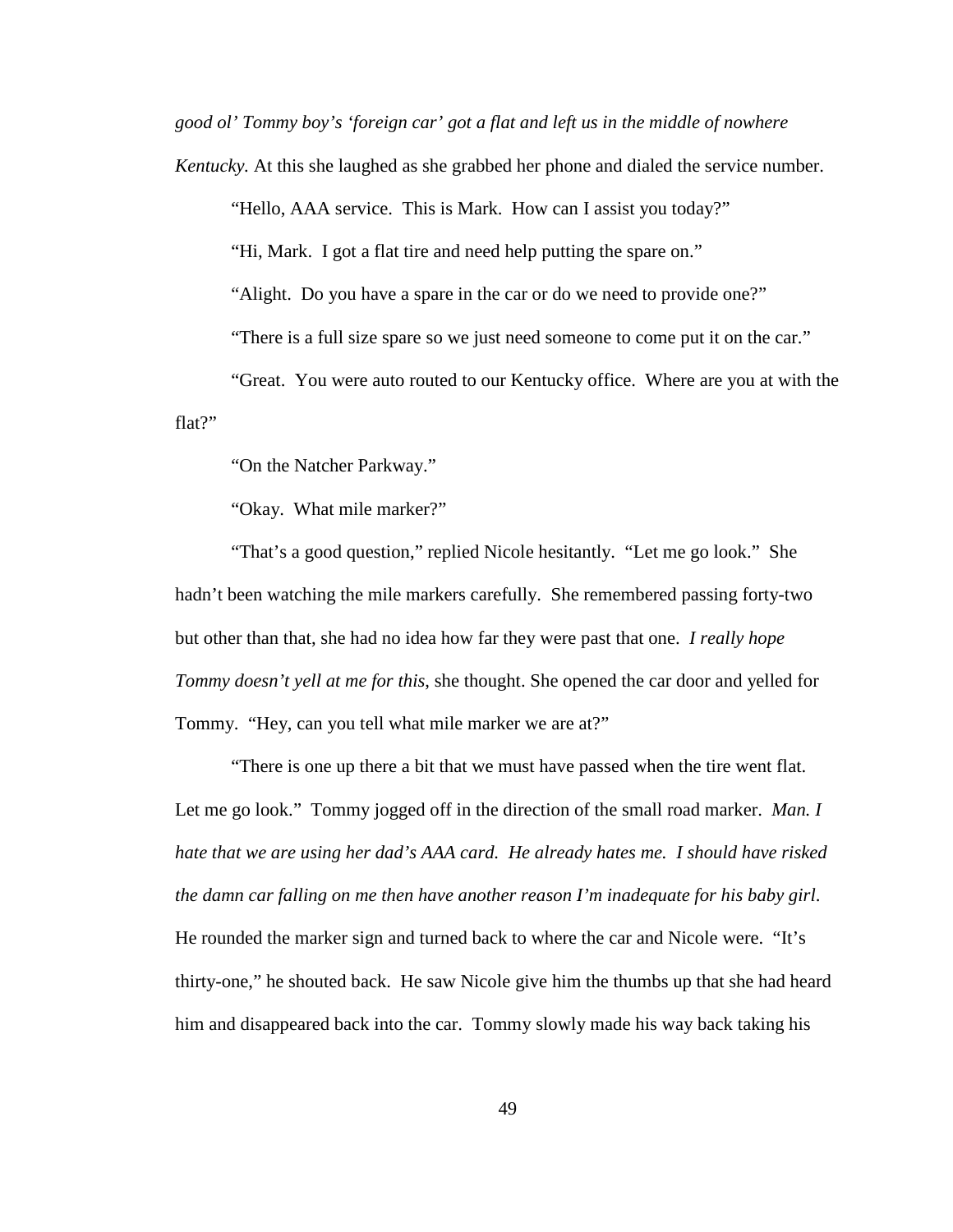frustration out by kicking rocks that were strewn alongside the highway. *How did everything get so fucked up*? he wondered.

As Tommy approached the car, he heard Nicole raise her voice. He quickly opened the passenger door to see what was wrong.

"No ,sir, that is two hours from now. That is unacceptable." Nicole couldn't help the agitation and her voice going up an octave.

"Miss Martin, that is only an hour from now."

"I'm looking at my clock and it says 11:45, so 1:45 is two hours, sir."

"Oh, wait. Where are you located again? I'm saying that the service truck will be there at 1:45 according to the time in Louisville currently."

Nicole started to laugh. "Okay. I'm in a different time zone. One hour is much better than two. Sorry, sir, but it's been a frustrating day to say the least."

"No, my fault. I should have realized that, miss. The service truck has been dispatched and will be there within the hour if not sooner. I will patch your cell phone number through to the driver in case he has any issues in finding you. Anything else I can help you with today?"

"No, just the flat tire is all I need," said Nicole though she was thinking that if AAA could service her relationship, that would also be great. This next hour was going to be a long one. Maybe the driver would be there much sooner than an hour?

"Great! Have a pleasant day and thank you for being a loyal AAA member." Mark from AAA hung up leaving Nicole stranded back on the side of the road with a flat tire and a relationship that seemed to be having its own blow out.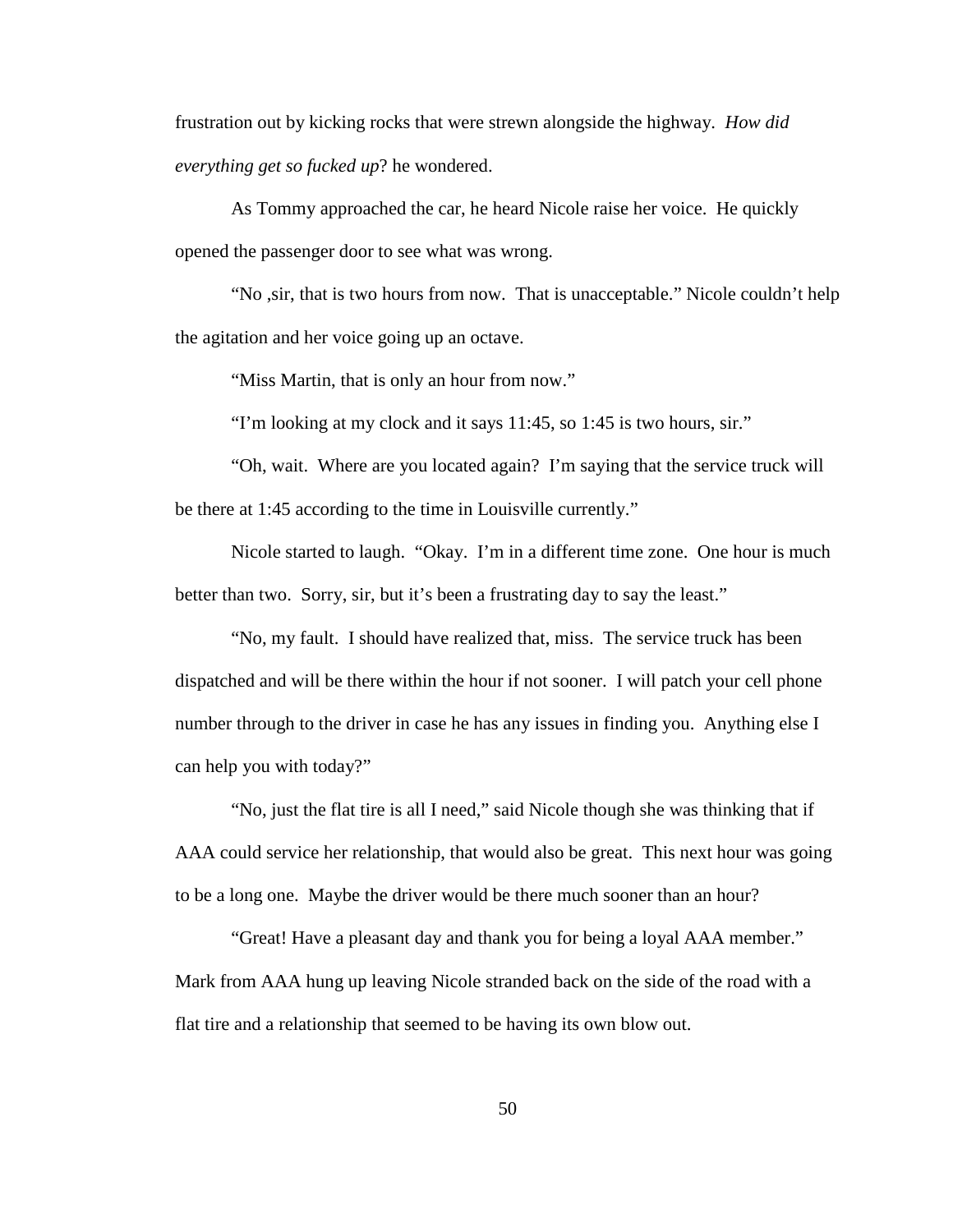"Somehow don't see this being too pleasant," Nicole said grudgingly as she pushed open the door. The car was getting too hot under the sunny sky for only being May.

Tommy had closed the passenger door back up once he realized that Nicole and the AAA guy were just caught up in a moment of miscommunication. He now leaned against the side of the car warming in the fresh air. His hangover was almost gone and he smiled at the fact that this day had all been one big miscommunication from the garter, to the tire, and then to the AAA incident. "They say bad things come in threes," he said musingly out loud.

"What was that?" Nicole asked.

"Nothing. So, get things sorted out with AAA?"

Nicole slumped against the car next to him, but making sure to leave enough distance that it could be noticeable. "The service guy should be here within the hour."

"Great."

The two of them stood leaning against the incapacitated car. The spring breeze swirled around them, but it did nothing to alleviate the fraught feeling between them. Though inches apart, it felt as if they were in completely different worlds. The silence only highlighted the surrounding sounds of nature.

Tommy leaned his head back on the top of the car letting the heat from the sun beat down and also rise up off the metal. When he opened his eyes, he noticed the birds flying high above them casting their shadows down. He shouted out to them, "Go away you damn buzzards. We're not dead yet!"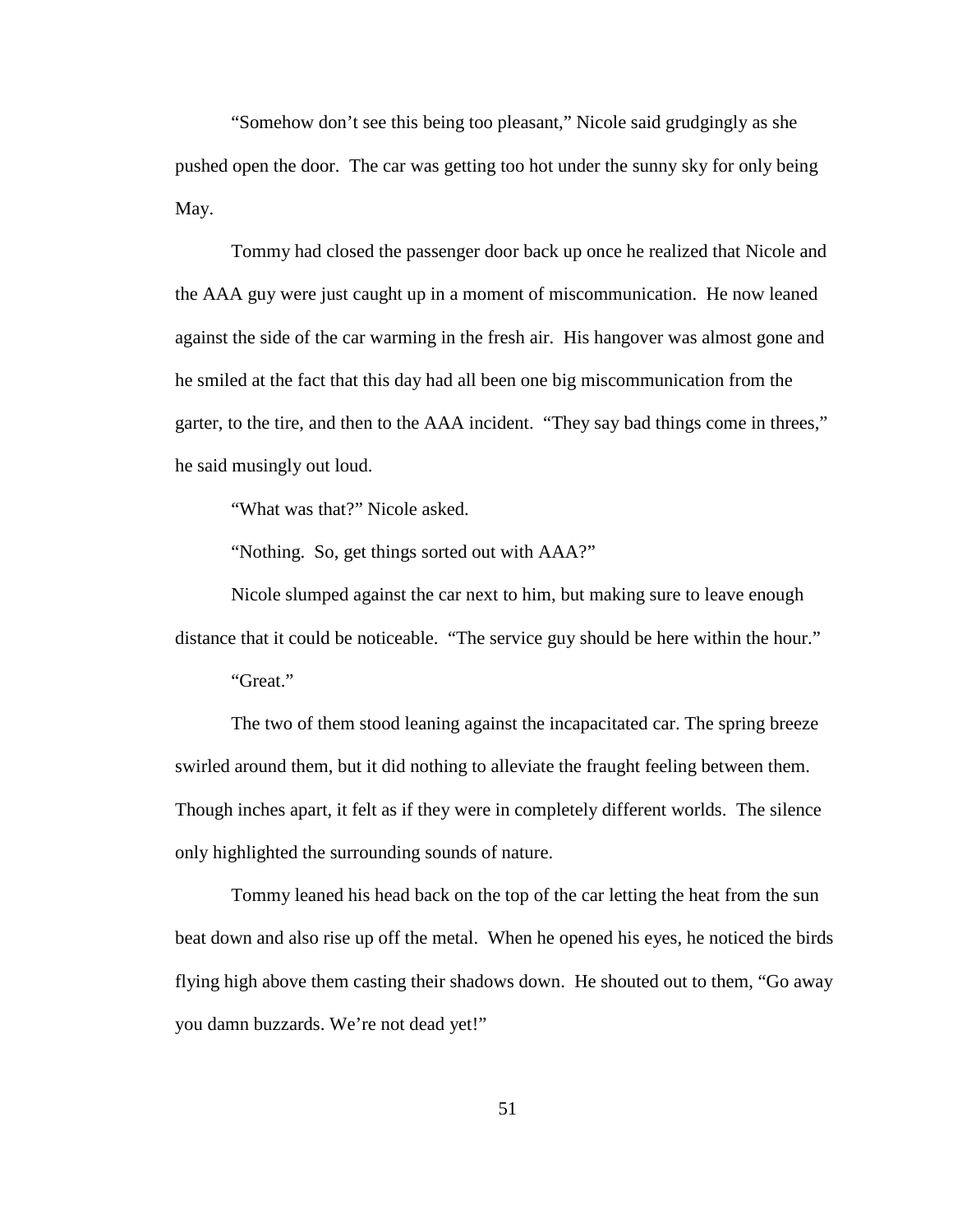Suddenly, Nicole erupted into loud hysterics and in moments she was gasping in between laughs.

"Really, Nicole. I'm glad you find this that funny."

"It's just." She gasped. "They can tell when something is dying." She choked back a laugh. In her head she had pictured them as picked clean skeletons when the AAA truck finally showed up. "Here we're sitting here in the midst of the biggest fight of our relationship." She paused and breathed deeply to quell the laughter back. "Maybe they can sense we are dying?" And with that, she quit laughing altogether. It really wasn't hysterical once she articulated it out loud.

 "You really do consider this a relationship ending fight?" Tommy asked. His voice had pleading and panicked undertones.

"I don't know. But you know what I do know? I would marry you right now."

"Considering our current circumstance, I don't think this very moment we could."

Nicole laughed. She knew this was Tommy's tactic for easing out of a fight: make her laugh and transition their previous frustration into playful banter. "You know what I mean, Tommy."

"Fine, fine. When the AAA guy comes, I will ask him if he is an ordained minister."

"Don't talk the talk if you won't back it up."

"What? You mean being married on the side of the highway by a greasy AAA guy isn't your dream wedding?"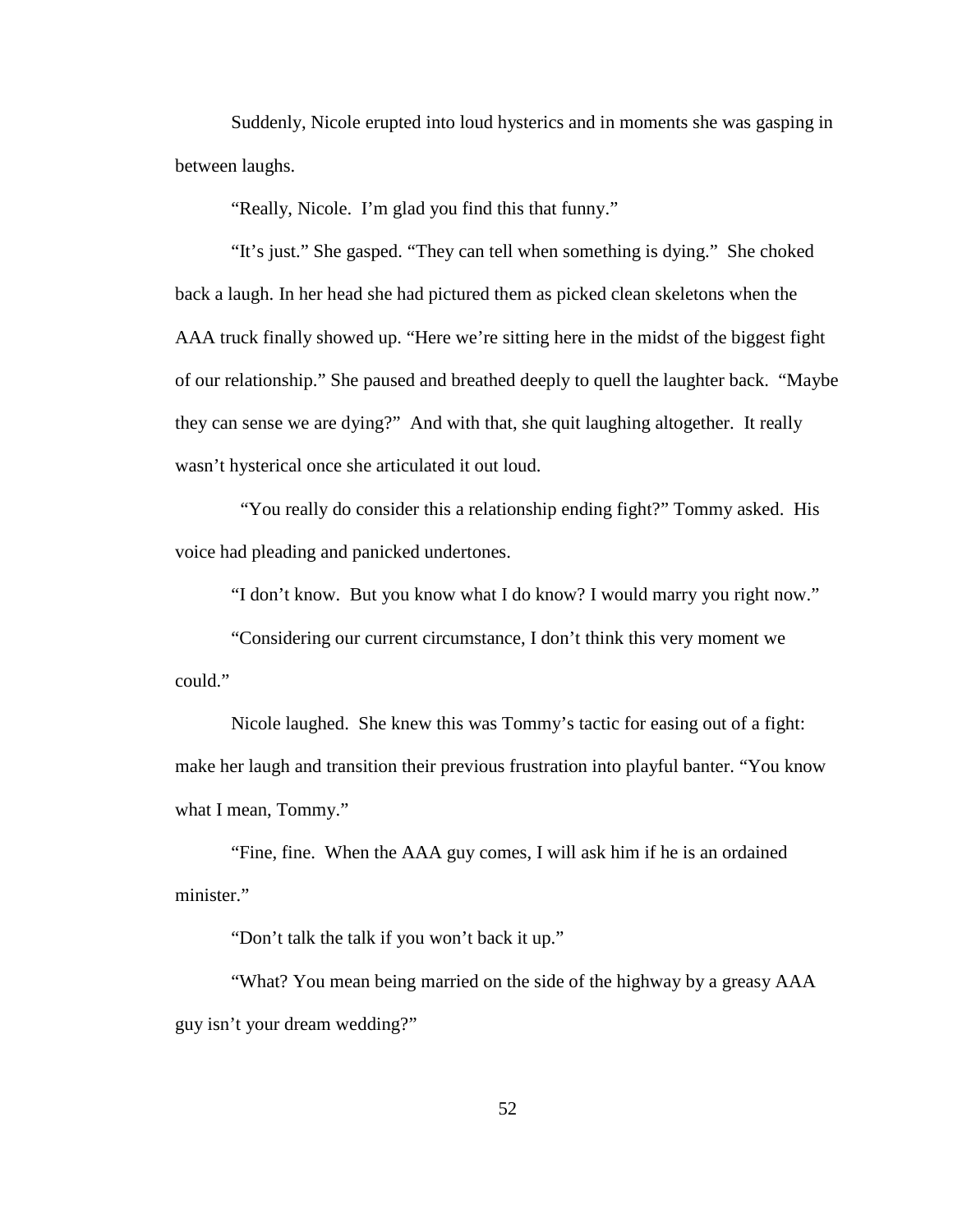"All I care about is marrying you. The rest is just details. I don't know why you don't feel the same." With that, Nicole's face fell flat and she stared at the pebbles on the concrete.

"I do want to marry you. I know you're not happy that it's been six years. But what's the hurry? You're the only one I see myself with for the rest of my life. I love you and I love what we have now. We have plenty of time to become our parents. I want to enjoy our twenties. We can be married and settle down when we're thirty and we'll have a long life together ahead of that. Can't you be happy with knowing that?"

Nicole was silent. She was too focused on controlling her breathing and blinking to consider answering him. She knew what the answer was and it would be of no use to set aside her own breathing and blinking to articulate it and give it life.

The fretful silence reappeared for a moment and then the AAA truck appeared in the distance.

"About time. Thought they'd be here sooner," Nicole muttered as she pushed herself up off the side of the car.

As the AAA Rescue Rangers truck pulled behind them and parked, Tommy looked at his watch. The truck had only taken thirty minutes to reach them. He looked up and watched Nicole walk slowly away. He tilted his head back to gaze at the sun now high in the air with the buzzards still circling them from above.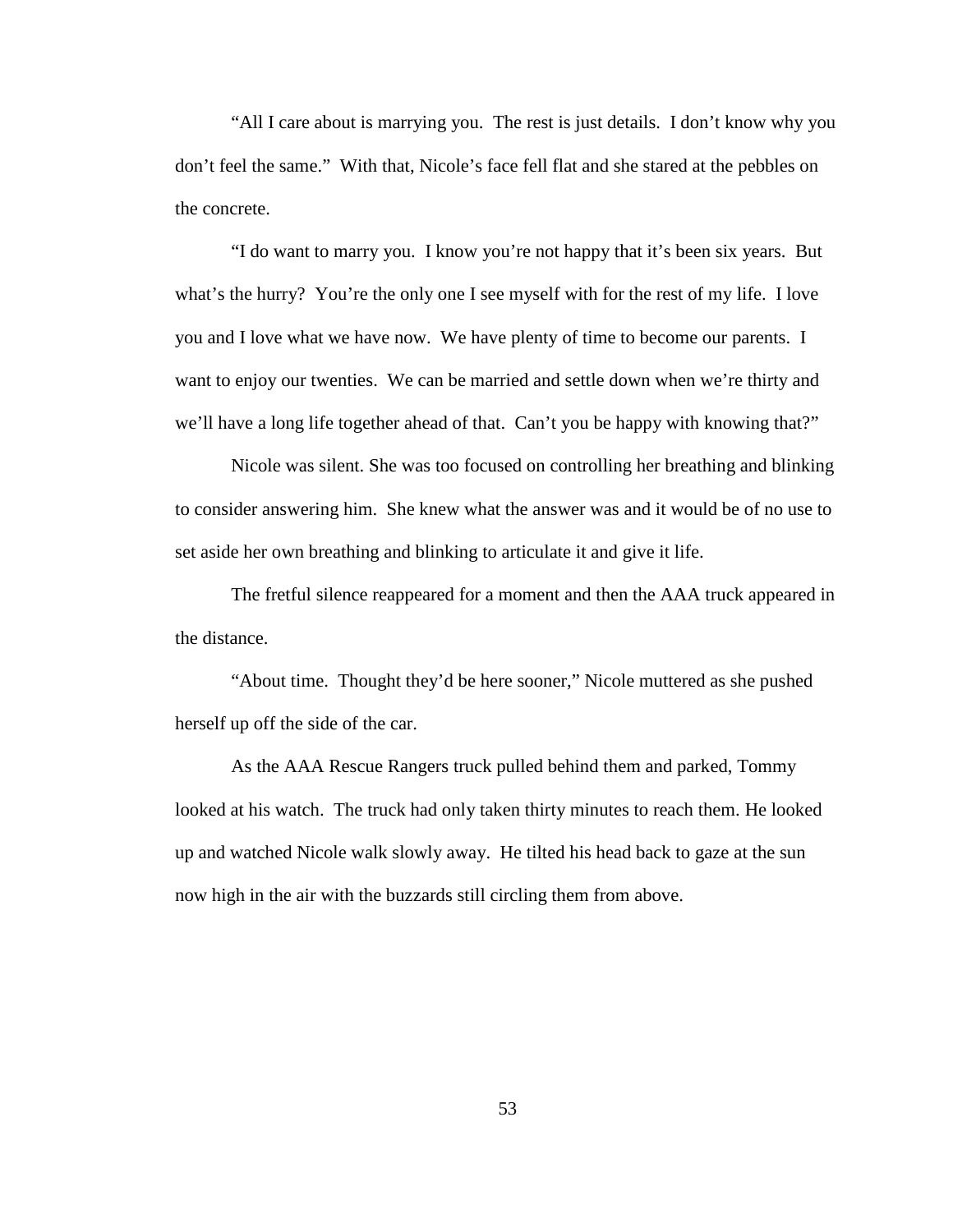## Almond Blossoms

Arms partly folded, clenching her Starbucks coffee to her chest, Samantha stood facing the store's fluorescent-lit wall of colorful prints and canvases. Secretly what excited her most about their new house was decorating it. The vast walls of every room were perfect to display art. Positioned close but with enough distance to show disinterest, Kevin grasped his coffee in his right hand while his other hid away in his pressed khaki's pocket. *Why had he even asked to come? Better, why had she let him?* While dating, he sweetly mused over her "hobby" paintings and allowed himself to be dragged to a museum event once but now, he showed no interest in art.

"See anything you like, Sam?" His head tilted slightly as he tried to make out what the block-like shapes of the Picasso were meant to portray. He was at least trying to put on a front of interest for her sake.

Her eyes scanned the wall trying to picture how the paintings' colors would look hanging up in various rooms with the softer lighting of her home. Suddenly, she felt her heart pick up its pace: *I've seen that painting somewhere before.*

As her fingers ruffled her brown hair out of her eyes, the dank smoke of the coffeeshop wafted again to her nose. She wasn't one to regularly partake in drugs –many scoffed at her explanation of wanting to see the Anne Frank house and the many art museums as motivation for this weekend's trip to Amsterdam. The saying goes "when in Rome" and she was in Amsterdam after all, so she ordered the bowl of blueberry dank from the menu in Café 420. But that was hours ago. She hated how the smell of smoke lingered.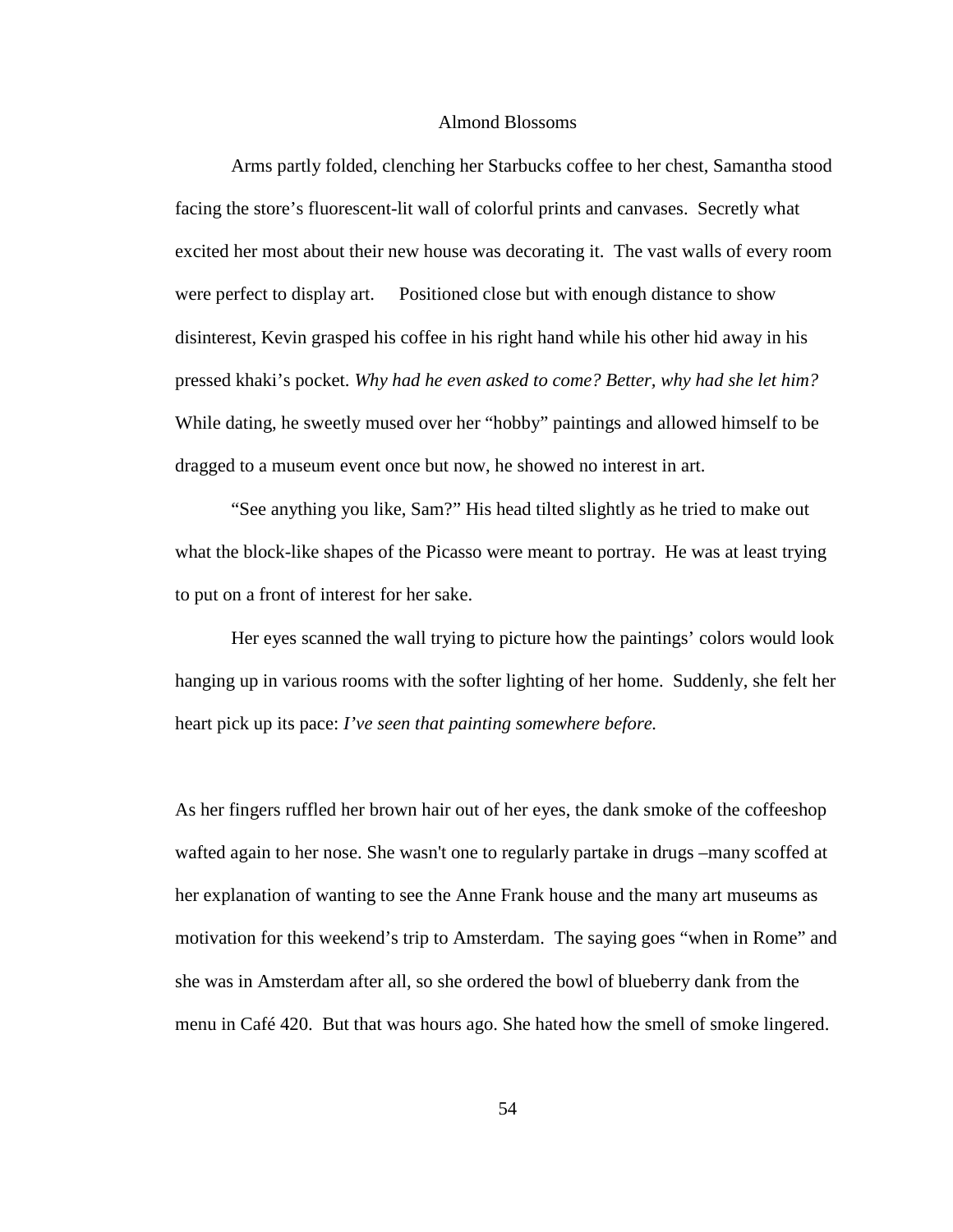Tonight the Van Gogh museum had a pleasant number of people there: enough to be comforted by human presence but few enough that there was no crowding at any one painting. She wondered if they had wine tasting events all the time or if these occasions were left for the off-season in tourism to draw business. She must remember that: *though the weather might not be ideal, it was worth the crisp early winter wind to not be overrun by tourists*. Such pretension she had gained from a mere semester abroad. She smirked at herself as she thought, *Well, I'm technically a tourist too.* She took another sip of Pinot Noir Rosé and moved to the next painting.

Something about this one captivated her: a muddled mix of blue, teal, and aqua with delicate creamy white flowers contrasted upon a dark mangled branch.

"Beautiful, isn't it?" he asked.

Turning, her eyes locked with his –the same blue mingled with teal and aqua mixed around his pupil.

He continued to talk with a Danish accent. "Van Gogh painted *Almond Blossoms* as a gift for his youngest brother upon the birth of his son, who he named Vincent."

She nodded, gaze fixated on those eyes.

"Van Gogh has many paintings with flowers and sky, as you have probably seen. This one has significance because it symbolizes his nephew's birth. Almonds are the first to blossom in spring. By the way, I am Andric."

"Samantha. Nice to meet you," she said as she took his outstretched hand into hers and felt her nerves flutter; he was quite attractive with dark hair and creamy complexion with those bright eyes. "How do you know so much about this painting?"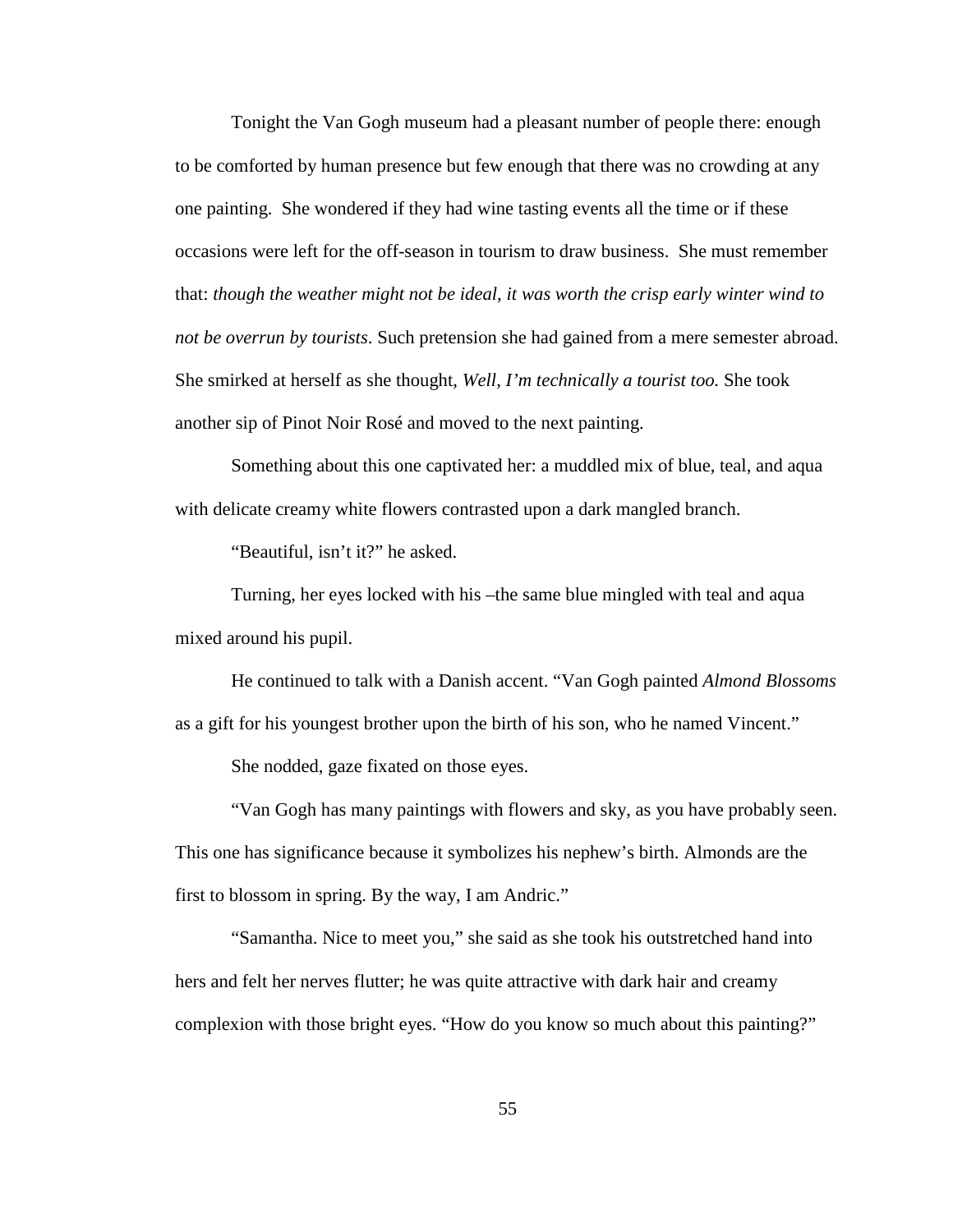She had never seen it before so it wasn't one of the popular ones taught in art survey classes.

"I come here often. I live here. Where are you from, Samantha?"

The way he said her name made the sides of her mouth tinge reflexively with the desire to smile at it. "America. Ohio actually. I am studying for a semester in France."

She couldn't discern if it was the wine compounding her lingering weed buzz or if the light headedness was due to his hand now cupping her upper arm. Such a moment felt surreal.

"Would you like company viewing the rest of the collection, Samantha?"

A foreign hand now rested on her arm. She smoothed her hair back with the smell of this morning's Aveda shampoo still noticeable. She turned to see his russet eyes looking partly uninterested and partly agitated but his tone was surprisingly charming. "So, Sam, sweetie, do you want to get that one then?"

"Yes. It works well with the blues in the kitchen," she said with a smile that came distantly from somewhere.

Kevin picked up the large canvas print. "Anything else you want to look for, babe?"

"Let me hold your coffee." She took his cup to make sure that neither that nor the canvas got dropped on the way to the front though his large arms and build were easily handling both. "No, until we pick out new couches for the living room, I am going to hold off on getting anything for that room."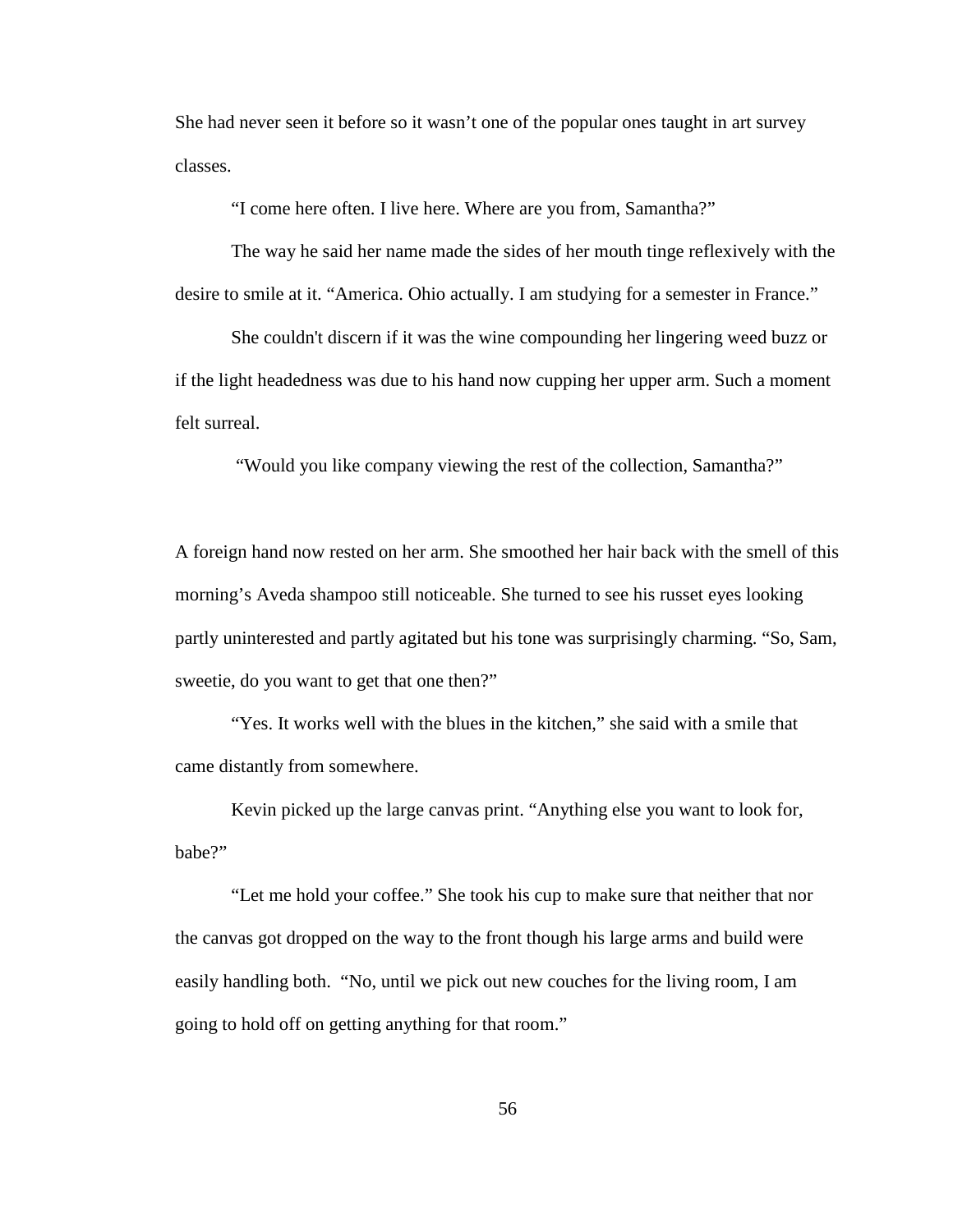"Okay, want to stop by Home Depot and look again for paint for the guest room?" His dimpled grin spread across his face. Though this always made her smile likewise turn up, she wondered if it was due to her saying they were done here or the idea of getting to look at unnecessary power tools under the guise of trying to find the perfect color paint.

She narrowed her eyes playfully. "As long as you don't try to convince me we need a table saw again. They just built our home and you're already trying to remodel."

"Yes, I guess I could let you finish beautifying the inside before I plot to gut it. But, hey, then you can redecorate it all over again after that. You'd love that, right?" With what free range he had left, he nudged her with his elbow that in turn incited her hips to bump into his legs. Laughing, they headed for the check out.

Stepping outside, she pulled her peacoat's belt tighter in hopes of it keeping her body warmer.

"Have you had the Jenever that Amsterdam is famous for yet, Samantha?" He placed his hand on her upper back to lead her down the museum's steps.

Her body filled with tingles under his touch. It took all her concentration to focus on each step so that she didn't miss one in the midst of his touch's distraction. "No, not yet. That's the liquor here, right?" She knew it was from reading it before this trip. *Why was she playing dumb?* She turned her head to find Andric staring at her; his blue eyes studied her face. Her blood rose to flush her cheeks and her eyes found the ground again.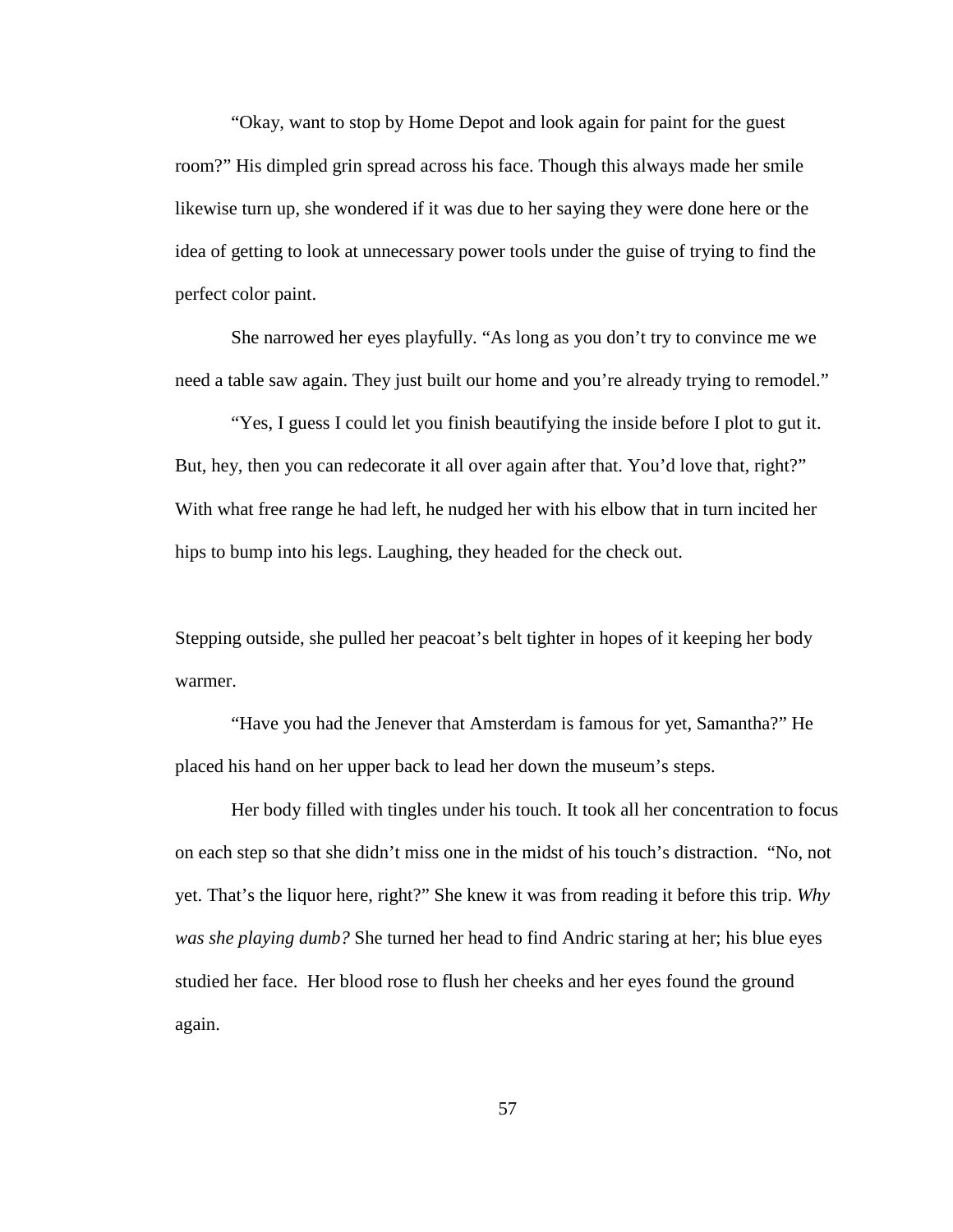"Yes. I know a place..." For a moment he was silent. Sam held her breath waiting for what he'd say next. She hoped he would offer to continue their night together; maybe then she would be able to get past his piercing eyes framed by that gorgeous face and say something of substance. She breathed out as he continued, "You know, if you'd like to go. It's a place more for locals." Another pause. "You know, you cannot leave Amsterdam without trying Jenever in the traditional way. This place also has Brandywine. I noticed you like the sweeter tastes from your wine before."

Her face lit up and she felt her cheek muscles twinge from the grin stretching them farther than usual. In all of two hours, he had noticed more about her tastes, from her preference for Van Gogh's landscapes and her choice of white or rose wines, than her ex had noticed in two years. "Yes, I'd love that. How can I pass up trying Jenever in a true local establishment?" The giggle cut off her want to add *with you* onto it.

"Excellent." His hand moved to her arm to pull her into him with a tight squeeze. "You will enjoy tonight."

Her pulse quickening, she thought *I already am*.

Walking through the door, her pupils dilated under the harsh light's reflection on white linoleum. Blinking, she attempted to focus her eyes on the advertisement display. Bright orange was a poor choice for this store's logo. Too much gaudy harshness mixed between all these elements. They could stand to let her redo their look, though she was more keen on neutrals under warm light with pops of accent colors; people would linger instead of moving on to whatever Home Depot bought project they needed to do.

Kevin wrestled with detaching a cart from its interlocking spot.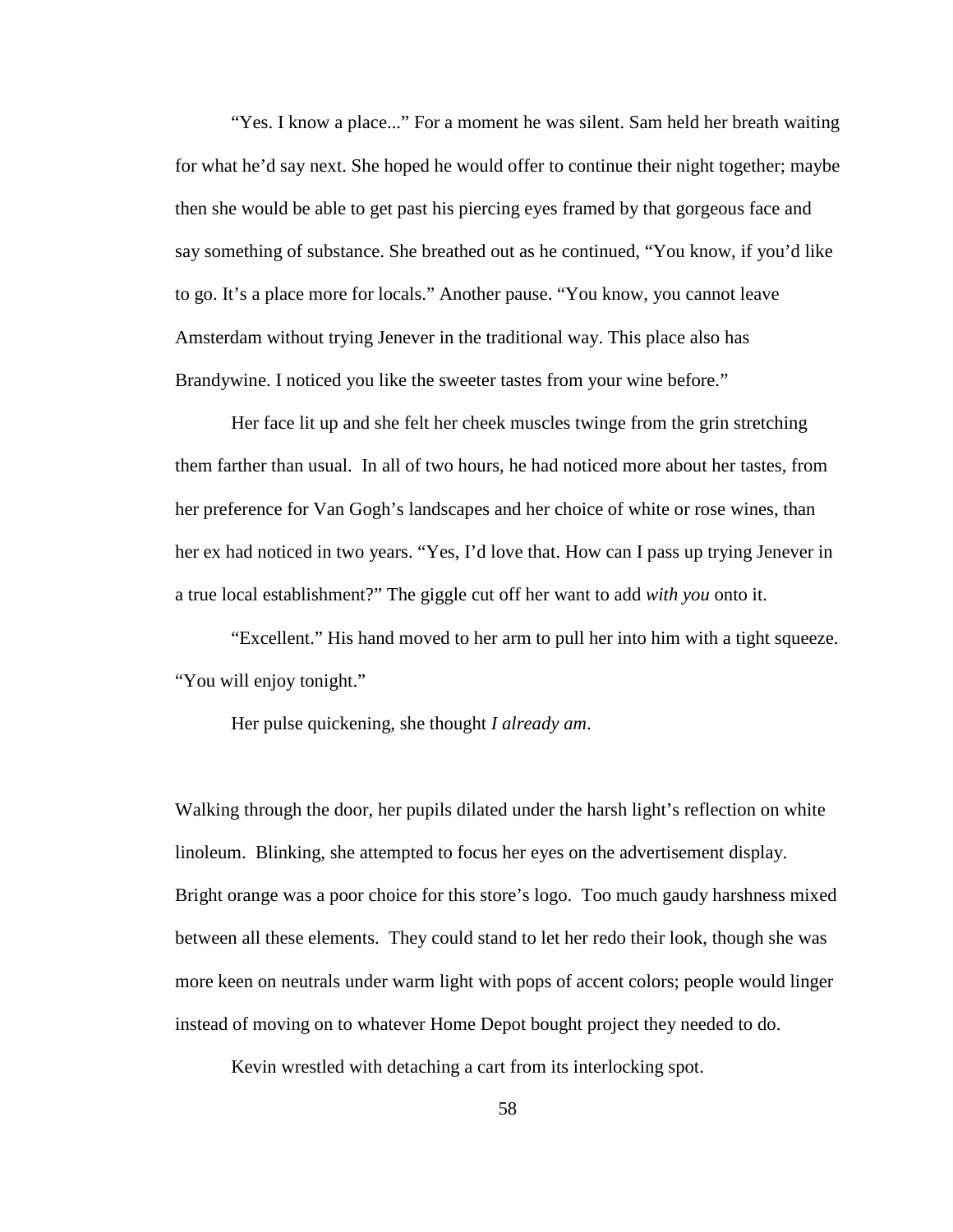"Think we need a cart, Kev? Thought we were just browsing."

"I'm just being precautionary. I know how paint samples and window treatments send you into fits of excitement. If I don't grab one now, you'll be sending me back up here so you can load it down later."

"Says the man who attempts to purchase tools we'd need a professional to actually use if the need came."

Kevin didn't retort. Instead his dimples fell flat into his shadow of stubble. He pushed the cart forward and veered towards the paint department.

"I was just teasing. I know you're good with your hands, babe." She attempted to hide the agitation in her voice and hoped he wouldn't catch it from her voice going up an octave to compensate. He could be unnecessarily sensitive especially when he teased her so much. Sam reflected back to what her mom would tell her and her brothers: *If you can't take it, don't dish it out.*

"So have you decided to stick with the comforter in that room or has it caused so much distress on choosing a paint color that you'll buy another one? If so, might as well pick paint you like since the walls are there longer than the bedding. Unless you want to paint every time you change that too."

Sam decided to ignore the underlying bite his suggestion held. "Yes, but I love that comforter. It's the first one we picked out together as a couple. I've found a few colors that could work in there, but I just want to be sure it all works perfect together."

Her reference to their first purchase from when they had decided to move in together called forth his dimples again. Reaching out, he grasped the back of her neck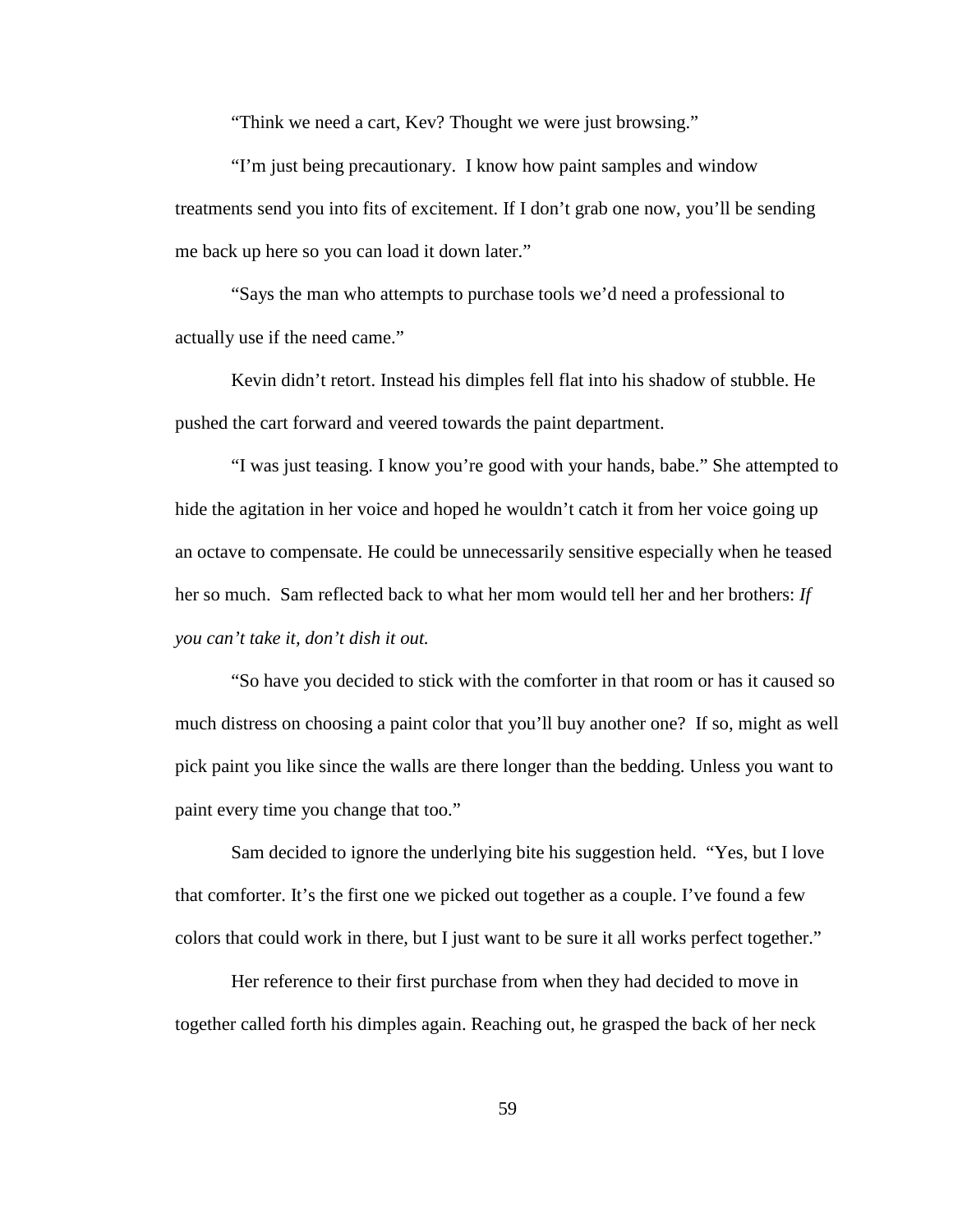softly and pulled her to him. "One thing I know, you are quite the perfectionist. It will be perfect, Sam." With a gentle kiss to the temple, he released his grasp.

It wasn't that she was a perfectionist in every area, but colors, the way they mixed were important. The composition between things mattered. She turned, following Kevin down the aisle.

The alley they entered was dimly lit, but a blue and yellow neon sign shimmered brightly over halfway down before the alley opened back up into an area aglow with red. Sam could see how Wynand Fockink remained primarily a local place hid away in a side alley. "I'm surprised it's not a more known place being right off the Red Light District."

"Tourists are probably too distracted by all the sights in the District to bother to look down side alleys. Their senses are overloaded by all that red illuminated sex."

The mention of sex sent a quiver through her as it sparked her wondering what his body looked like under his clothes, how he kissed with those lips, and how his touch would feel. Catching herself, she felt embarrassment spread faster than her lusty reaction had.

Andric held the door open as she stepped inside. Wynand Fockink was much larger than its alley entrance had made it seem. It was dim and everything tinged in shades of brown. The room opened up to an antique looking bar and the adjacent room's tables were filled with boisterous conversation in what Sam presumed to be Dutch. Like before, Andric placed his hand on her back but this time it was the lower portion; her body quivered once more. He led her to the bar and spoke to the bald, grinning barkeep in Dutch first before transitioning to English. "Lars, this is Samantha,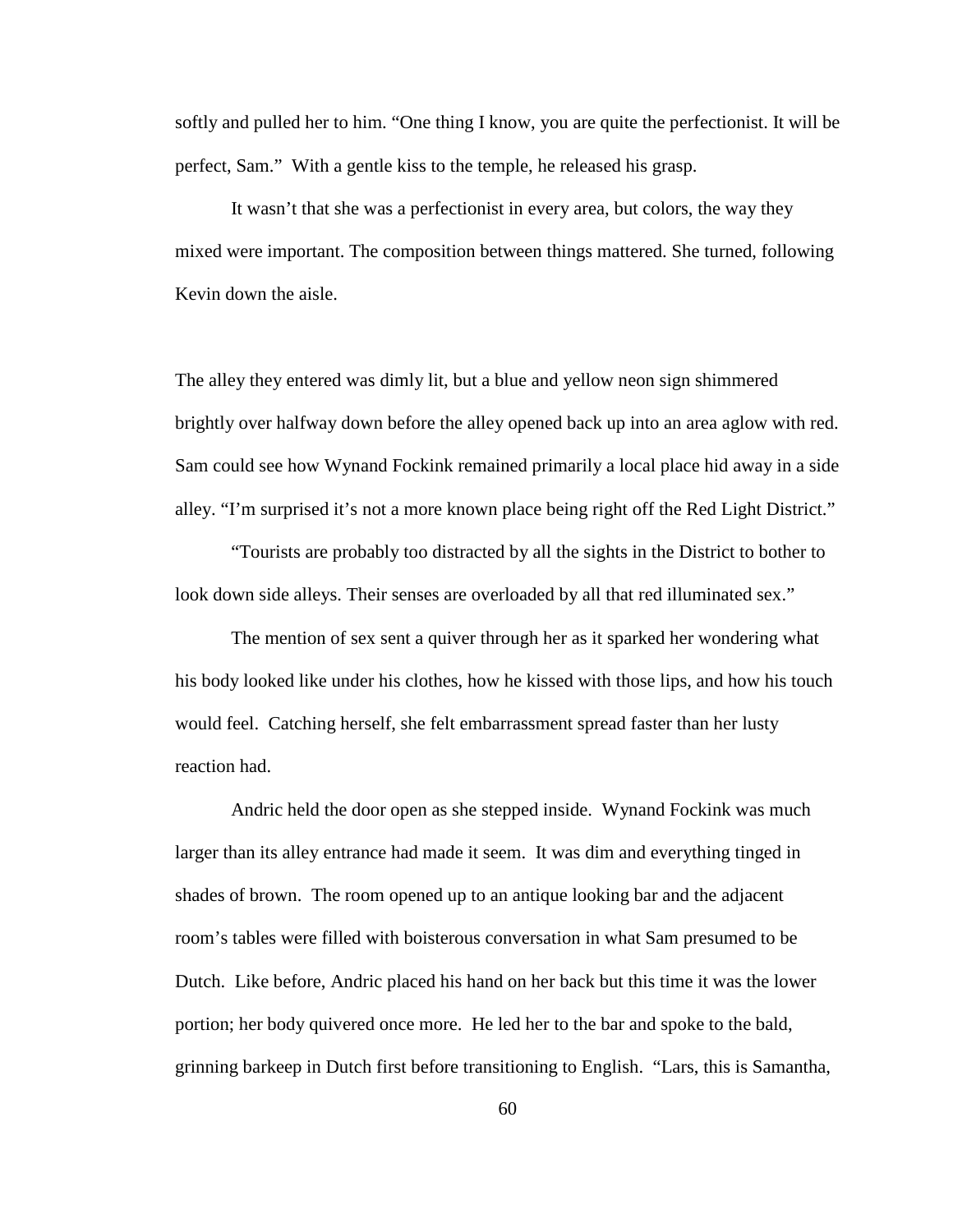from America. She wants to try Jenever, of course."

"Well hello, Samantha from America." Lars reached out his hand and gingerly shook Samantha's. "Let's get you and my friend, Andric, some Jenever then." He pulled out two glasses that looked as if a shot glass and a champagne flute had offspring: its cup was shot size upheld by a stem as long as the top deep. The lip of the glass bent out and downward, mimicking the Dutch tulips. Lars pulled the clear bottle with the translucent Jenever and poured the shot to where the liquid hovered above the curved lip. Overfilling was not an accident; Lars repeated the top-heavy pour for the second. "Now, there is a certain special trick to drinking this. Andric, show Samantha the proper way."

 Andric smiled and winked at Samantha as he placed his arms behind his back. Bending down, his lips parted and met the lip of the glass. He slurped softly, the Jenever dropping below the lip of the glass. Once the amount of pellucid liquid disappeared that he could siphon in this way, his right arm swooped forward picking up the glass in a fluid motion that kept it pressed to his lips. He raised it as he tilted his head back taking the rest of the shot down. With another smile and a wink, he turned to Sam. "Your turn."

She let out a deep breath and steadied herself in front of the small, overflowing chalice. Folding her arms behind her, she bowed her head down and placed her lips cautiously on the brim. Nervous she would mess up, her hand came up and grasped the small stem while she still siphoned off the top portion of Jenever. With one swoop which she was sure was not as graceful as Andric's had been, she threw her head back and took down the rest of it. As she straightened, the stinging slight bitter taste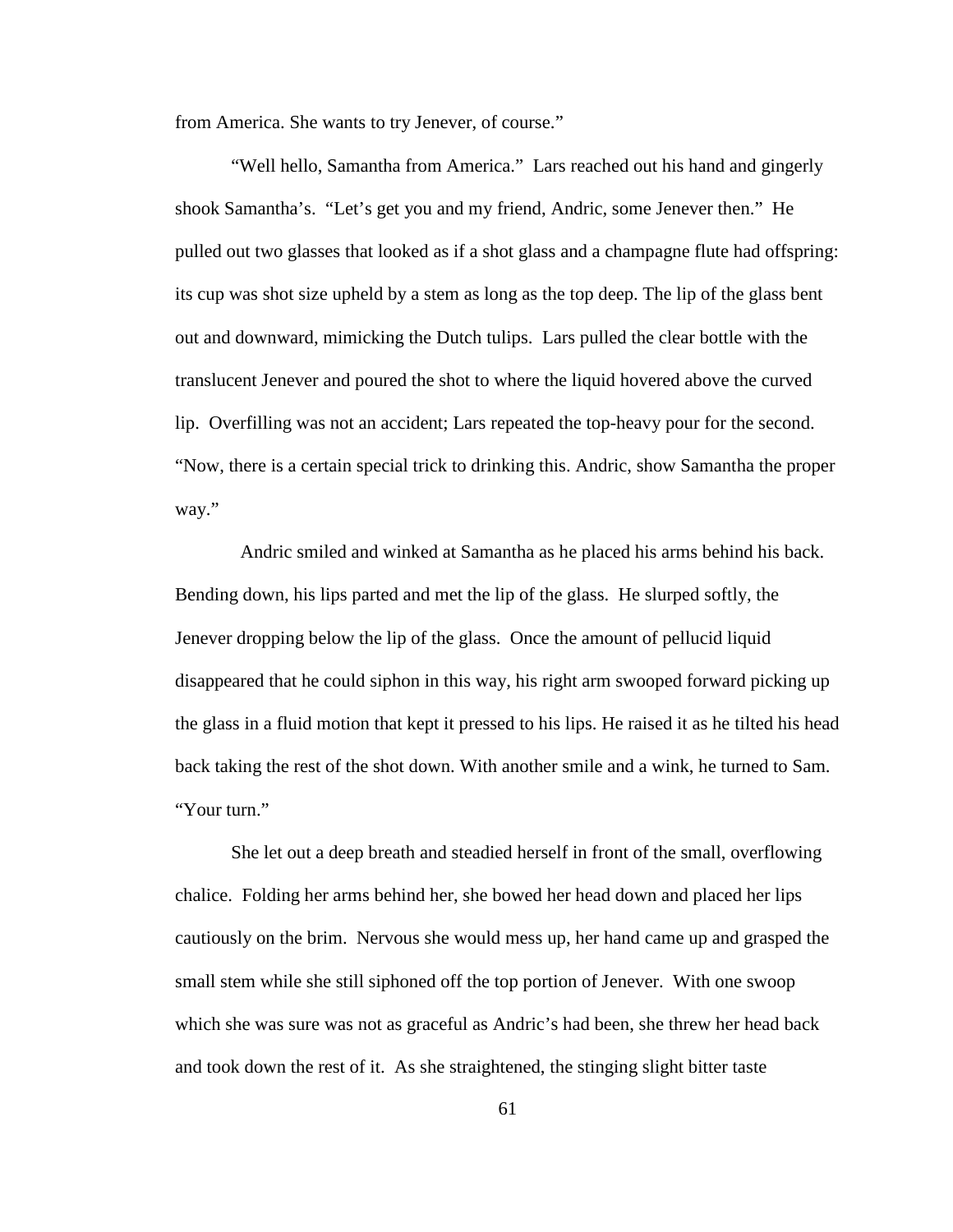enveloped her tongue. Her face must have distorted as well because Andric and Lars both tried to stifle laughter. "It reminds me of gin."

"Lars, let's get Samantha something a bit sweeter." Andric then spoke again in Dutch and Lars nodded his head in response before turning to a shelf of bottles with red and white Wynand Fockink labels scrawled with Dutch titles. Lars picked one up that read Zwarte bessen that she could match to what Andric had ordered her. "I think you will like this much more. It is their brand of Brandywine you can only get here."

Lars brought the bottle back and pulled another fluted shot glass out. As he filled it, the thick deep reddish purple contrasted from the translucent Jenever of before. Once again, he filled the glass above the brim, this time the liquid more noticeably floating above the edge's curvature.

"What kind is it?" Her eyes had been so fixed on Lars pouring she had not yet noticed he had leaned into her, his closeness now noticeable as he responded.

"Black currant. I find it to be the sweetest. Perfect for you." His breath sent shivers through her body. "Now, go ahead. It should cut the bitterness of the Jenever."

She lowered her lips to the rim and sipped the slightly thicker liquor before drinking the rest down. This time felt like a smoother transition and the sweet black currant taste warmed over her tongue and throat. "That was amazing." Turning to face Andric, she was met with his hand cupping her face, his lips parted as he bowed his head to place them delicately on hers.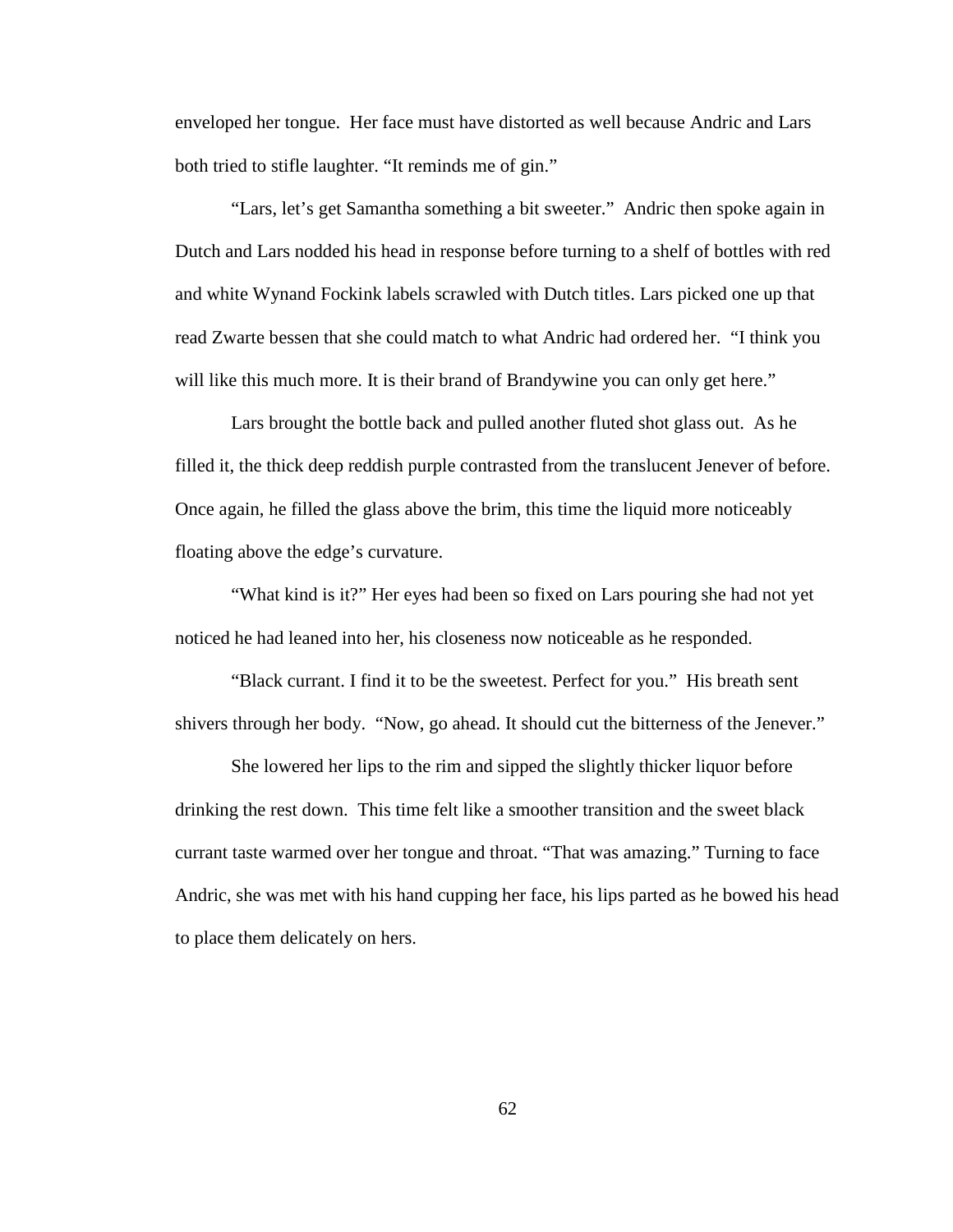Wrapping her arms around him from behind, she spoke into his back. "Babe, I think you had the marks level the first time you did it. And the second. And third." Sam squeezed Kevin hard.

He stood rocking in her embrace as he twirled the level around in his hand. "Fine, yes. I am just making sure that this painting is hung perfectly straight for my perfectionist fiancé."

"Just admit it; you're savoring using one of your new toys."

Turning to face her, Kevin held the level steadily in front of her face. "This, my dear, is not a toy. It is a level. A tool. A tool that your man wields in order to tackle your epic tasks of hanging your prized pieces of artwork." Kevin suddenly dropped to one knee crossing the level across his chest. "For I am forever at your service, my lady."

"You are such a dork." Overcome with laughter, she leaned back on the kitchen counter.

"Now that is no way to talk to your knight in shining armor."

"Well, when the armor is tin foil..." Before she could finish, he gently set the level down and sprang up, catching her thin frame in his grasp and hoisting her over his shoulder. His strength always amazed her though he had once played football in college. Most saw him as the personable accountant in his suits and not this jokester jock she knew well from when they met at the end of college. "Put. Me. Down!" She squealed as he twirled her around in circles. Sam playfully beat his back.

"Not until you admit that I am your Prince Charming." He began to twirl with more vigor.

"You won't be charming if I puke on you. Put me down!"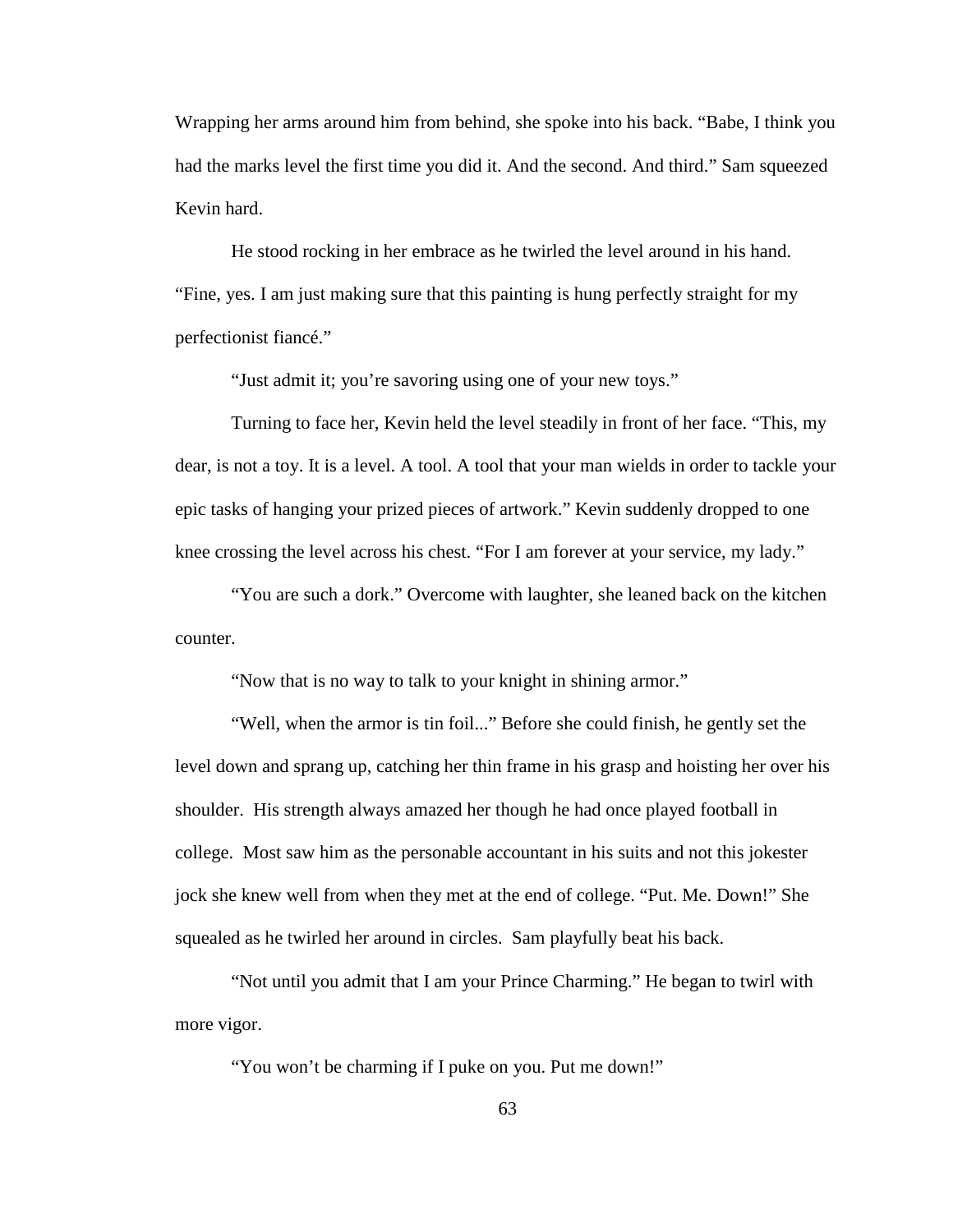"Say it."

"Oomph. Yes. Kevin Payne, you are. My prince. In shining. Armor. Down. Now."

"Ha, that was more than I required. Was that so hard?"

She tottered and wobbled for a moment. "Yes. You are a dork in tinfoil but you are at least my mine." Hitting his chest, she continued, "Though that was not charming. Your princess is going upstairs to put on something more comfortable." Rolling her eyes and feeling queasy, she made her way to their room.

"Careful, they call Dutch stairs 'leg breakers' and I would never forgive myself if you hurt yourself coming to my place." Andric's concern was also a reminder that these steep yet narrow and winding stairs leading her up to his loft made her almost miss a step. The Brandywine still warmed her cheeks and made her footing slightly less confident and the thought of being alone with him made each thing seem worse.

"So how many people live here?" She tried to maintain the conversation in the friendly realm so she could refocus on not fulfilling the leg breaker nickname. She wondered if he split the upstairs or if they would be alone. Again, she felt her attraction to him run through her nerves.

"The downstairs is split into three areas. I have the upstairs alone. So, four total. We all share the kitchen though." He placed his hands onto her hips acting like a spotter as she neared the top.

She turned the knob and the door swung open. *He must trust his house mates not to lock it*, she thought. Inside the open loft, Andric had created defined areas through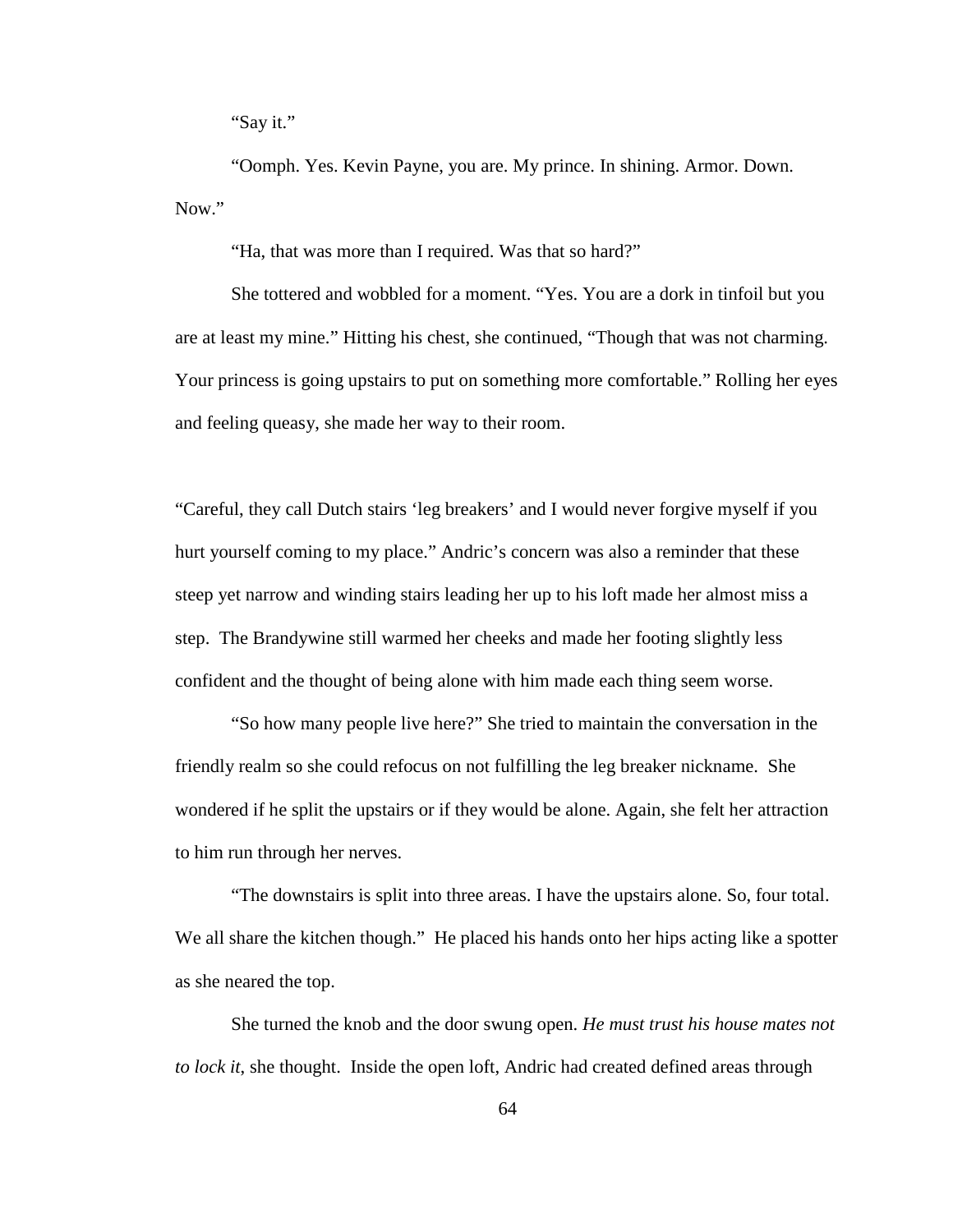careful placing of furniture: a sitting room, a bedroom, and a place with painting easels and bookshelves. Instinctively, she moved towards the easel. Upon it was an impressionistic landscape with multihued flowers. "You didn't mention you were such an amazing painter."

"Um, yes. That is why I was at the museum tonight. Helps to inspire my creativity seeing another's." His words spilled out shyly.

"I'm sorry. I should have waited for you to show me around. How rude of me…" Now, embarrassment flushed her already warm face with a hot glow.

"No, no. You are my guest. I wanted you to see my entire place, even this." His eyes peered at the ground and for the first time, she saw him as nervous and tentative towards her. "It's just revealing to have another see your artwork. Especially someone as smart and captivating like you." He took her coat and quickly moved to the sitting area and opened a small box. "I sometimes have a puff after drinking to ease my stomach. Care for one? I wouldn't presume you did but I could smell it mixed with your perfume at the museum."

"Oh. Yes. I'll have a puff with you. Kind of a night cap." She smiled feeling assured they both were nervous. A little weed would at least take the edge off. She sat down next to him on his gray cotton couch as he made sure the glass pipe was ready to smoke. It was a swirled mix of blue, aqua, and teal. *Just like his eyes*, she thought.

He took a drag first and her eyes fixated on the way his lips met the piece and then a moment later expelled a trail of opaque smoke. "Here, Samantha." He handed it to her and she could feel those eyes of his eyes watching her as she had just done.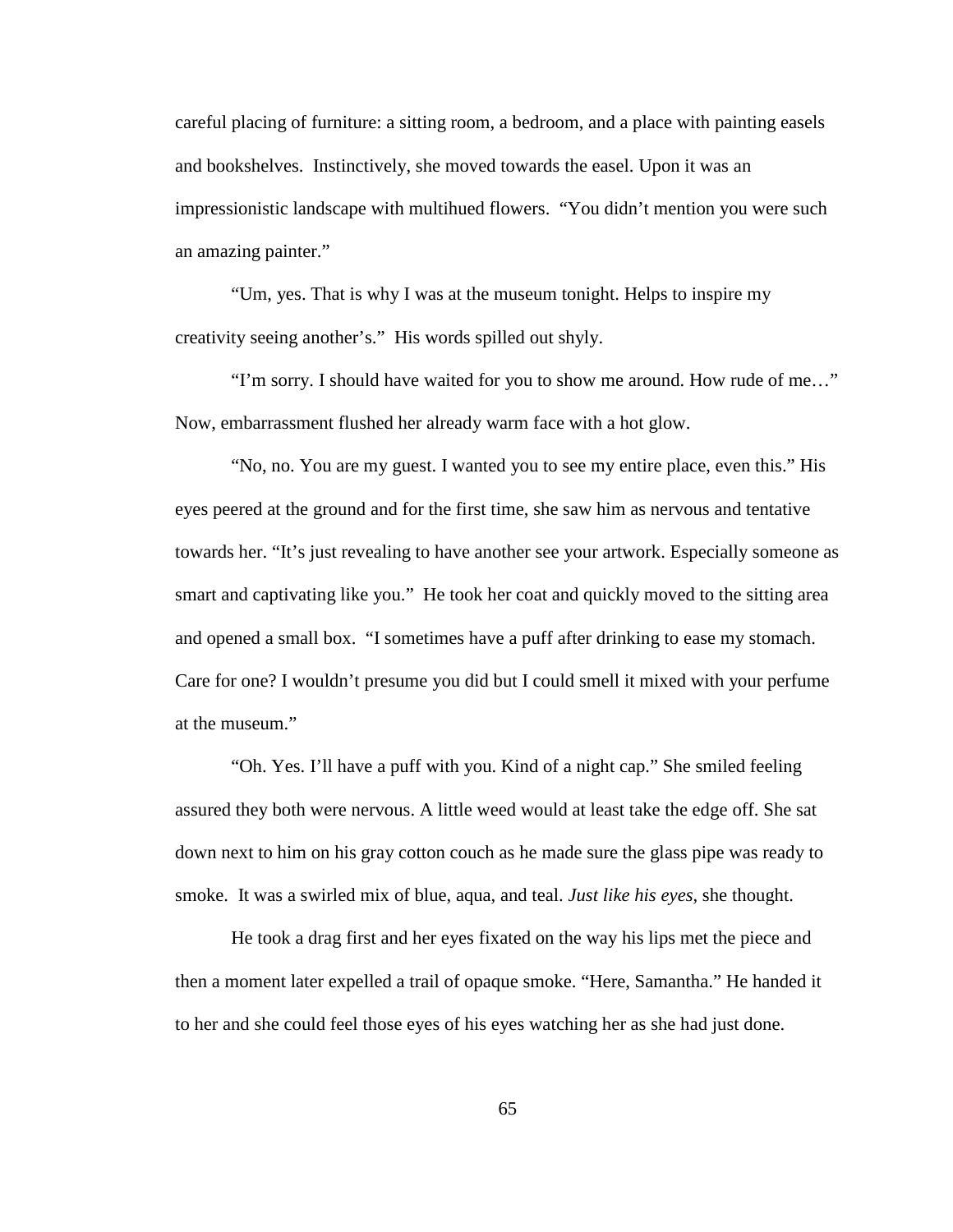Sam's lungs breathed in and held the smoke before coughing it out; in no way was that smooth and sexy like Andric's exhale. She felt his hand take the pipe from hers and she opened her eyes to see him set it on side table.

He turned back to her, placing his hand on her upper thigh. "Are you okay?"

Her head was light and her body warm. From where his hand lay, her body radiated warm pulses. Every nerve soon felt the intense flicker of his touch. She nodded and let out a quiet "Yes" as her hand likewise fell upon his leg.

This connecting circle surged forth an energy through them both. He took her face in his other hand and passionately kissed her. They collapsed in a frenzy of kissing and groping with a whole night of longing being unleashed all at once. His hand went up her blouse to find her breasts and hers likewise found his sculpted back. She could feel him bulge under his pants as they unknowingly had begun to rock their pelvises against one another. He sat up and pulled her up with him in one hurried movement. As they moved to the bedroom, she couldn't feel the steps she was taking. All she could focus on was his hands undoing buttons, his lips frantic yet soft on hers, and the warmth between her thighs spreading throughout her body now.

Standing in her underwear, Sam surveyed her side of the vast walk in closet. She had always wanted a big closet like this ever since she had thoughts of a dream home as little girl. Though Kevin was a child at times, he provided for her every desire she ever had.

She debated putting on cotton shorts and a tank or a silk nightie. She hadn't busted out the sexy stuff since they had first moved in this place. She had wanted their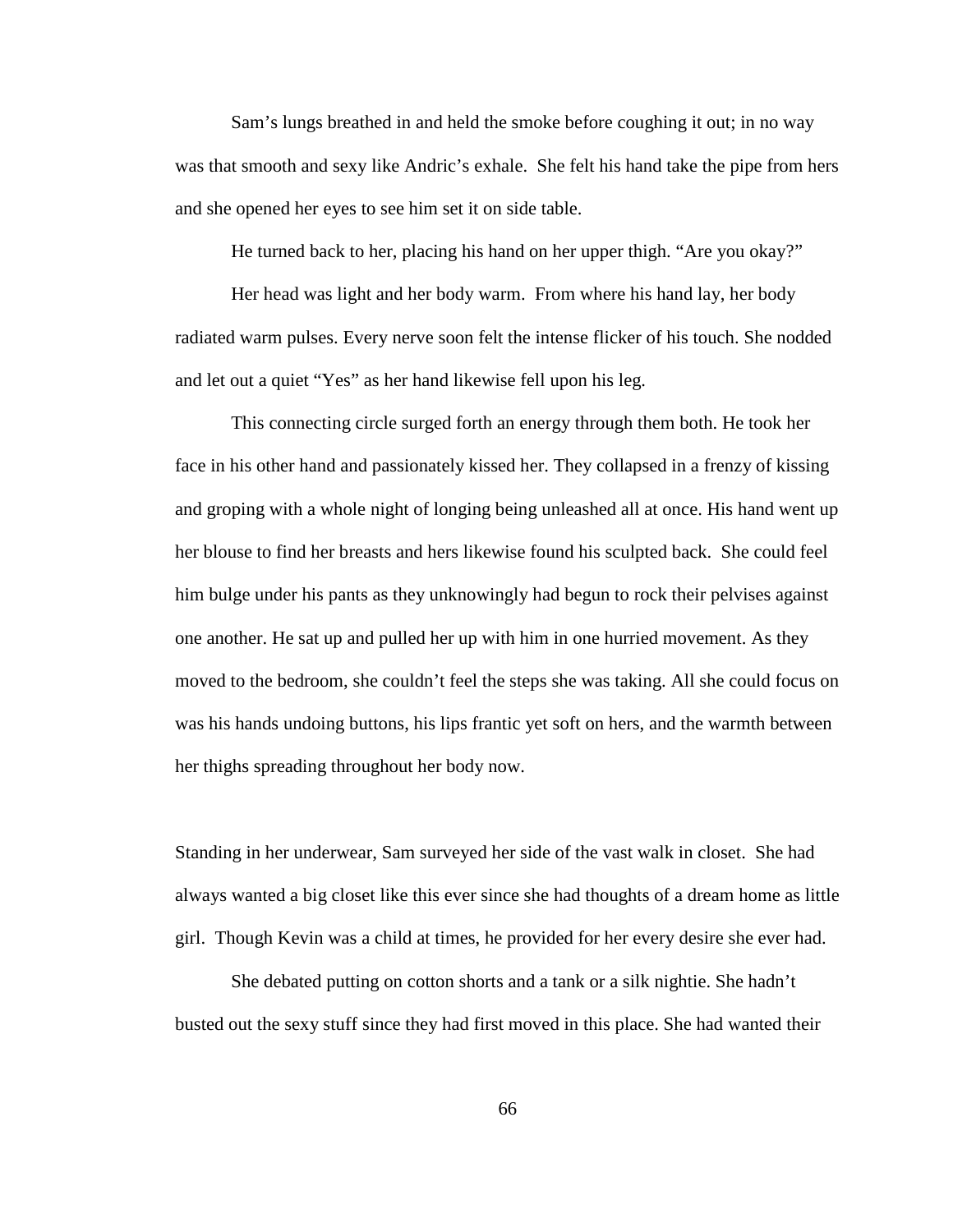first night to be in celebration of building this house together. As she bent down to open the sexy drawer, her head became light and her stomach turned again.

Instead, she opted for the cotton shorts and tank. Tonight, Kevin had only his childish ways to blame for the lack of sexy sleepwear.

She could hear him in the master bathroom, brushing his teeth. They had just finished decorating the entire master suite. Well, she had with his chiming in from time to time. Kevin was most helpful when she had narrowed down between items or colors. Like the comforters, the bathroom set, or the mirrors. He had the final say only after she had it narrowed down to two options she would approve of either way. They were a good team like that.

Turning off the closet light, she headed to the bed. Ivory and varied hued purple pillows accented the deep purple comforter. She had been surprised with this over the option of hunter green, but Kevin had picked the purple. But, it was elegant and thus fit his taste. She tossed the pillows haphazardly to either side of the bed. Kevin didn't understand the need for pillows you couldn't actually use for sleeping. She had told him it was for decoration and he had just shook his head. Some things they just didn't see eye to eye, but at least they were things like pillows.

She pulled back the comforter and slid into the ivory 800 count bamboo sheets that Kevin had insisted and she hadn't seen the need to spend that much when 500 count would suffice. Now, she secretly thanked him for it every night as she wrapped herself in their silkiness. Being brought up in money, Kevin at least understood that things like sheets, couches, and décor were investments, not costs.

67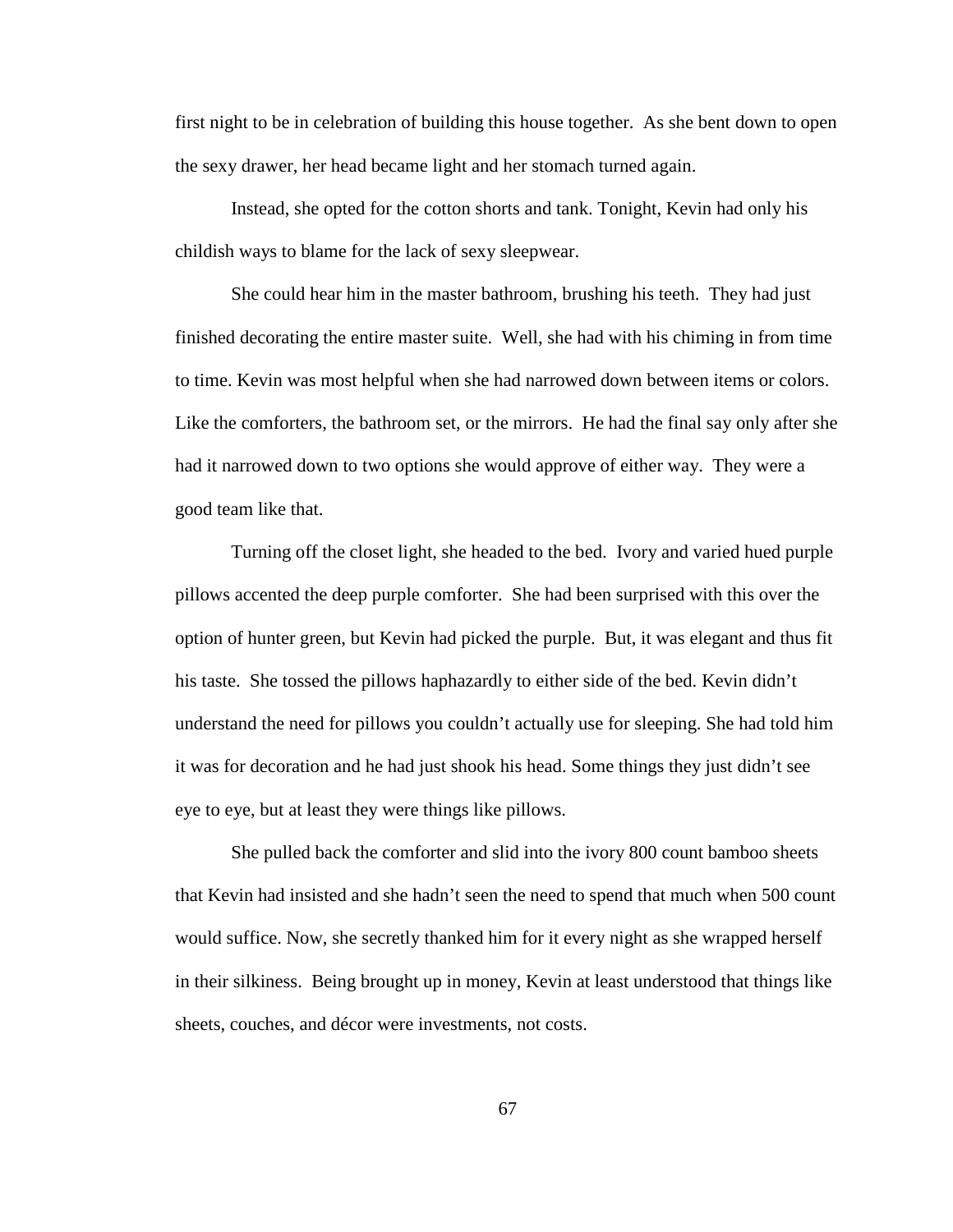As Kevin came out of the bathroom in his boxers, still chiseled as he was when he played football, she smiled. He took that as a sign of her forgiveness for spinning her around the kitchen and took the opportunity to jump onto the bed sending her bouncing before collapsing in a mingled mess of sheets, comforter, and him. *Always the child,* she mused.

He laid her back onto the bed. He gripped her under the knee and moved her left leg over to position himself between and then on top of her. He let his fingers glide over her, causing her to spasm in time with his movements.

She grasped and found his erection already hard. Her hand commanded it to grow more so.

They locked eyes and the consensus that neither could wait any longer was passed between them.

As he entered her, a burning tingle spread through her body. The feeling of him inside her fused onto the booze and weed overcoming every inch of her with an ethereal high to where she no longer felt the bed beneath her. Her nerves pulsated with every thrust of him perfectly filling her. She wrapped her legs around his body to pull him deeper into her. Never before had her whole being been filled with such euphoria.

Andric pushed his weight all the way onto his hands and took in her face, overcome with pleasure. His blues eyes locked on hers and he shifted his weight to push her hair out of her face. "You're beautiful."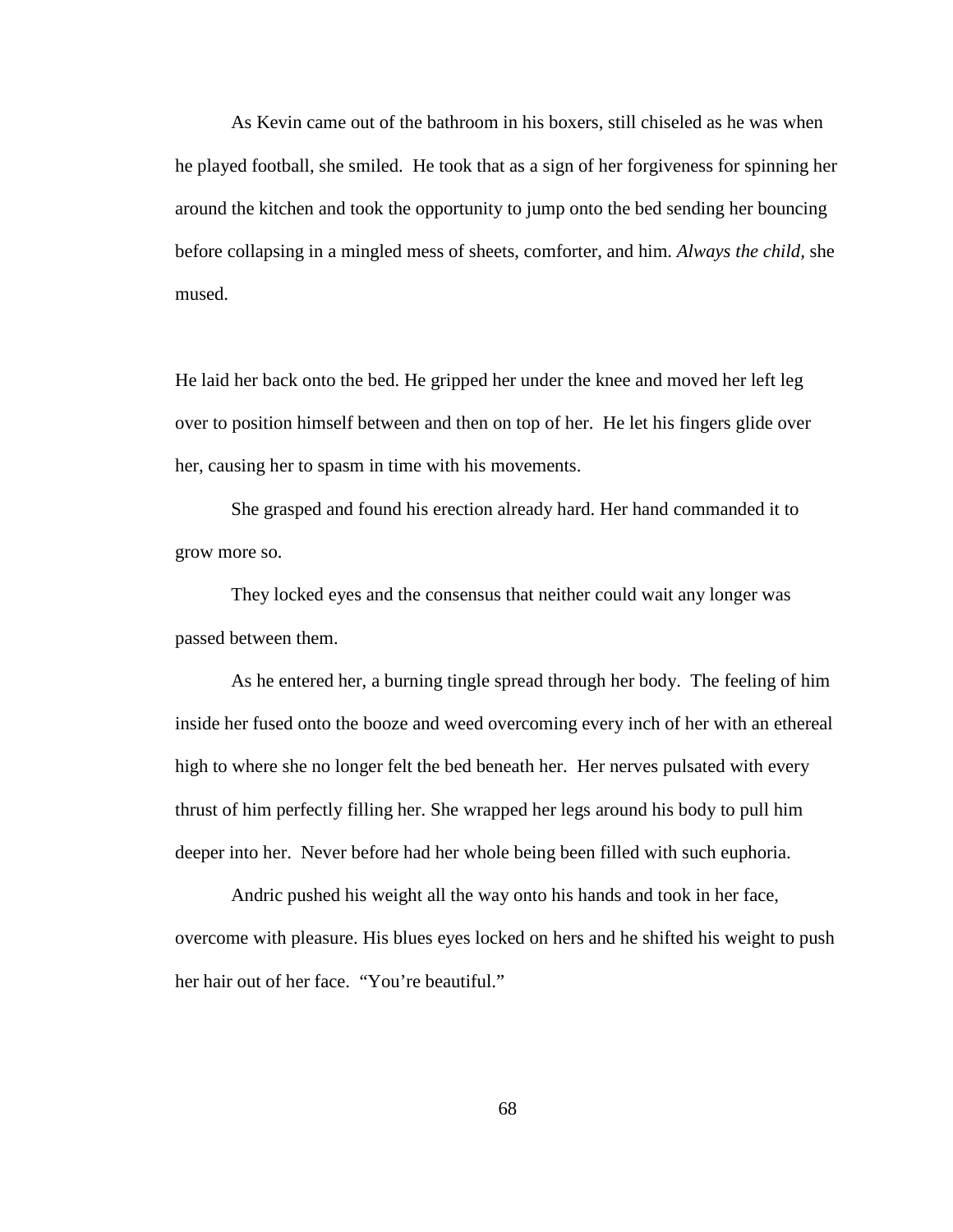"You're. Perfect," she moaned out as he quickened his pace until her body tightened in sync with his. The tightness exploded and cleared every thought as it spread from her nerves to muscles to skin; all ignited with the most intense ecstasy.

He collapsed onto her as they both gasped deeply. Slowly, the feel of his smoldering skin on hers, the bed beneath, and the loft's surroundings returned to focus.

Opening her eyes, Sam's pupils set on the alarm clock. It cast soft red hues onto the nightstand. She felt sticky like she had broken a fever. Pushing away the ivory and deep purple cocoon she had rolled herself in, she welcomed the cool air on her skin.

Kevin's hand fell away and he rolled over to face the other side pulling a good portion of the now free sheets and comforter with him. He would never admit to being a cover hog.

Sam's right foot landed on the ground and her left leg, clumsily bent at the knee, soon followed. Pushing off the bed as lightly as possible, she headed for the kitchen.

Once downstairs, she opened up the cabinet and pulled out a water glass. Turning on the tap, she first splashed her face with cold water to help wash away the night's sweat from her brow. The coolness on her face sent a shudder down her spine and through her whole body. She toweled off her face and filled the glass.

Turning to head back upstairs, she stopped. Her pulse involuntarily quickened a beat as she took in the Van Gogh canvas. The muddled mix of blue, teal, and aqua with delicate creamy white flowers contrasted upon a dark mangled branch.

*"Beautiful, isn't it?"*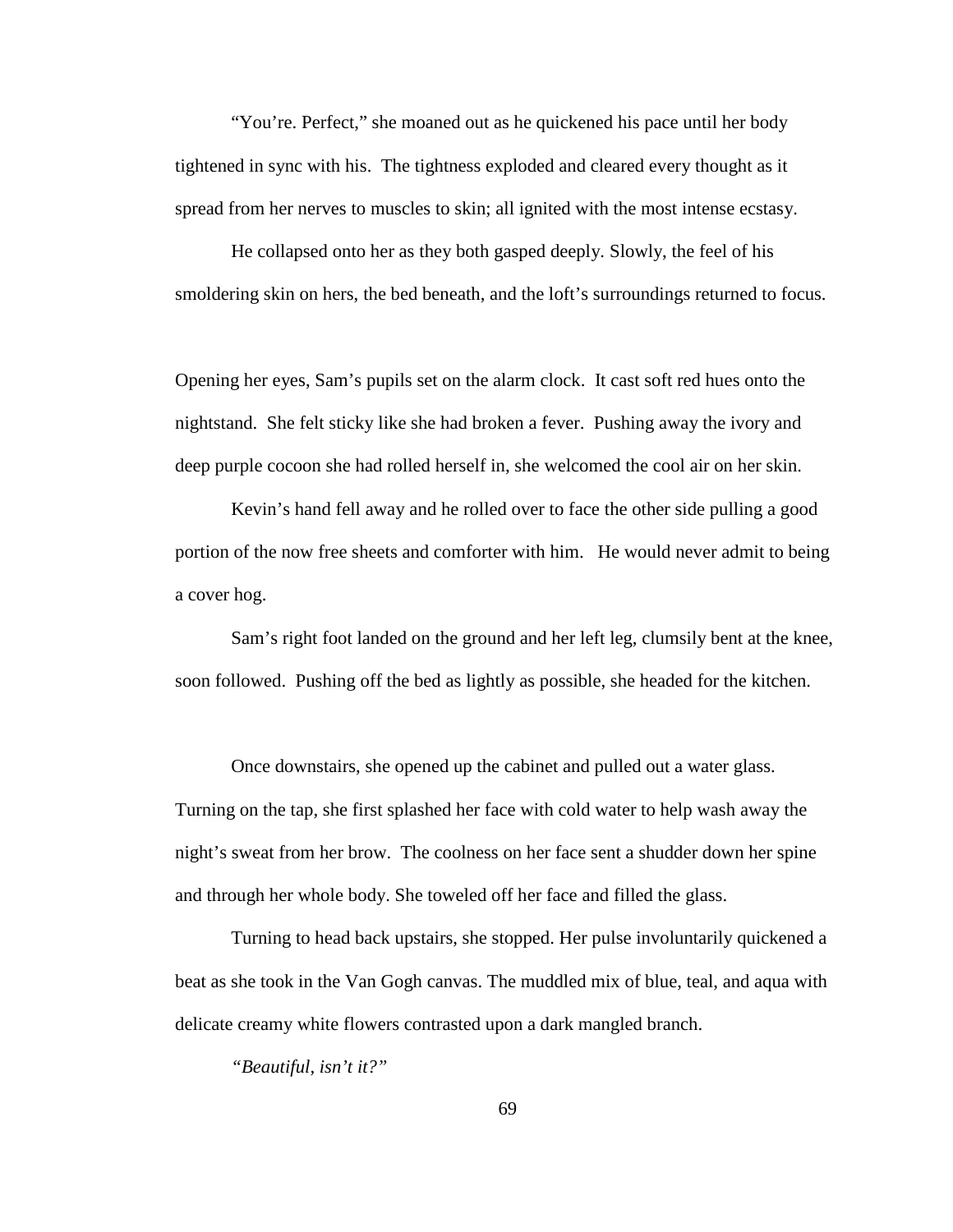Her lips reflexively curved into a smile. "*Yes,"* she reflected, "*it was perfect, wasn't it?"* For a moment, she stood transfixed deep within the mingled blue with aqua and teal.

Suddenly, Sam felt the cool tile beneath her bare feet of the kitchen and she was back in her house in Ohio. She thought, "*I must compliment Kevin on hanging it perfectly straight*. *He really is quite handy."* Flicking off the light, she headed back to bed.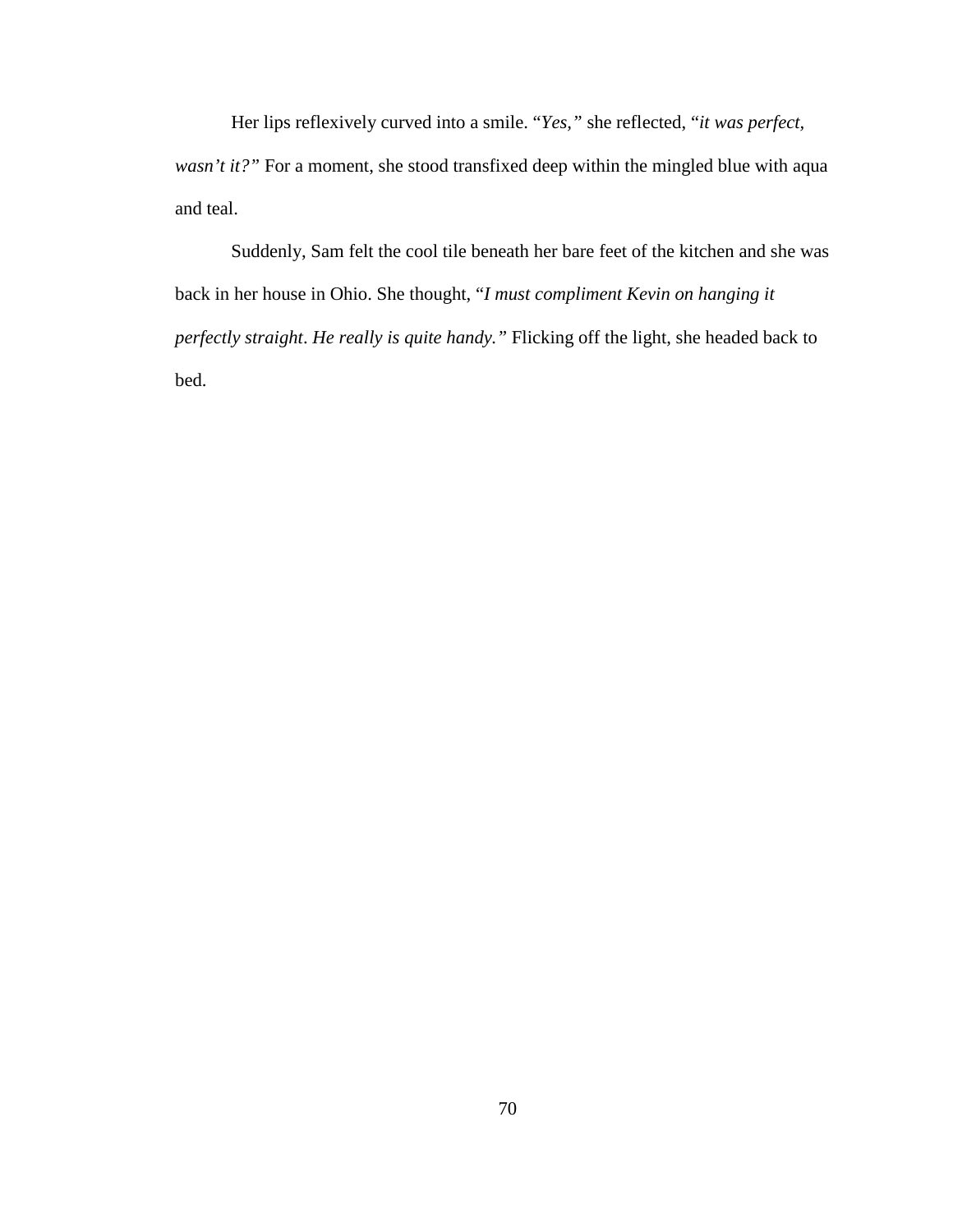## Revisions

An auburn hued girl bustled into the restaurant. She practically ran over to the blonde and brunette already settled in their bar seats.

"I quit my job!" Sarah eagerly told Jenny and Lindsey.

Lindsey and Jenny sat there in shock while Sarah burst into high-pitched giggles.

"I'm miserable. My boyfriend is now in North Carolina. I'm going to pack up and move there and give it a real go."

"You've lost your mind," Lindsey stammered, wide-eyed. "What will you do for a job?"

"I'll wait tables and pick up odd jobs until I can get another one. One I'll actually not hate my life doing." Sarah jumped up into the tall bar seat.

"So that's your plan? Waiting tables?" Jenny's face contorted into one of displeasure and worry.

"We all did in college and got by just fine. I don't see what the big deal is. Brian and I have been together for two years and now that he is there, I don't see a reason to not go join him. We're going to move in together and I'll be able to pay my part off tips. Then I can work on finding a job where I don't feel like years of my life are being sucked away." Sarah smoothed out her top and hoped her friends likewise would level out their attacks.

"What has gotten into you?" Lindsey shook her head in rhythm with her words.

Sarah looked slyly at them out of the corner of her eyes. "Want the honest answer?"

"Of course."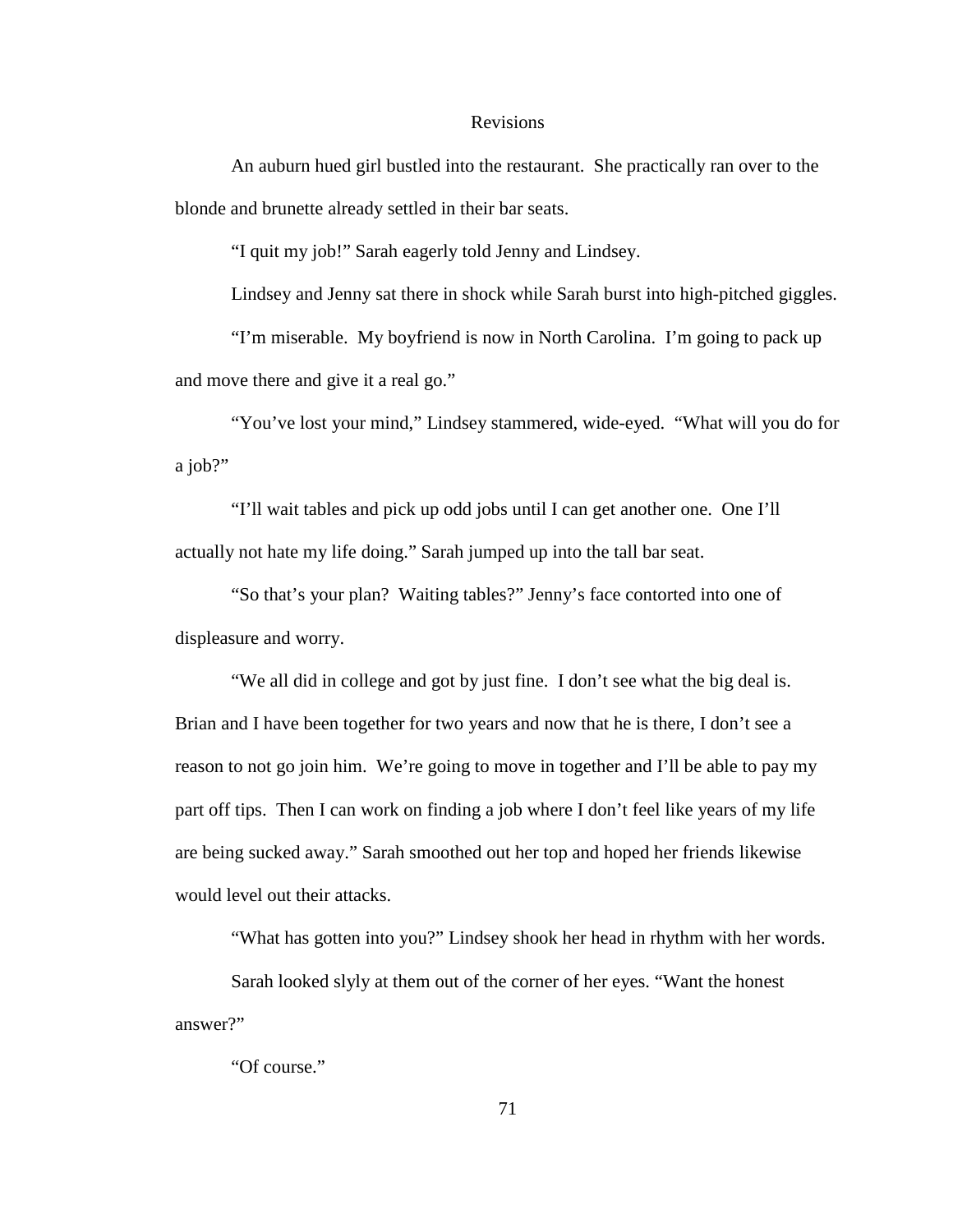"Butt plugs!" she squealed.

Once again, Lindsey and Jenny sat, shocked.

This time, Lindsey's mouth dropped open in astonishment.

Suddenly, Jenny burst into loud, gasping laughter. "I know we all loved *Fifty Shades of Grey*, but seriously?"

"Mitchell was curious to what we were all aroused by in that novel, so he read it. Best thing to ever happen to our relationship. It opened up the conversation for our sexual relationship. Since then, we've been up for trying new things in the bedroom. Let me tell you, butt plugs are the secret to the best orgasms."

"You're a fucking mess. You mean to tell me that you quit your damn job over butt plugs?" Lindsey said, blaming the haze of great sex for her friend's sudden impulse to change her life.

"So, ladies," awkwardly interrupted the bartender, "I'm guessing another round is in order for this conversation?"

"Yes," Sarah excitedly replied. "I'll take a Bud Light."

"Oh, god. Now he definitely thinks we are whores." Lindsey blushed even redder this time.

"Why would he think you two are whores?" Sarah asked.

"Well, Lindsey got all carried away about licking strippers and now you with your butt plugs. I'm just guilty by association to my slut friends." Jenny laughed.

The bartender set the beers down in front of the girls and gave them an amused smile.

"You should have gotten that stripper's number," Sarah said.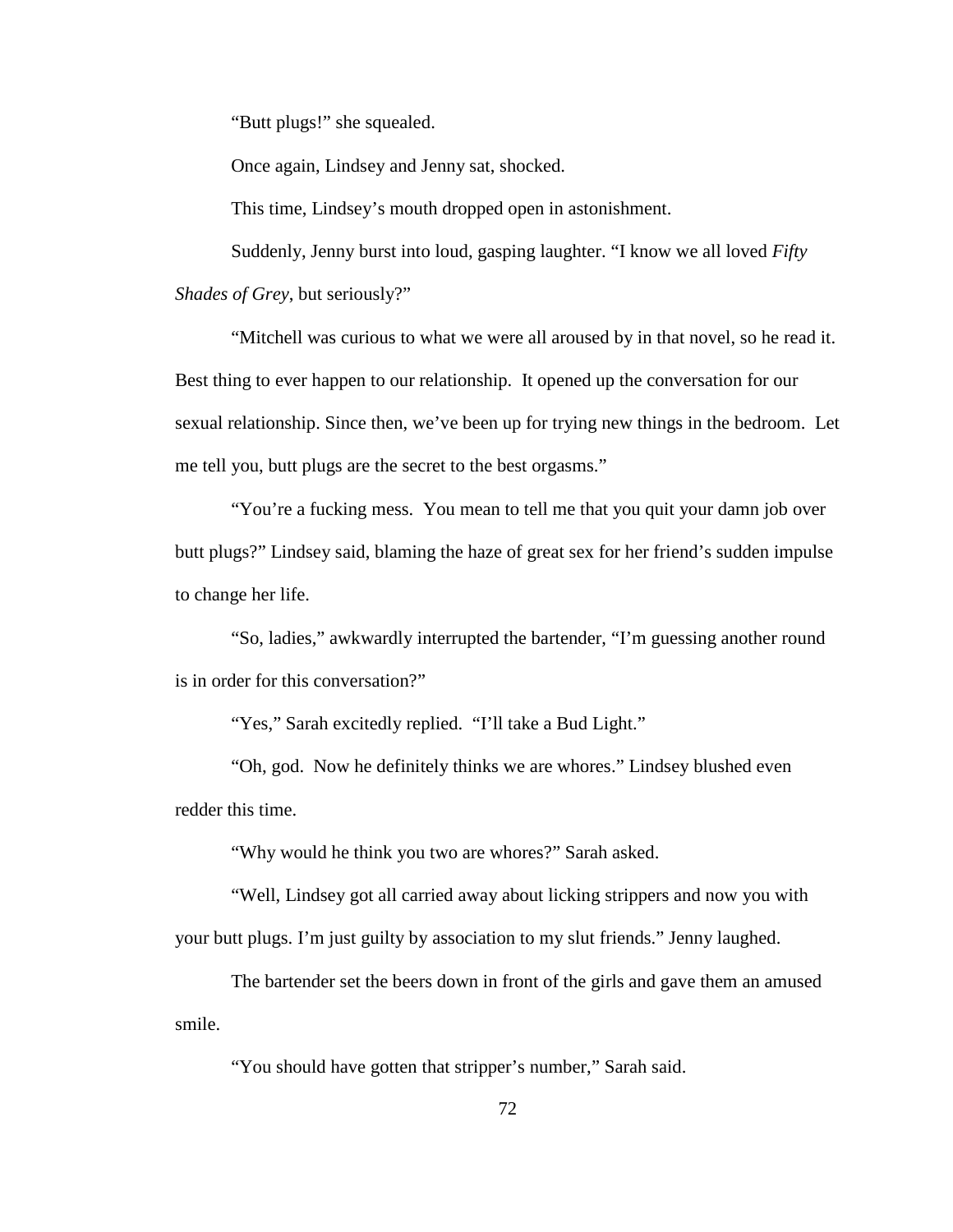"Yes, because dating a stripper is my goal in life. What was I thinking not getting his number?" Lindsey actually sounded amused and not dejected.

"Hey, you never know what can happen. If today has taught me anything, you need to just go with what feels right regardless of what anyone says."

"Now, are you talking about quitting your job or the butt plugs again?" Jenny stifled her laughter by taking a drink of her beer.

"Hell, I guess both."

"Now this is thesis worthy, Linds," Jenny said.

"I can see it now, the treatment for the generation of discontent is butt plugs.

That is exactly the thematic slant I need."

"Don't knock it until you try it." Sarah smiled.

"With that mentality, you all cannot fucking tease me anymore about strippers or eHarmony."

"You're on eHarmony?"

"Yes. Figured I'd give it a try."

"I'm so proud of you, Linds! See, we're not content with our discontentment.

Every single one of us is doing what we can. That's something, right?"

"Never thought of it that way," Jenny said.

"Hey, maybe there is a happy ending in the works," Lindsey smiled and drank her beer. Maybe they all would get out of this town and live the lives they talked about at eighteen, laying in dorm rooms before life brought a change in the plot outline. Her stomach was tight and uneasy feeling. What if Sarah was making a mistake? Giving up everything with no certainty. Now all she would have is Jenny and she even was talking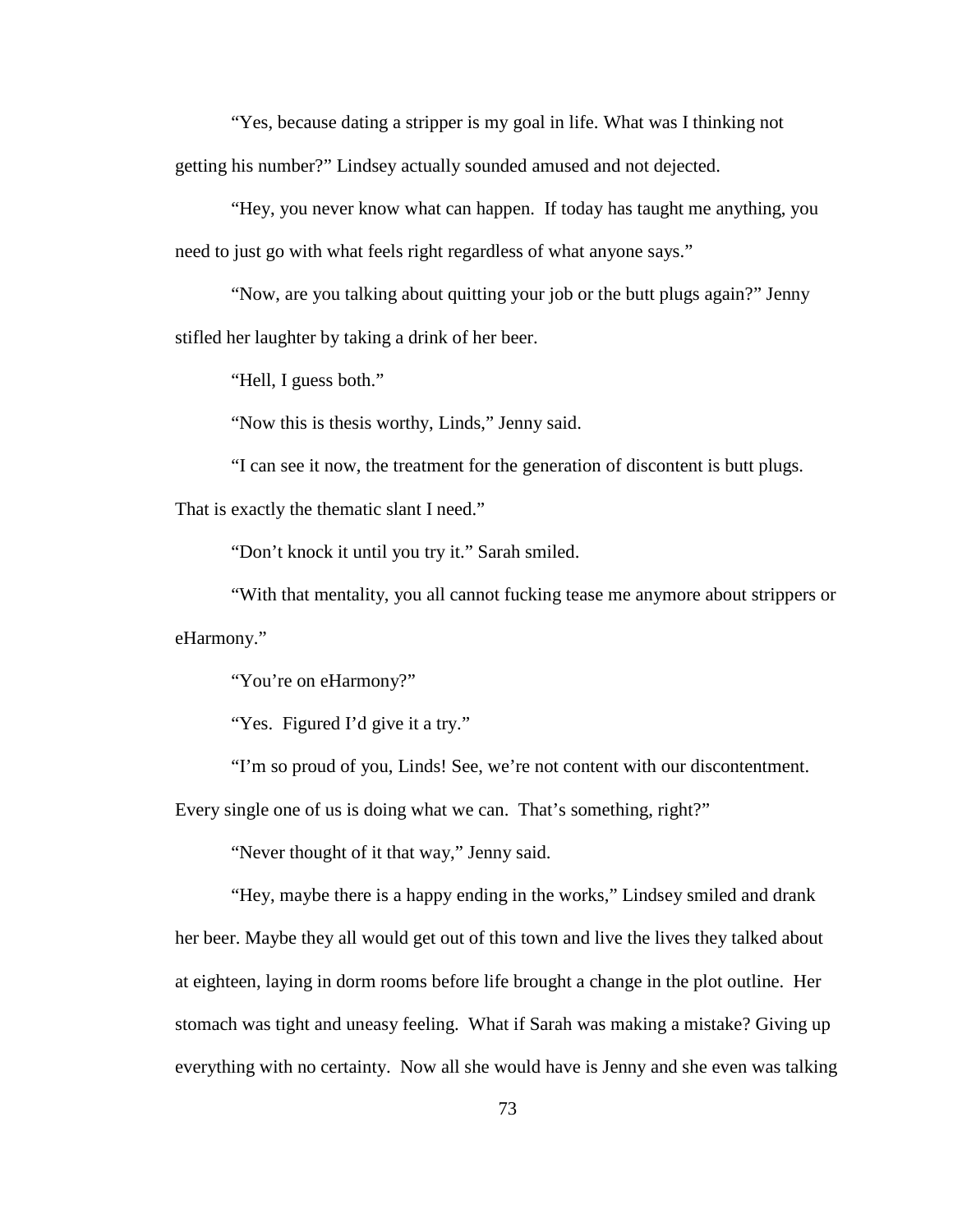about leaving for a guy. What would she do if was left alone? Her stomach got queasy. "We should order food," she suggested.

"Yes! I'm famished." Sarah waved over the bartender.

Lindsey took the menu from the bartender and tried to focus on the menu. She hoped the food would help her stomach. Surely it was just hunger she was feeling. But deep down, she knew it wasn't. As she decided on the lettuce wraps, she reminded herself if there was anything she knew for sure, there is always time to edit and rewrite endings.